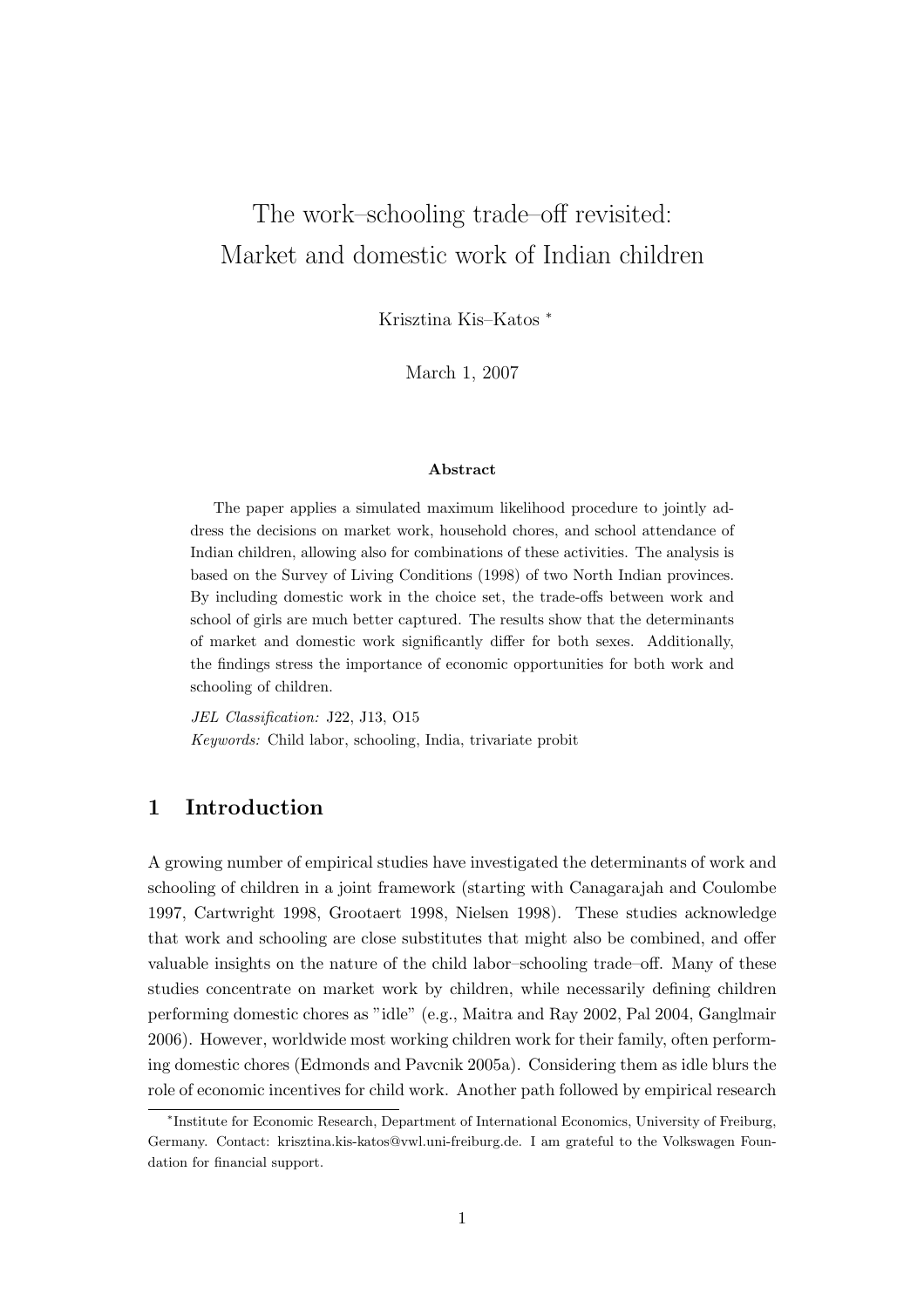is to treat all working children equally, irrespective of whether they are working for the market or doing household chores (e.g., Ravallion and Wodon 2000, Ersado 2005). However, if the determinants of these two types of work systematically differ, treating them as a joint category leads to spurious results. Especially for understanding the work and schooling of young girls, it is more appropriate to address market work, household chores, and schooling as separate possibilities. These inherent differences between household chores and market work are the focus of this paper.

This paper estimates a model of simultaneous choice between market work, domestic work, and school attendance for girls and boys in two North–Indian states. The analysis investigates not only the main gender specific trade-offs between different activities, but also the determinants of inactivity and the combination of multiple activities. The regressions condition the participation on individual characteristics, household income, household composition and educational attainment, costs of schooling, and proxies of cultural norms. The role of demand–side determinants of child labor is estimated using measures of land ownership, operation of family business, and labor market characteristics which are proxied by female labor market participation rates, male unemployment, and average wage levels for females. The endogeneity of household income is explicitly addressed by a two–step instrumental variables procedure. This also allows for a more explicit measurement of the incentive effects that arise from land ownership, operating a family business, or village–level workforce participation and wages.

Due to computational difficulties and data limitations, trivariate models have not yet been applied in the analysis of child labor. The only exception to this is the work of Kambhampati and Rajan (2004) who estimate a trivariate probit model for Indian girls, and conclude that country–wide differences for the work–schooling trade–off of female children are driven by differences in cultural norms within the patriarchal kinship systems. This paper differs from their work in several aspects. It concentrates on children from two North–Indian states where patriarchy is relatively strong, and compares the trade–offs between market work, domestic work, and school attendance for both sexes. This analysis explicitly allows for combinations of different activities, instead of looking only at the first major activity of each child as in Kambhampati and Rajan (2004). By instrumenting income, this paper also puts a stronger emphasis on the role of incentive effects for market and domestic work of both sexes.

The empirical analysis is based on data from the 1997/98 Survey of Living Conditions from two Northern Indian provinces, Uttar Pradesh and Bihar (World Bank LSMS). The trivariate probit models are estimated by the method of simulated maximum likelihood. The results show that the income and incentive effects of the trade–off between school and the main type of work are of relatively similar magnitudes for both Indian girls and boys. However, there is a major difference between what types of work they perform. The strongest conflicts are found between household work and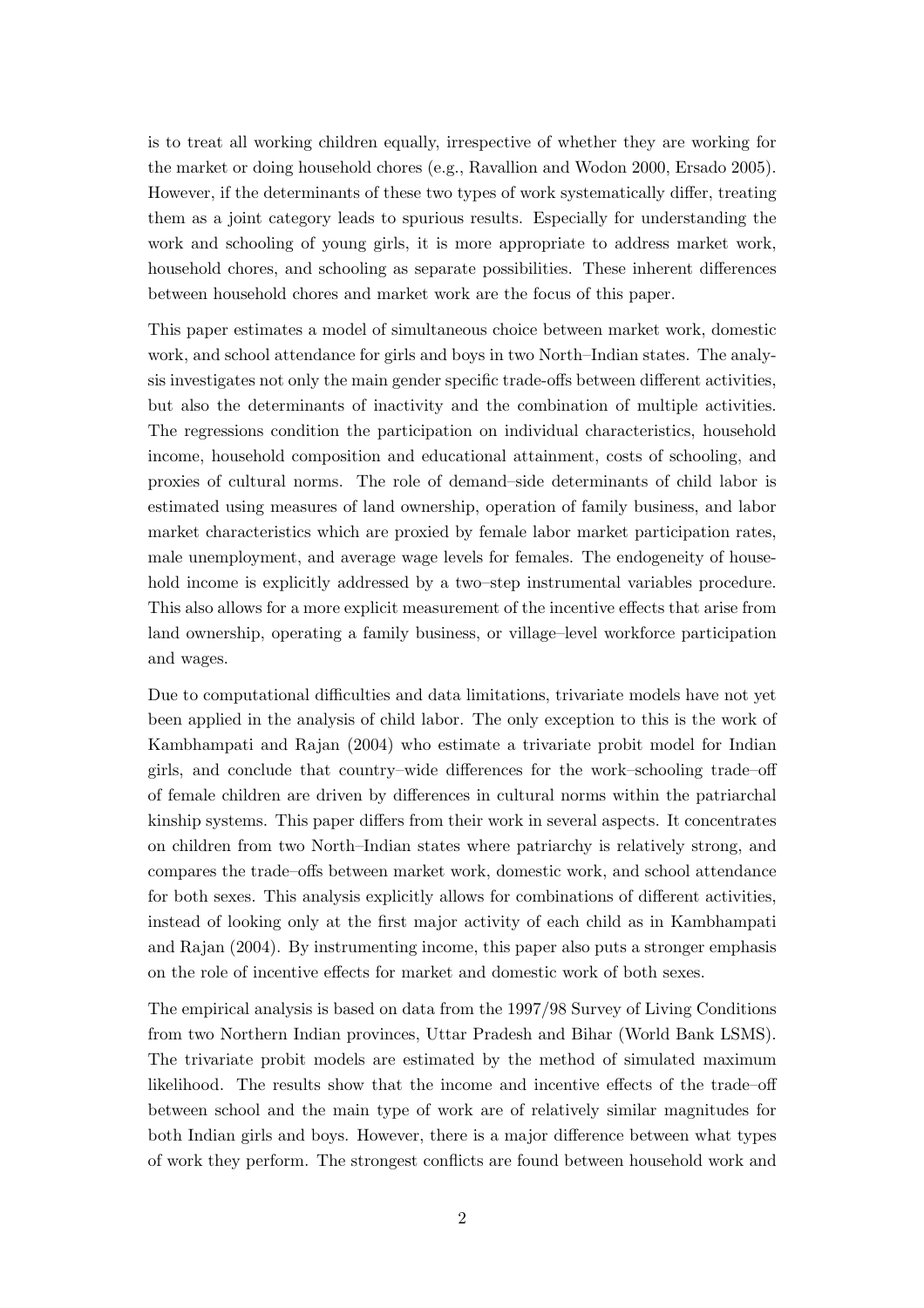school for girls, and market work and school for boys. Thus, when considering market work only, the magnitude of income and incentive effects for girls would be under– or overestimated. The joint estimation of school attendance with market and domestic work offers new insights on the different effects that various determinants have on the two types of work. Unsurprisingly, family structure variables like the share of females or infants in the household have more significant effects on domestic chores than market work of girls, while these effects are missing for boys. Cultural norms with respect to females' role (reflected by caste variables) have a relatively large effect on girls' involvement in market work but not in domestic chores or school. Contrastingly, cultural norms are among the few relevant determinants of boys' domestic work. Other potentially incentive– and culture–related variables, like gender–specific labor market outcomes in the village, also affect market and domestic work of children differently. For instance, the workforce participation of adult females in the village clearly shifts the trade–off in favor of market work for girls, while making boys more likely to perform both market and domestic work. The study also shows that incentive effects, captured by land ownership, family business, and labor market proxies, play an important role for the work–schooling trade–off for children of both sexes. The economic incentives to work not only raise the probability of market work and/or domestic work but also seriously conflict with school attendance.

The paper is structured as follows. Section 2 offers a short review of the main determinants of the work–school trade–off of children which is followed by a stylized model on children's occupational decisions. Section 3 describes the data, introduces the dependent and explanatory variables, and discusses the main hypotheses. Estimation methods are outlined in Section 4. Discussion of the results follows in Section 5, while Section 6 concludes.

# 2 The main determinants of the work–school trade–off

#### 2.1 Literature review

The seminal contribution of Basu and Van (1998) to the theoretical analysis of child labor focuses on the role of extreme poverty by postulating needs for survival as the major driving force behind child labor. Another strand of theoretical literature views child labor mainly as a result of imperfect capital markets and missing intergenerational contracts (Ranjan 2001, Baland and Robinson 2000), that lead to suboptimal investment in the schooling of children.<sup>1</sup> The additional roles that parental preferences, sibling composition, and rivalry play are also widely acknowledged, and are

<sup>&</sup>lt;sup>1</sup>Evidence that supports the importance of credit constraints for child labor is provided by Jacoby and Skoufias (1997), Beegle, Dehejia, and Gatti (2003), Edmonds (2004), or Guarcello, Mealli, and Rosati (2003).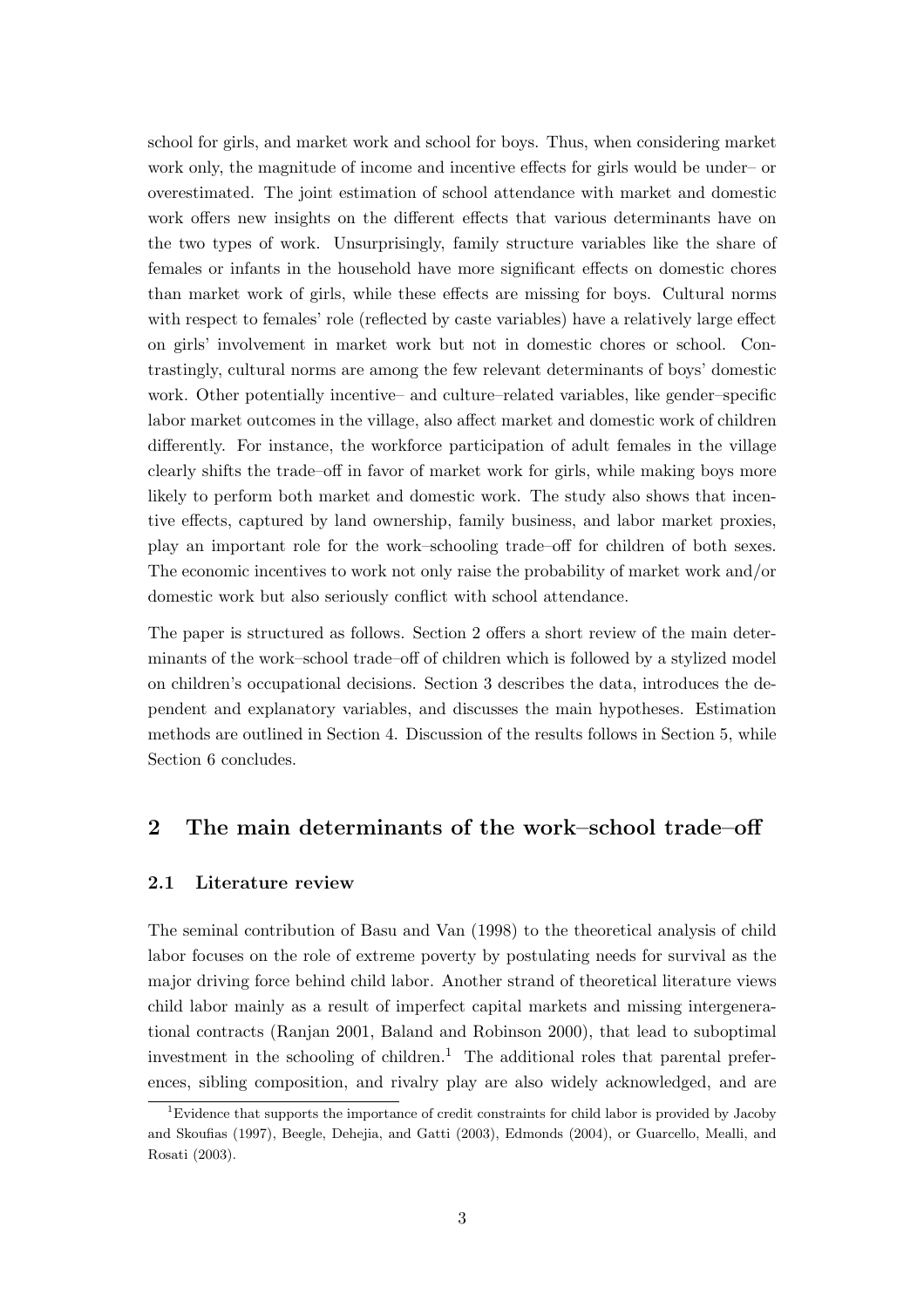documented by numerous empirical studies (Parish and Willis 1993, Psacharopoulos and Patrinos 1997, Morduch 2000, Emerson and Souza 2002). Although a large number of (earlier) studies fail to find robust evidence of income effects for child labor (e.g., Ray 2000, Canagarajah and Coulombe 1997, Psacharopoulos and Patrinos 1997), it is widely acknowledged that poverty and household income are among its major determinants.<sup>2</sup> The measured income effects often suffer from endogeneity problems as income is jointly determined with child labor, and are confounded by substitution effects that affect the incentives of labor and schooling.

The ambiguous effects of land and asset ownership in rural societies have been stressed by Cockburn (2001) and Bhalotra and Heady (2003). The latter authors argue that because of land and labor market imperfections, the ownership of productive assets captures not only wealth but also incentive effects. Wealth effects tend to reduce child labor not only directly but also by improving the credit–worthiness of a household and hence mitigating the adverse effects of imperfect credit and insurance markets. At the same time, if it is difficult to hire productive labor (or to buy and sell assets easily), the children of asset–rich households will be more likely to work on the family farm, and less likely to attend school. By a related argument, children can more easily contribute to family income in families that operate a business. Although families involved in small–scale business are usually also more wealthy, this income effect is reduced or even overturned by incentive effects. Parikh and Sadoulet (2005) document that in Brazil, children of self–employed or employer parents are more likely to work than other children. Edmonds and Turk (2004) find that in Vietnam the creation of a business within a family between 1993 and 1998 increased the likelihood of children's work, both in the business and within the household. Fafchamps and Wahba (2006) show that in Nepal proximity to a city is positively correlated with market and family business–related activities of children, while in rural households children work more on the family farm and in the household. These studies emphasize that the role of poverty for child labor is not unidimensional; opportunities for child work might be created through rising economic activity. Studies that condition child labor outcomes on measures of overall economic activity stress the importance of incentive effects for child labor. Kambhampati and Rajan (2006) find that market work participation of Indian children in 1992 was ceteris paribus higher (and school enrollment lower) in those states that experienced a higher regional GDP growth during the preceding decade. They argue that the relatively lower labor market participation rates in poorer Indian states like Bihar and Uttar Pradesh (which are at the focus of the present analysis) might reflect missing opportunities for children.<sup>3</sup>

<sup>2</sup>These earlier studies neglect the endogeneity of household income to child labor which biases their estimates of income effects downwards. See Bhalotra and Tzannatos (2003) for a survey of early studies on child labor and a discussion of the most common specification problems.

<sup>&</sup>lt;sup>3</sup>A similar argument has been put fort by Swaminathan (1998) who notes that in the North Indian Gujarat province (in city Bhavnagar) growth has led to a larger informal market and hence a rise in the numbers of child street workers.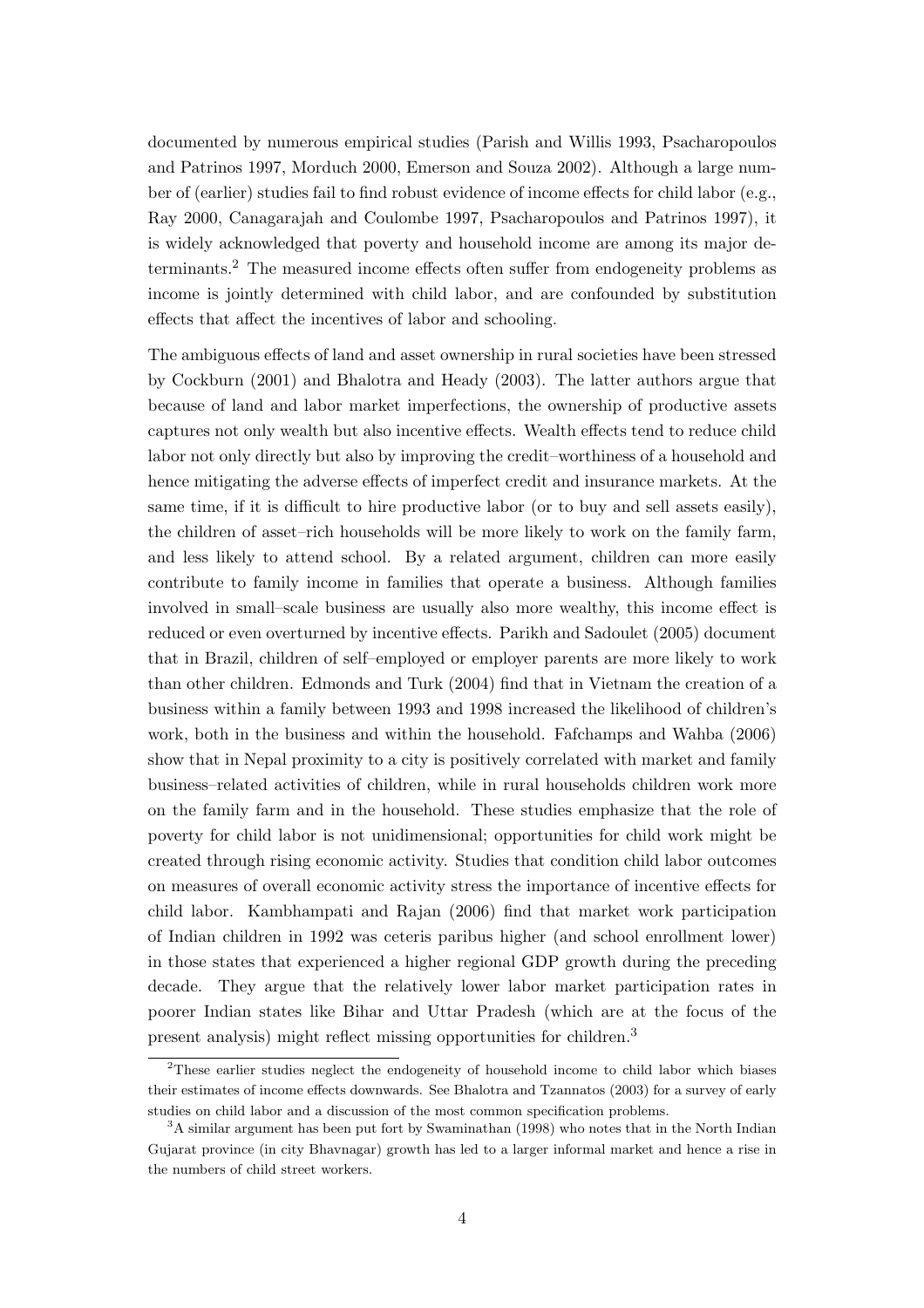While a large part of the literature focuses on one specific occupational decision (market work, domestic work, or school), much can be learned about the work–school trade–off when addressing occupational choice simultaneously. Child work and schooling are directly conflicting alternatives. Work performed by children clearly reduces time spent in school, $4$  while educational attainment is lower for children who combine work and school (Beegle, Dehejia, and Gatti 2004, Heady 2003, Orazem and Gunnarsson 2004).

The schooling–labor decision is often addressed in a multinomial logit framework. Here child occupational status is categorized according to the the different possible outcomes. Most typically, the school only, work only, combine school and work, and stay idle alternatives are estimated by a multinomial logit model (see e.g., Levison, Moe, and Knaul 2001, Maitra and Ray 2002, Ersado 2005, Cigno and Rosati 2005, Bacolod and Ranjan 2006). One potential problem of this approach lies in the "Independence of Irrelevant Alternatives" assumption which presupposes that the relative probabilities of any two alternative occupations are not influenced by the existence of other alternatives. The results of such studies might be biased if domestic chores as alternative remains unexplored.<sup>5</sup>

Another strand of literature on the topic of child work–schooling trade–off is based on bivariate regressions with two dependent variables, work and school attendance (starting with Canagarajah and Coulombe 1997, Nielsen  $1998$ <sup>6</sup> Many bivariate studies define work as market work only and consider children performing household chores as idle (e.g., Pal 2004, Ganglmair 2006). Other studies consider market work and various domestic chores as a joint category of child work and analyze in contrast to schooling (e.g., Ravallion and Wodon 2000, Ersado 2005). In countries with relatively large gender disparities (such as India but other South Asian countries), both procedures capture relatively well the work–school trade-off for boys, however, they are less suitable to address the trade–offs involved for girls. The first procedure neglects a large proportion of working girls while the second one does not take into account the inherent differences between the determinants of girls' domestic and market work.<sup>7</sup>

<sup>4</sup>This holds true even when substitution is less than perfect as argued by Ravallion and Wodon (2000) who find that hours of child work decrease by less than the increase in their school participation as a response to a food subsidy in Bangladesh. For a recent review on the work–schooling trade–off see Ganglmair (2006).

<sup>&</sup>lt;sup>5</sup>A work around for this problem is given by estimating sequential probit models, however, identifying assumptions are needed in order to establish a decision hierarchy (i.e., parents first decide whether to send their children to school and then whether to combine schooling with other activities) (e.g., Cartwright 1998, Grootaert 1998). Such decision structures are artificially imposed and not appealing on a priori grounds.

<sup>6</sup>For the first bivariate probit analysis of child work and school attendance in India see Duraisamy  $(2000)$ .

<sup>7</sup>A notable exception is the work of Kambhampati and Rajan (2004) who address market work, household chores, and study of Indian children in a trivariate framework, but do not allow for combinations of different activities.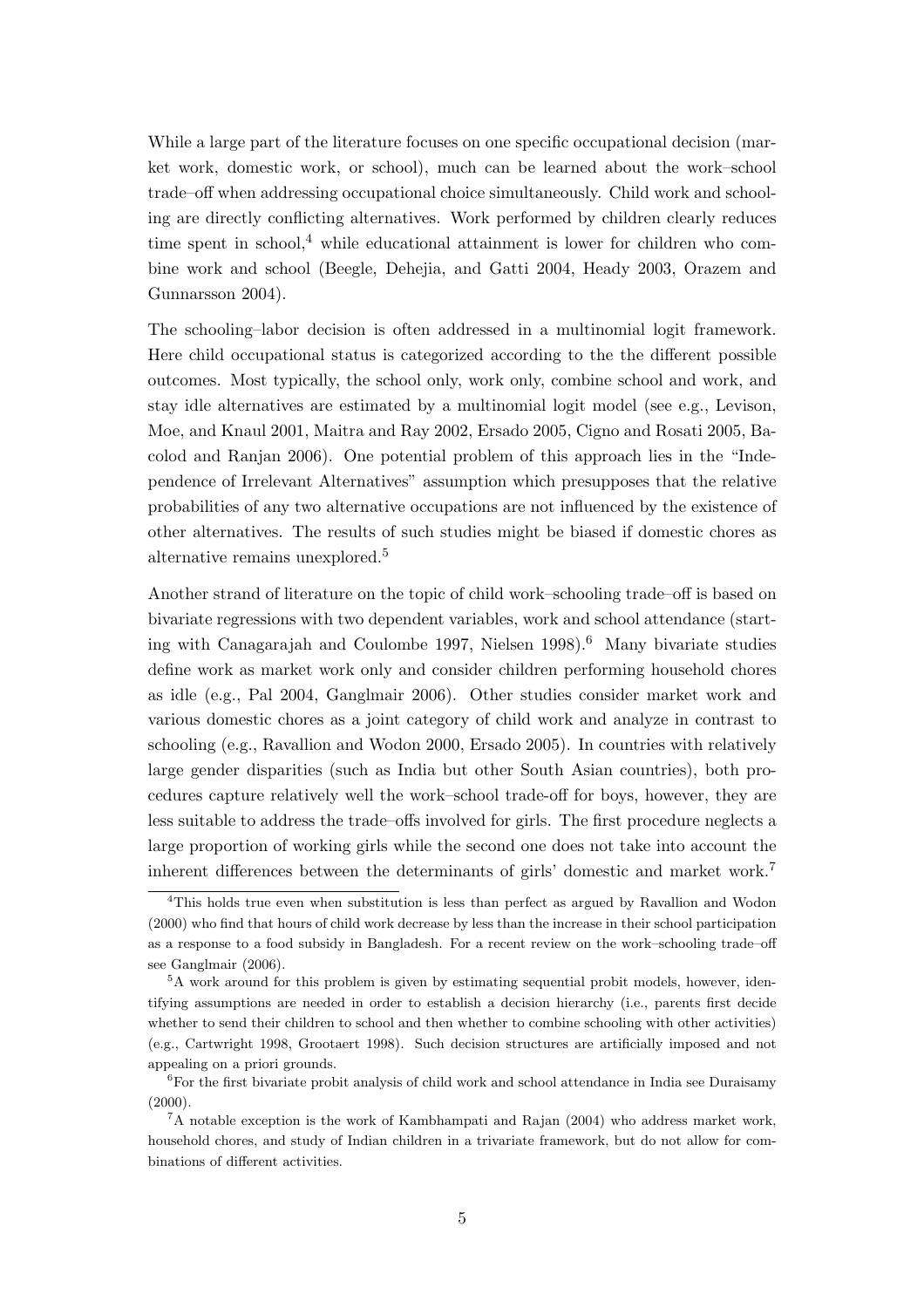This point is also emphasized by Levison, Moe, and Knaul (2001) who compare the trade–off between school and market work or school and all types of work in Mexico, and find that the first procedure underestimates the trade–offs for girls.

The present paper considers the outcomes market work, household chores, and study in a more systematic way, and models them as simultaneously determined in a trivariate framework. It emphasizes especially the role of economic incentives for both market and domestic work, and finds that the differences between the work–school trade–off for girls and boys are mainly due to the market work–domestic work dychotomy. The empirical specification also incorporates several of the insights of the literature. Houeshold income is instrumented with prices, and other wealth proxies which helps to reduce the downward bias in the income effect. The procedure also reduces the confounding income effects captured by other variables like land ownership, operating a family business, or village–level workforce participation and wages. As a consequence, the incentive effects of these explanatory variables are more explicitly measured.

#### 2.2 A stylized model of occupation choice

The joint decisions on child labor and school attendance are modeled in a stylized two– period framework  $(t = 1, 2)$  where a unitary decision–maker decides about household consumption and time use of children. The number of adults and children are each normalized to one, and general household and community characteristics are depicted by the vectors  $\Theta$  and  $\Omega$  respectively. For expositional ease, decisions on second period time use are suppressed, and it is assumed that both adults and children perform full time market work in period two. $8$  The time spent with studies in period one is denoted by S, hours of market related work by  $L_{c1}$  and  $L_{p1}$ , household work by  $H_{c1}$ and  $H_{p1}$  where the subscript c stands for children and p for parents. Parents maximize household utility over the two periods by considering the utility of consumption, the disutility of labor, and the utility of schooling.

$$
\max_{C_t, L_{c, p1}, H_{c, p1}, S} U_1(C_1, L_{c1}, H_{c1}, L_{p1}, H_{p1}, S; \Theta, \Omega) + U_2(C_2; \Theta, \Omega)
$$
(1)

The intertemporal utility maximization problem is subject to budget and time constraints. The household's productive assets  $A_0$  are assumed to be exogenously given at the beginning of the first period; monetary assets are denoted by  $B_0$  (bequest) and  $B_1$  (borrowing). Credit market imperfections are taken into account using the costs of borrowing  $g(A_0, B_1; \Theta, \Omega)$ , which decrease with the collateral of physical assets, and depend on individual and community characteristics. Household income is generated by a typical household production function  $f_t$  with decreasing returns. Labor inputs

<sup>8</sup>The present model builds upon the framework of Bhalotra and Heady (2003) and extends it with domestic work while abstracting from decisions on land tenancy and hiring labor.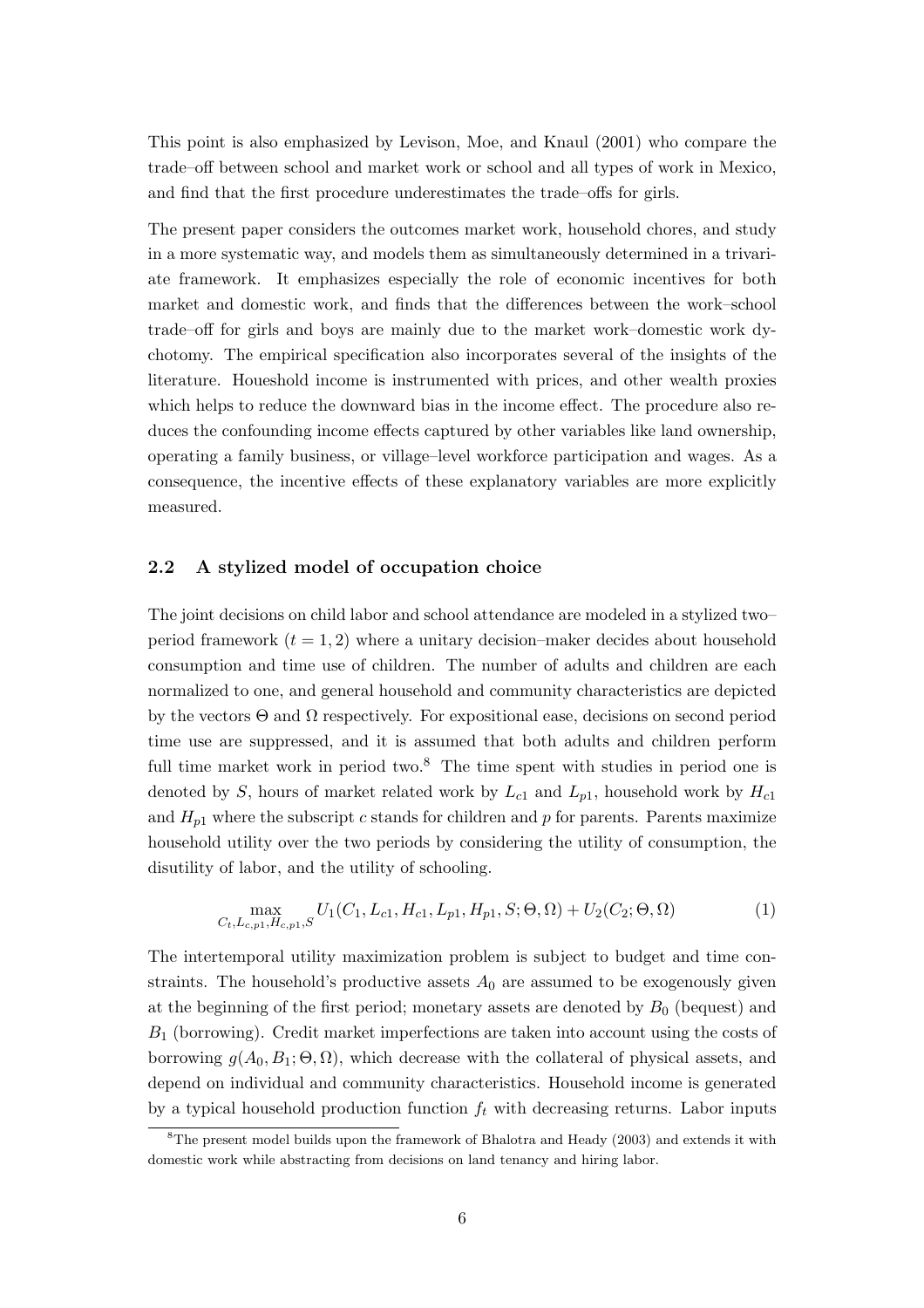of children and adults directly contribute to the first period income  $f_1$ , while second period income consists of household production  $f_2$  and the child's second period earnings  $w_{c2}$ . These depend not only on education, but also on the labor experience in the first period, and on local labor demand captured by  $\Omega$ . The costs of schooling  $P(S; \Omega)$ are convex in the amount of schooling S and depend on school availability and quality in the community. Household chores are defined as a necessary activity (amount  $H$ ) which is conditional on household characteristics  $\Theta$  and produces no direct income. However, if children are helping with domestic work, they raise the earning capacity of the adults in the first period. In the first period parents maximize utility (1) subject to the following income and time constraints:

$$
C_1 = f_1(A_0, L_{p1}, L_{c1}; \Theta, \Omega) - P(S; \Omega) + B_0 + B_1
$$
\n(2a)

$$
C_2 = f_2(A_0, L_{p2}; \Theta, \Omega) + w_{c2}(S, L_{c1}; \Omega) - g(B_1, A_0; \Theta, \Omega)
$$
 (2b)

$$
H_{c1} + H_{p1} \ge \bar{H}(\Theta) \quad H_{c1} + S + L_{c1} \le 1 \quad H_{p1} + L_{p1} \le 1 \tag{2c}
$$

They divide their own time and that of their children (both normalized to unity) between market work, household chores, school (children only), and leisure. Consumption, income and time use of parents and children are endogenously determined as a function of exogenous assets, and household and community characteristics. The shadow price of income in period one and two are denoted by  $\lambda_1$  and  $\lambda_2$ , and the shadow price of the constraint on household work  $\bar{H}$  by  $\lambda_3$ . The following first order conditions are directly related to the time use of children:<sup>9</sup>

$$
\frac{\partial U_1}{\partial C_1} = \lambda_1, \quad \frac{\partial U_2}{\partial C_2} = \lambda_2, \quad \frac{\partial g}{\partial B_1} \lambda_2 = \lambda_1 \tag{3a}
$$

$$
\frac{\partial U_1}{\partial L_{c1}} + \lambda_1 \frac{\partial f_1}{\partial L_{c1}} + \lambda_2 \frac{\partial w_{c2}}{\partial L_{c1}} \le 0
$$
 (3b)

$$
\frac{\partial U_1}{\partial S} - \lambda_1 \frac{\partial P}{\partial S} + \lambda_2 \frac{\partial w_{c2}}{\partial S} \le 0 \tag{3c}
$$

$$
\partial U_1 / \partial H_{c1} + \lambda_3 \le 0 \tag{3d}
$$

As a result, the marginal utility of consumption over the two periods is equalized up to the extent allowed by credit market imperfections (eq. (3a)). Market work of children is interior if (3b) holds with equality, that is if the sum of the value of marginal product of labor performed by children and their returns from learning–by–doing are at least as high as the disutility of child labor. Children attend school if the marginal utility of education and the returns to school are not smaller than the marginal costs of schooling, that is if (3c) is binding. Children help with domestic chores when the marginal disutility of this work is not larger than the shadow price of parental time ((3d) is binding). This in turn is determined by parental preferences and by the value of marginal returns of the alternative use of parental time.

<sup>9</sup>For simplicity, only decisions are considered that are interior with respect to leisure, i.e., the time constraints in (2c) are assumed to hold with strict inequality.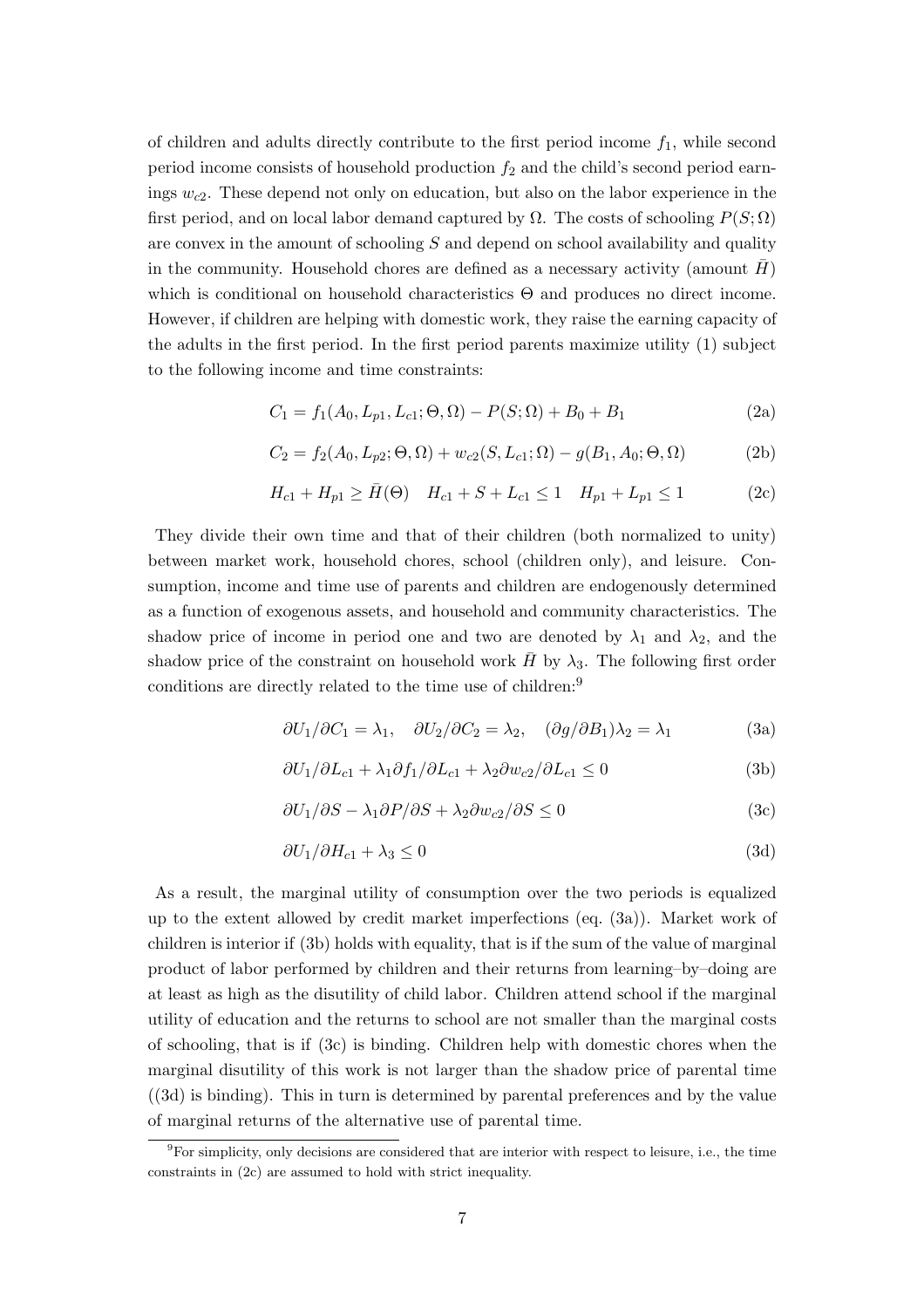This relatively simple framework has numerous implications for the work–school trade– off of children. It acknowledges that children can also accumulate farm or business– specific knowledge which reduces the relative returns of schooling and shifts the trade– off more towards work. Ownership of productive assets  $A_0$  plays an ambiguous role. It raises present and future income and also reduces the costs of borrowing which allows for a better equalization of marginal utilities between present and future consumption (see eq. (3a)). However, it also raises the marginal product of child and adult labor, making market work by children and parents more profitable. This incentive effect affects not only market work by children, but also their domestic duties if the marginal value of parental time increases with the assets.<sup>10</sup> The relative quality of human capital accumulated by working might also depend on future employment perspectives: Children of farm and business owners who will inherit the productive assets benefit more from learning–by–doing. Another part of incentive effects is due to differences in current and prospective labor market opportunities. Labor market outcomes like adult labor force participation, unemployment, or wages might reflect current labor demand and affect both household income and the incentives to send a child to work.

If returns to formal and informal education  $\partial w_{c2}/\partial S$  and  $\partial w_{c2}/\partial L_{c1}$  are lower for girls, as is generally argued for India (e.g., Kingdon 1998), girls will be less likely to go to school, or to perform market work. When social norms and value judgments restrict girls' work outside the home, the marginal disutility of market work becomes also gender specific. Additionally, as Indian girls usually leave the family upon marriage, the benefits from their formal and informal education cannot be appropriated by the family (Kambhampati and Rajan 2004). This further reduces the incentives to invest in the education of girls. These effects all contribute to girls specializing in household chores. The main difference between children who perform domestic work and those who stay idle results mainly from two factors: all else being equal, children are more likely to stay idle if household income is higher, and if economic opportunities are lower, that is when the marginal value of parental time is lower.

## 3 Data and main variables

The analysis is based on data from the "Survey of Living Conditions" of two Northern Indian provinces, Uttar Pradesh and Bihar. The survey was carried out between December 1997 and March 1998 as a part of the World Bank Living Standards Measurement Study (LSMS) series. The quantitative part of the survey is comprised of a household questionnaire and a village–level dataset with community–level characteristics. It contains data from 120 villages in two selected regions of Uttar Pradesh (Eastern and Southern) and two of Bihar (Northern and Central) where 2250 house-

 $10$ The effect arises if asset and labor markets function imperfectly, i.e., if land cannot be easily sold or bought, and hired labor is imperfect substitute for child work (Bhalotra and Heady 2003).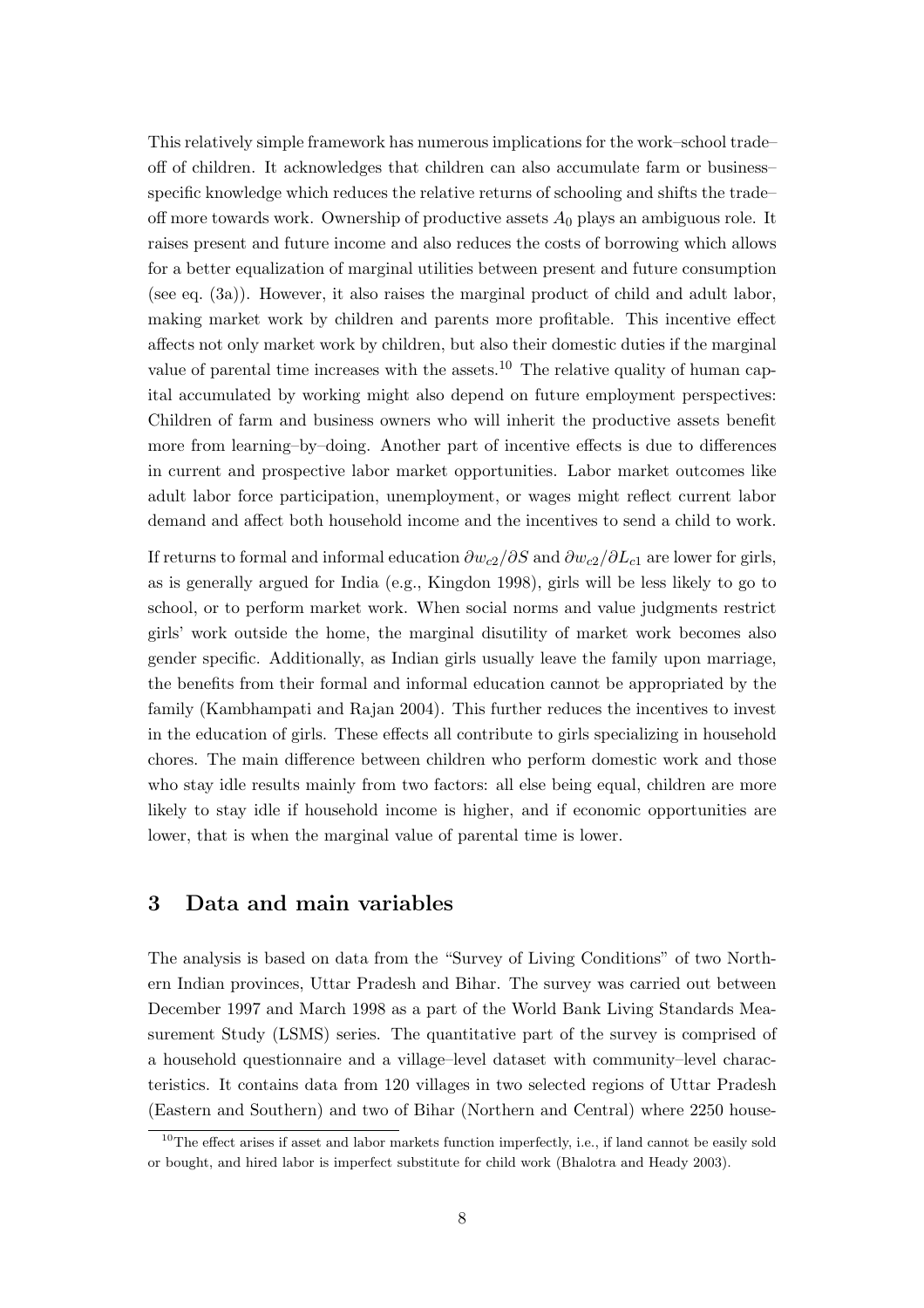holds were interviewed.

#### 3.1 Activities of children and adolescents

The survey presents detailed socio–economic information about the households and their members. The main economic activities of each family member for the previous 12 month period were recorded. As the dataset does not contain information on time use for all types of work, the three dependent variables of interest (market work/household chores/school attendance) are defined as binary indicator variables that show whether a child aged 10–17 years participates in a given activity. Although economic activities of younger children would deserve special attention, the household questionnaire records only economic activities of children aged 10 years or older. The relatively broad age limits are chosen because it allows a focus on the work and school trade–off of both children and adolescents. The two major breaks in work participation and school attendance rates occur at 14 and 17 years (see Table 3). About 40% of the 17 year old adolescents still attend school, which is in part due to grade repetition and late school entry (c.f. Table 4).

The subsequent empirical analysis defines a child as working if he or she has been reported as working some time during the last year, either in form of market work or household chores. *Market work* is defined to include all directly productive activities of children, irrespectively of whether they have been performed within or outside of the household. It includes not only wage labor (paid in cash or in kind), but also unpaid work on the family farm or in the family business. Domestic work includes the category of "domestic duties" (i.e. cleaning, cooking, or looking after younger siblings) but also fetching water, collecting firewood, and foraging. Children are classified as students if this has been one of their reported main economic activities for the previous year or if they actually attended school within the last week before the survey.

The main difference between market and domestic work is not whether it has been performed within the family, but whether it involved activities that target market production. This broader definition of market work differs from studies concentrating on wage work only (e.g., Maitra and Ray 2002), and takes explicitly into consideration the economic contribution of children who are helping in small–scale business and home–production. This is especially important as globally only a relatively small fraction of children works for wages; most children are employed by their own parents and are working on family farms or in family business (Edmonds and Pavcnik 2005a). Unlike in other studies (e.g., Kambhampati and Rajan 2004), not only the primary activity of a child is considered, but all major activities are recorded that children have been performing during the year previous to the survey. This is important, as there might be a considerable seasonality to child labor, especially in activities related to agriculture. It also allows for the fact that child labor and school attendance need not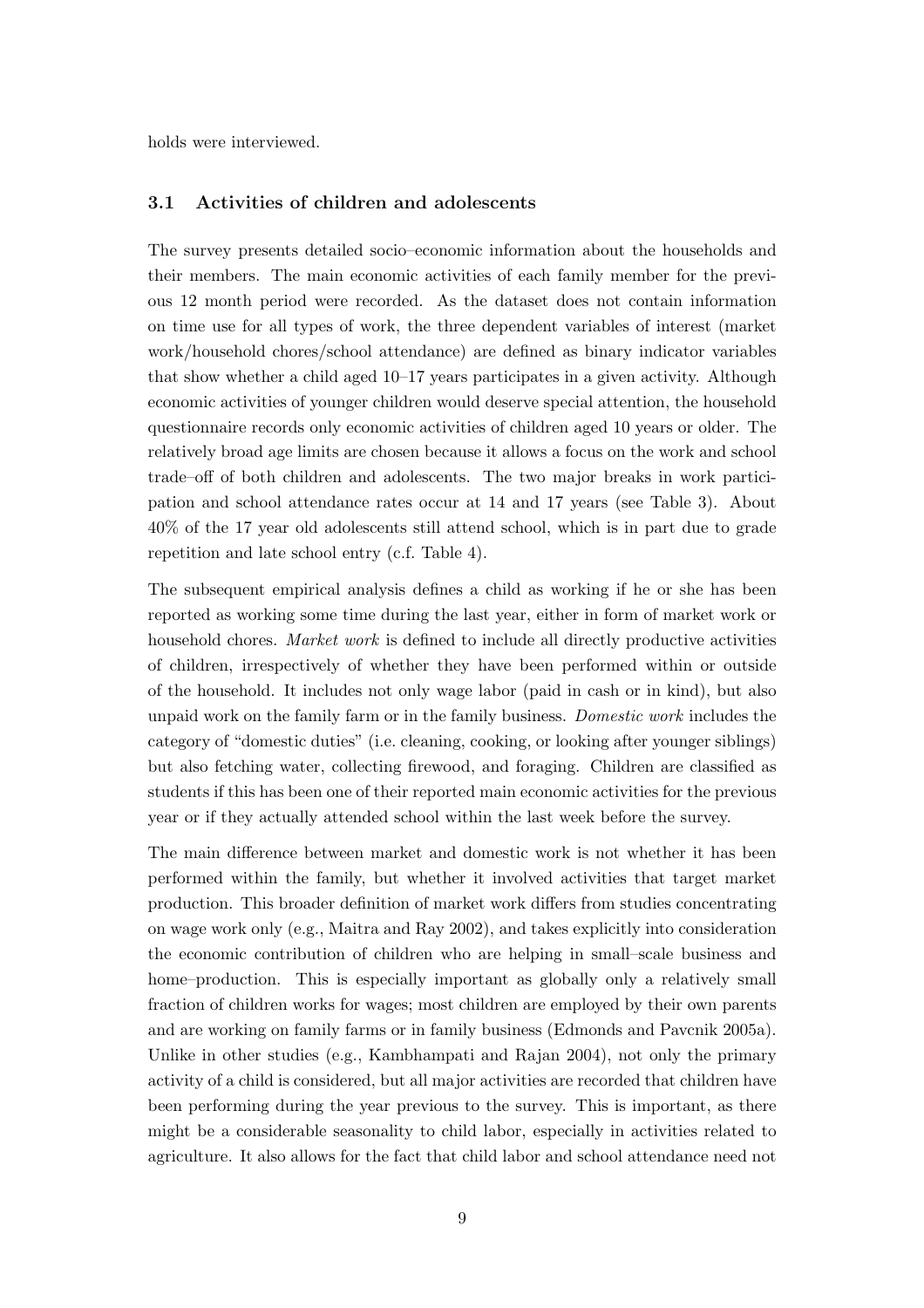|                          | Male  | Female | Total |
|--------------------------|-------|--------|-------|
| One occupation only      | 86.2  | 86.3   | 86.3  |
| Market work              | 15.9  | 6.8    | 11.9  |
| Domestic work            | 2.4   | 36.9   | 17.9  |
| At school                | 67.8  | 42.6   | 56.6  |
| Combine                  | 4.6   | 7.7    | 6.0   |
| Market and domestic work | 0.5   | 4.3    | 2.2   |
| Market work and school   | 2.9   | 1.0    | 2.1   |
| Domestic work and school | 1.1   | 1.9    | 1.5   |
| All types                | 0.1   | 0.5    | 0.3   |
| No occupation            | 9.3   | 6.0    | 7.8   |
| Total                    | 100.0 | 100.0  | 100.0 |
| N                        | 1318  | 1067   | 2385  |

Table 1: Activities of children and youth  $(10-17)$  by gender  $(\%)$ 

be exclusive, and enables us to consider explicitly those children who combine different activities. In the sample,  $4.1\%$  of boys and  $3.4\%$  of girls are reported to be combining work and school, while girls also combine market and domestic work to some extent  $(4.8\%)$  (c.f. Table 1).<sup>11</sup> Additionally, there is a relatively large number of children who are reported as idle. The phenomenon of idle children is quite common to surveys conducted in India, and has been argued to result from both the under–reporting of child work, and the low productivity of child labor (Cigno and Rosati 2000).

The distribution of children's activities within the sample reveals a clear gender pattern; while 51.5% of girls aged 10-17 are working, only 22.9% of the boys of the same age perform any kind of work (Table 1). The main source of this gender gap lies not in market activities (12.7% of girls and 19.4% of boys perform market work), but in domestic chores which are performed almost exclusively by girls (43.6% of girls as compared to  $4.1\%$  of boys). A significantly higher proportion of boys  $(71.9\%)$  than girls  $(45.9\%)$  in this age group is enrolled at school.<sup>12</sup>

 $11$ In some cases, these numbers might also reflect under-reporting of child work; parents might not report work by children whom they primarily consider as students.

<sup>&</sup>lt;sup>12</sup>The apparent difference between the numbers of girls and boys within the sample (with a female to male ratio of 0.81) might reflect two phenomena. First, girls have significantly more younger male siblings than boys which indicates that there might be a target number of sons in a family. Second, as widely argued (see e.g., Sen 1992), discrimination against girls in the allocation of food and health care in South Asia leads to a substantial gender gap in child survival rates. The two North–Indian provinces in the sample are both severely affected by this issue: in 2001 the average sex ratio of females to males was 0.898 in Uttar Pradesh and 0.919 in Bihar as compared to the Indian average of 0.933 (Census of India 2001).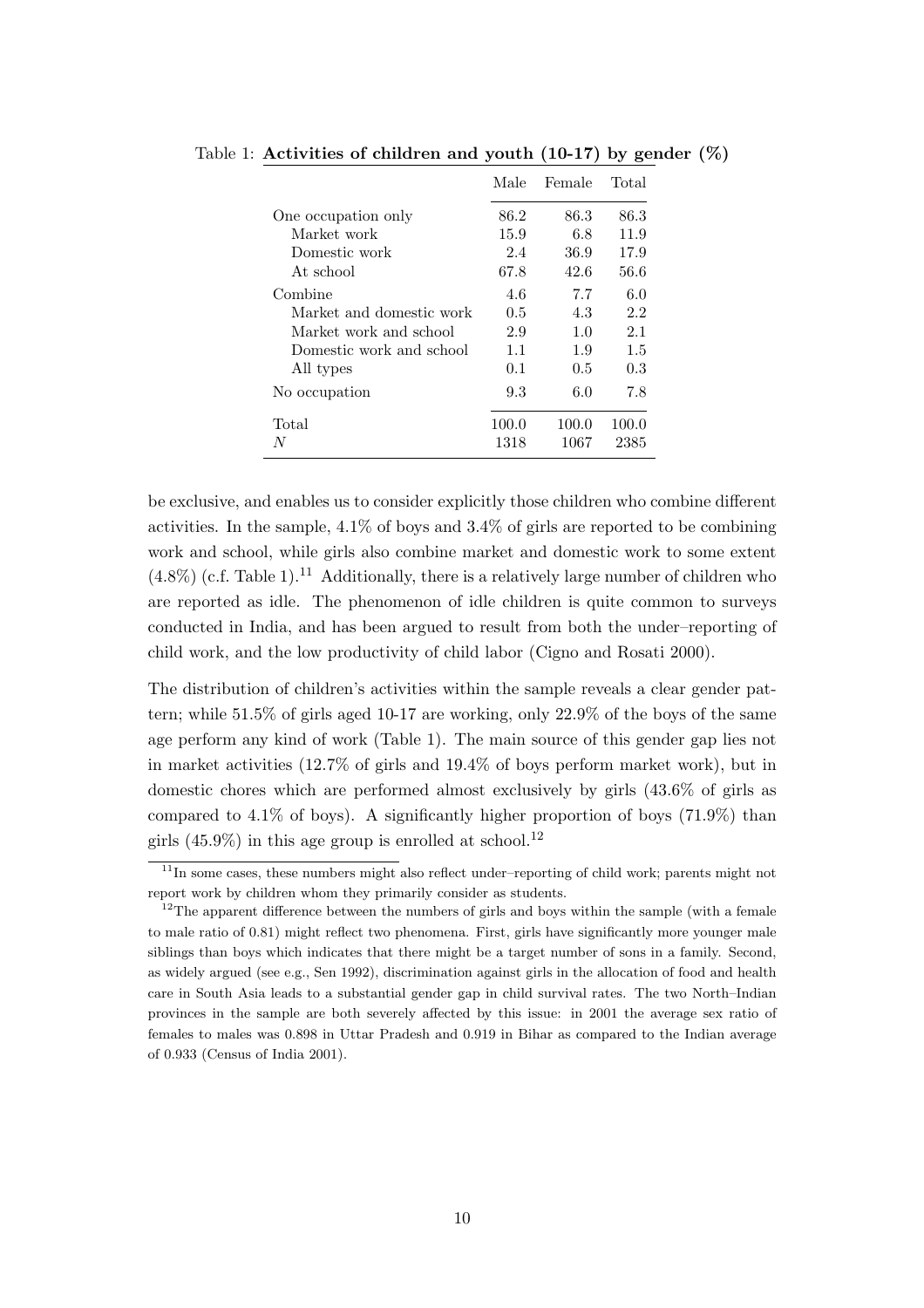#### 3.2 Explanatory variables

The vector of explanatory variables includes personal characteristics, socio–economic characteristics of the household, neighborhood variables, and village–level controls. At the household level, information on household income and asset ownership, family business, educational attainment, and household structure is used. Neighborhood variables measure school enrollment within the neighborhood while village–level controls include measures of labor market outcomes.<sup>13</sup>

#### 3.2.1 Controls for income and incentive effects

Measuring the effects of household income As outlined earlier, there is a clear theoretical linkage between household income and child labor. If child leisure is a normal good, children from wealthier households will be less likely involved in work. Additionally, when schooling investments are suboptimal due to credit constraints, a rise in income will shift the work–school trade–off in favor of more schooling. To the extent that working adolescents contribute to household income, simple estimates of the income effect can be expected to be biased downwards. The estimates of the income effect are potentially also affected by other confounders. Instruments for income that are less likely to be influenced by work of children can help to mitigate this downward bias (see Section 4).

Yearly household income includes income from four major sources: the labor income of all family members (except for children), the income from running a business, the market value of own agricultural production over the past year, and the value of pensions/transfers received from outside the household.<sup>14</sup> Household income is the natural logarithm of the yearly household income per adult household member (aged 18 or above). The instruments include the monetary value of large machines owned by the household (in per adult terms), an indicator of neighborhood electricity supply, village–level wheat and sugar prices, and a measure of distance to services. Results from the first stage regressions of income are presented in columns (1) and (2) in Table 7. The instruments have been selected based on their correlation with household income and excludability from the univariate IV–probit regressions of the three dependent variables. It is difficult to find genuinely exogenous instruments for income in household surveys, and all of the above wealth–proxies depend obviously on household income. However, they are arguably less influenced by the work of

<sup>&</sup>lt;sup>13</sup>All regressions control for the age and martial status of a young person. Both work and school participation are reasonably linear in age, and hence in final regressions no higher order terms of age are included.

<sup>&</sup>lt;sup>14</sup>Most outside transfers come from family members living outside the household. Their value has not been excluded from the overall family income as they have a clear wealth effect on child work and are endogenously determined along with household income (depending on household structure, cultural norms, and jointly determined with the household's labor market decisions).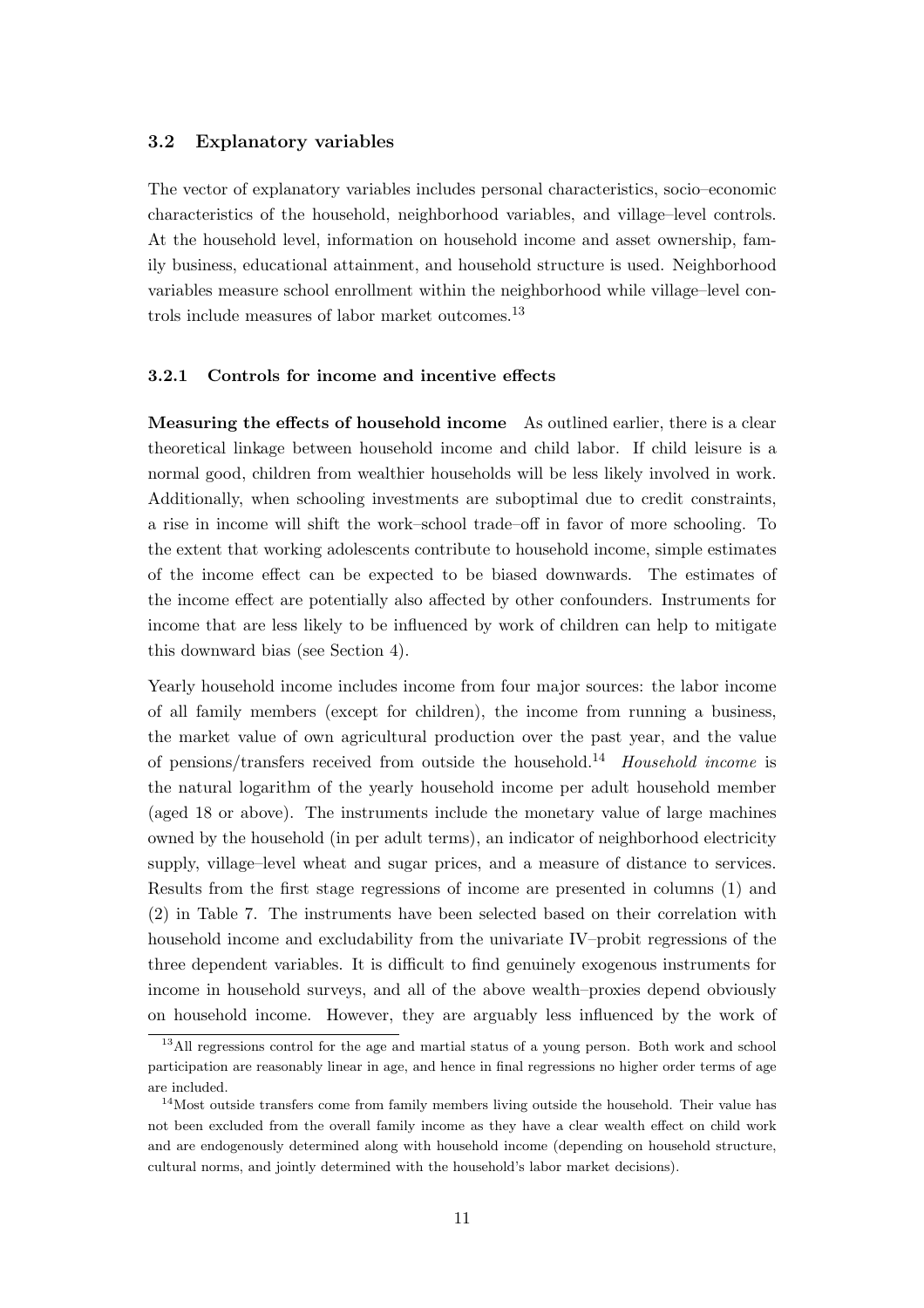children, and affect it mostly through wealth effects.<sup>15</sup> The tests of overidentifying restrictions (Table 2) support this assertion by not rejecting the hypothesis that the instruments are uncorrelated with child labor when adding them to the second stage regressions. When using these instruments, the downward bias in income is reduced, and the estimated income effects become relatively larger.

|                           |                                     | Wald-test of exog.<br>$\chi^2(1)$ -stat.<br>$\mathcal{p}$ |                         | Hansen's J<br>$\chi^2(2)$ -stat. | $\boldsymbol{p}$        | And.-Rubin<br>$\chi^2(2)$ -stat.<br>$\mathcal{p}$ |                         |
|---------------------------|-------------------------------------|-----------------------------------------------------------|-------------------------|----------------------------------|-------------------------|---------------------------------------------------|-------------------------|
| <b>Boys</b><br>$(N=1318)$ | Market w.<br>Domestic w.<br>Student | 3.29<br>5.86<br>5.33                                      | 0.070<br>0.015<br>0.021 | 1.06<br>2.33<br>4.93             | 0.787<br>0.507<br>0.177 | 0.98<br>3.50<br>5.82                              | 0.807<br>0.321<br>0.121 |
| Girls<br>$(N=1067)$       | Market w.<br>Domestic w.<br>Student | 4.55<br>4.78<br>6.26                                      | 0.033<br>0.029<br>0.012 | 1.19<br>0.27<br>0.31             | 0.550<br>0.872<br>0.856 | 2.30<br>0.80<br>0.80                              | 0.317<br>0.445<br>0.443 |

Table 2: Tests on validity of the instruments

Notes: Test statistics on three tests concerning the instrumental variables are reported. The Wald test on exogeneity tests the null hypothesis of exogeneity of family income in univariate probit regressions of each category of time use. The other two statistics report tests of overidentifying restrictions (on the exclusion of the instruments from the second stage) where each equation is estimated by GMM (Hansen's J-stat.) and LIML (Anderson-Rubin stat.).

Village level prices (of wheat for boys, of unrefined sugar for girls) are determined by goods supply and demand in the village but are most likely exogenous to decisions of an individual household. They are correlated with household income but uncorrelated with child work and study.<sup>16</sup> Access to electricity in the neighborhood reflects neighborhood wealth and is a strong predictor of household income (see Cigno and Rosati 2005, Ch.6). But the presence of electricity infrastructure could also influence work of youth directly, for example, by affecting labor productivity and determining the set of economic activities that can be productively pursued at home. While there is certainly a clear negative (positive) correlation between access to electricity and participation of a child in work (study) in the sample, the overall effect of electricity supply on the work–school trade–off becomes insignificant when additional controls of family income and asset ownership are included. The same holds true for the value of machines per adult. It is negatively correlated with child work but the major part of this correlation can be explained by a wealth effect.<sup>17</sup> A certain downward bias

<sup>&</sup>lt;sup>15</sup>All variables used as instruments might also affect child labor through channels other than the wealth effect. Nevertheless, the income effects of these variables are arguably much more important than the substitution effects, which are not measurable.

<sup>&</sup>lt;sup>16</sup>Although there are cases where variation in prices over time measurably influences child labor outcomes (see Edmonds and Pavcnik (2005b) for rice price increase in Vietnam), when controlling for household income and other household characteristics, no substitution effects from cross–village variation of prices on children's occupation could be found.

 $17$ In agricultural production, machines can substitute for child work but also complement it, e.g., if children receive higher returns from learning–by–doing (as opposed to school) in households with better equipment. The sign of the overall substitution effect is unclear, but is clearly insignificant in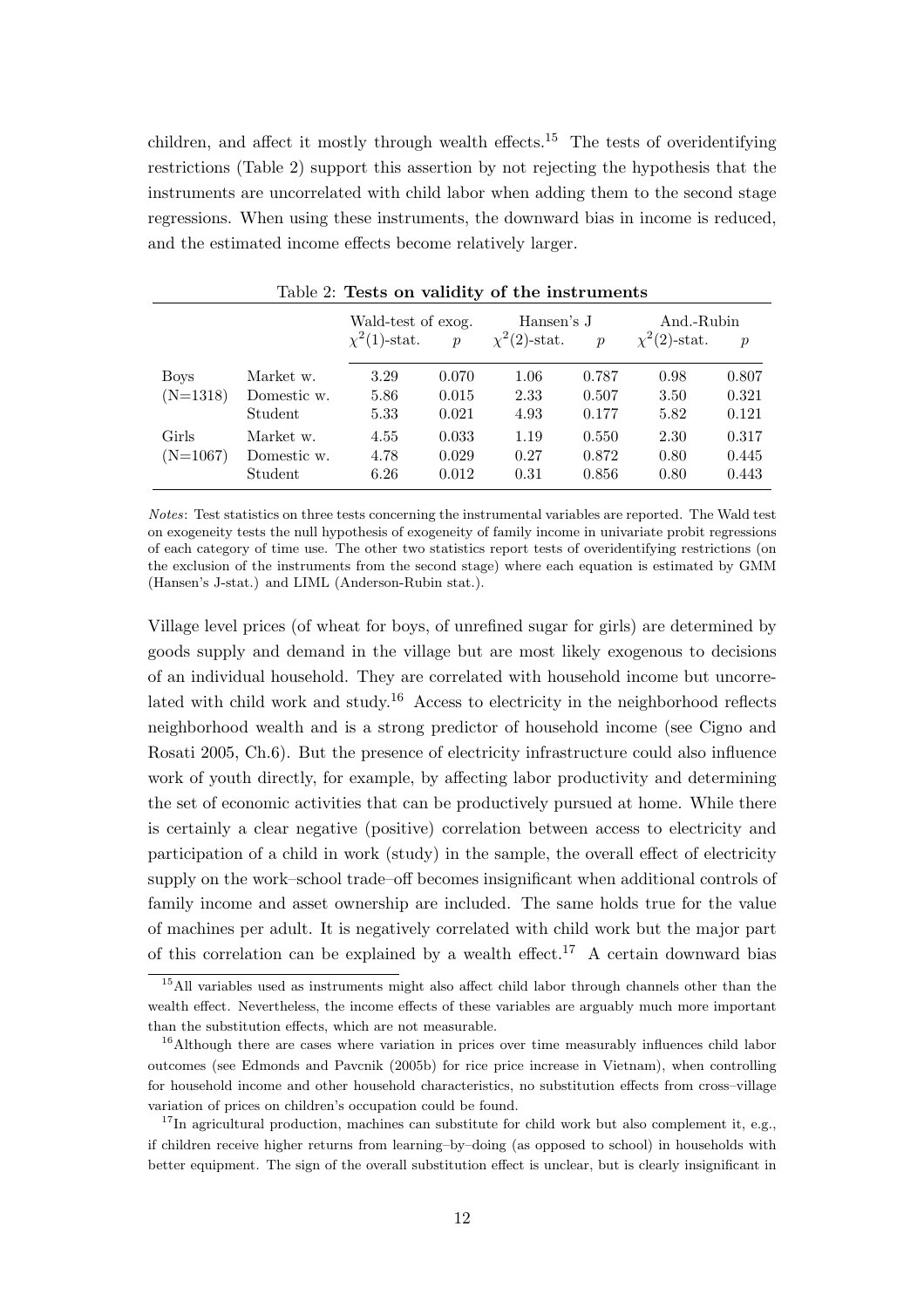might be still involved in the estimates of the income effect if wealth generated by the economic contribution of children is used to buy machines. This possibility cannot be excluded, although this effect is not likely to be very strong. In boys' regressions the value of machines is also interacted with an indicator for remoteness from certain services (pharmacy, bank, and police station).

The Wald–test of exogeneity in Table 2 shows that the exogeneity of income can be rejected in all univariate probit regressions. The tests on overidentifying restrictions indicate that the instruments are valid in the sense that they are correctly excluded from the estimated second–stage equations. The presented Hansen-Sargan and Anderson-Rubin test statistics (see e.g., Hayashi 2000, 227-228) test the joint null hypothesis that the set of instruments is uncorrelated with the error term (when estimating a linear model by a GMM or a LIML procedure) and can be rejected at all common significance levels. They indicate however that the instruments perform better in regressions on girls' work and school participation.<sup>18</sup>

Ownership of land and family business Ownership of large household assets (land), or the presence of a small–scale business within the household can be expected to have both income and substitution effects on child labor. Both land–holdings and business activities lead to a higher yearly income all else being equal (Table 7). At the same time, they can also raise the marginal product of child work and hence the incentives for child work within the family. Asset owner households might also differ with respect to their norms concerning work and school of children. Kambhampati and Rajan (2004) argue that large land–holdings in Northern India indicate a more patriarchal society with an especially large gender gap in actual and perceived returns to education. As land ownership and family business are also included in the first stage regression predicting income, coefficients on land and family business in the second stage regressions to a large extent capture these incentive and taste effects.

The nonlinear effect of land holdings is accounted for by controlling for different categories of land ownership (in acres) per adult (compared to families with no land holdings). Land is defined as marginal if it is below 0.5 acres per adult, small if it is between 0.5 and 2 acres per adult, and large if it is above 2 acres per adult.<sup>19</sup> This

the sample.

 $18$ Most p-values for the test statistics are well above 0.30. The only exception is school enrollment of boys with relatively low p-values, which still allows for the rejection of the null at the 10% level. Here neighborhood electricity still has an additional (although not highly significant) effect, possibly as a proxy for school quality.

<sup>&</sup>lt;sup>19</sup>For an average landowner family with 3.6 adults, these categories roughly reflect the classification of land categories by the Indian Census (Bhalotra and Heady 2003, p.208), which defines land as marginal if it is below 1 ha, as small if it is between 1 and 3 ha, and as large if it is above 3 ha (1 ha equals 2.7 acres). For households that did not answer the land ownership questionnaire, zero land has been imputed. The resulting bias should be relatively small, as almost all households that gave no answer to these questions reported agriculture as neither a primary nor secondary income source.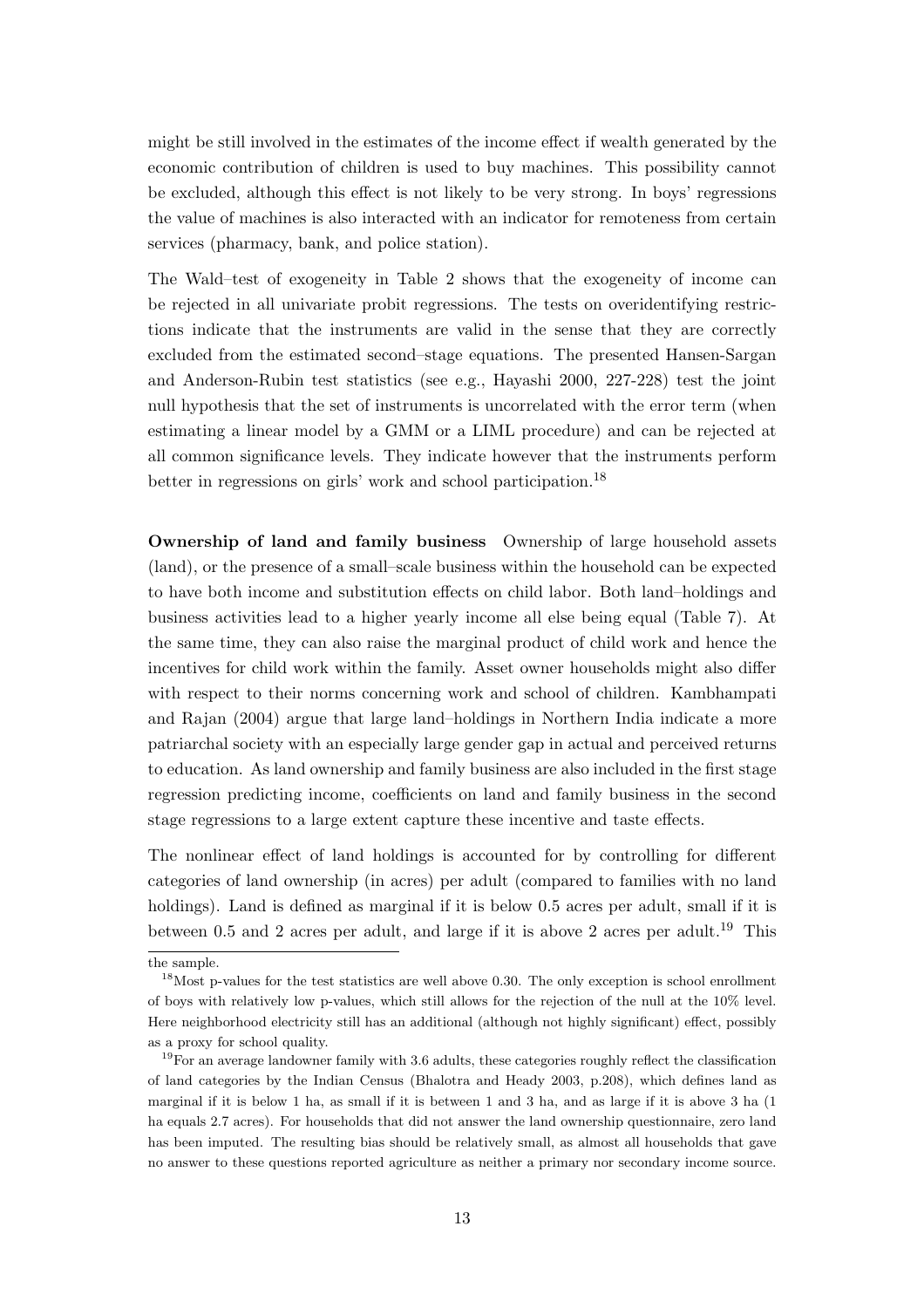specification performs better than including land ownership and its square directly in the regressions, which indicates that the most significant differences lie between owners of large land and the other households.

The effect of family business is captured by an indicator of whether any adult family member is self–employed in a small–scale business. Such businesses include processing and selling food (e.g., milk products, flour, cigarettes, or alcohol), small–scale manufacturing, and personal services (repair, massage, etc.). One might argue that the decision of the families taking up a business depends on whether there are young children who are able to help out and hence it is jointly determined with child work. As it can be seen from a probit regression of the family business in Table 7, the presence of young family members (Young share) does not make self–employment more likely per se. Nevertheless, for any given family structure, tastes for self–employment might coincide with value judgments about the necessity of child labor. In this case the indicator of family business captures not only labor demand, but also preference effects.<sup>20</sup>

Incentive effects proxied by labor market outcomes All regressions include controls of local labor market outcomes. This is of particular interest as many empirical studies on child labor do not include demand–side determinants of child labor (Bhalotra and Tzannatos 2003). Local wage and labor force participation or unemployment rates reflect economic opportunities within the village and proxy substitution effects of labor demand on child labor and schooling, once income effects have been controlled for. Female wages are based on the village level questionnaire and represent the average of daily wages for different occupations in agriculture. Wages for males are not included in the final regressions because male and female wages are highly correlated (partial corr. coeff. 0.70) and female wages outperform wages for males in each specification.<sup>21</sup> Based on data from the individual sample, Male unemployment approximates the unemployment rate of adult males in the village, while Female work–ratio measures the proportion of adult females in the village sample who perform any market related work.<sup>22</sup>

 $^{20}$ From Table 7, we also see that the probability of operating a business falls with land ownership, and rises with male and female literacy. Self–employment is negatively associated with the share of females within the family, is more likely among Muslims and less likely among the members of scheduled castes and tribes.

 $^{21}$ In alternative regressions that included male wages only, male wage levels had no significant effect. This might also indicate that children are more closer substitutes to female labor.

<sup>&</sup>lt;sup>22</sup>Local unemployment rates are calculated for males only, as it is almost exclusively males who report being unemployed. For female workforce participation, labor is broadly defined to include paid labor, but also self–employment, work on the family farm, or in the family business. Village–level measures of labor participation are clearly preferred to the inclusion of the labor market status of the parents (and especially of the mother) as these are most likely simultaneously determined with the work status of children.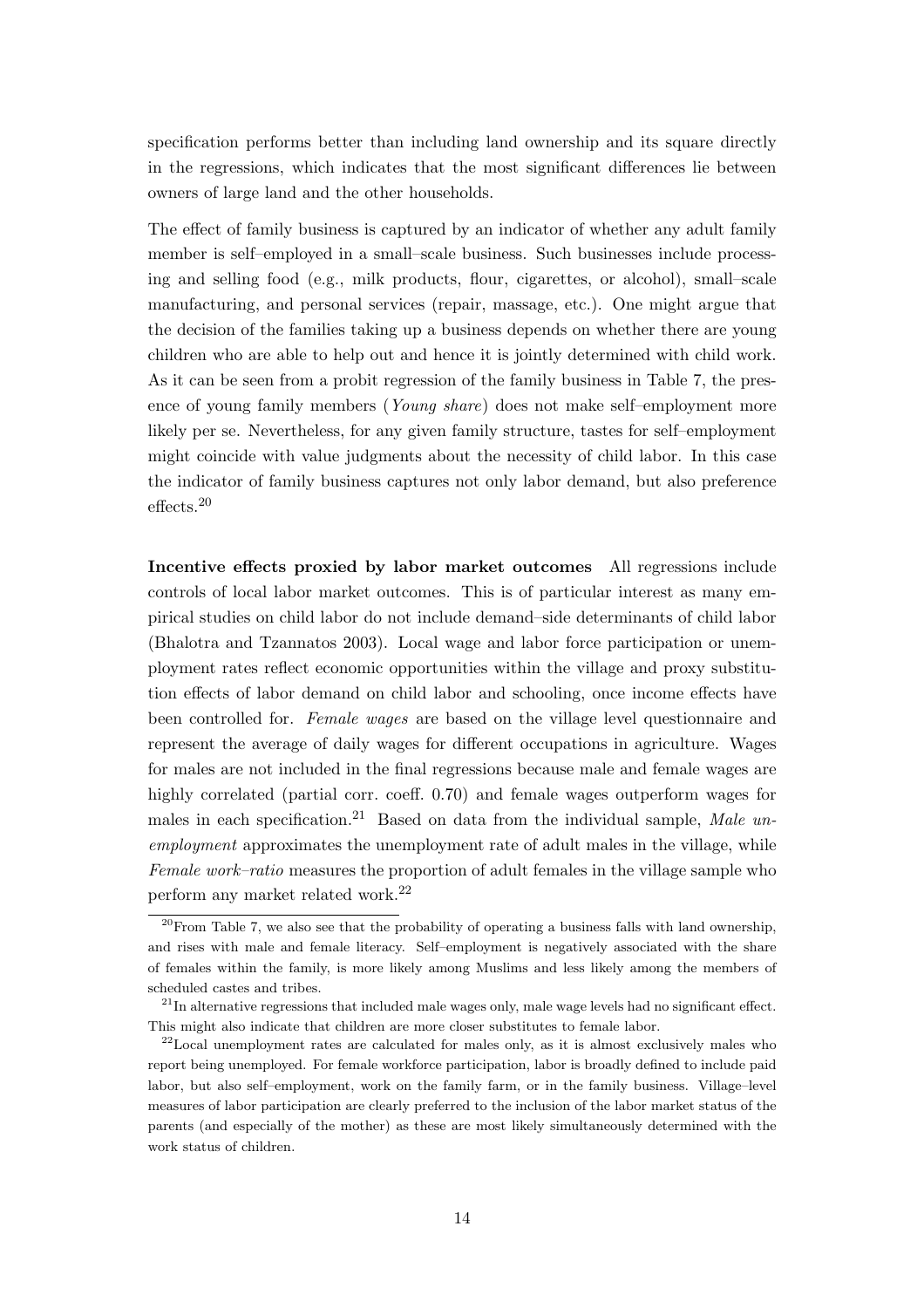Although unemployment in the family might raise the need for economic contribution by adolescents, for any given level of household income the extent of male unemployment in the village is more likely to capture labor market opportunities. Average female wages measure directly the opportunity costs of schooling and of domestic activities, especially for girls. Female workforce participation not only reflects local labor demand but it is also strongly related to social norms with respect to the economic role of females. Whether children are more or less likely to work ceteris paribus in villages where female workforce participation is higher, is a priori unclear. To the extent that market work by females reflects labor demand effects, it also indicates more direct opportunities for market (and eventually also domestic) work of children. Better opportunities in the labor market in the long–term might favor both market work and schooling of girls as means of human capital accumulation. The aspect of social norms is most important for girls: In villages where more females work, girls' labor force participation is also less prohibited by social norms. These effects might be counteracted by the rising decision making power of females. If females are more concerned about child work and schooling, their economic power will shift the work–school trade–off in favor of more schooling.

#### 3.2.2 Other controls

Educational attainment within the family For given levels of income and wealth, controls of educational attainment act as proxies for tastes and value judgments concerning education and work within the family. Instead of the more generally used parental education, household–level averages of educational attainment are included as regressors. Male literacy rate and Female literacy rate measure adult literacy within the household for both sexes. *Prop. of educated males* measures the proportion of male adults within the household who finished at least middle education. These variables capture general attitudes towards education and work within the household and allow the inclusion of children who do not have both parents present.<sup>23</sup>

Household composition and family structure Since all economic variables are normalized by the number of adult household members, controls of household composition are also measured in relative terms. The variables *Infant share* and *Young share* measure dependency ratios of children aged between 0 and 9 years and between 10 and 17 years to the adult family members. The larger the relative share of small children

<sup>&</sup>lt;sup>23</sup>For children living with both parents, female and male literacy rates are highly correlated with parental literacy (correlation coefficients for both sexes over 0.905), while secondary education of the father and males in the family have a correlation coefficient of 0.608. No measure of female secondary education is included as it acts as perfect predictor of certain outcomes. Alternative regressions, with mother's and father's educational status as explanatory variables, led to very similar results for the restricted sample.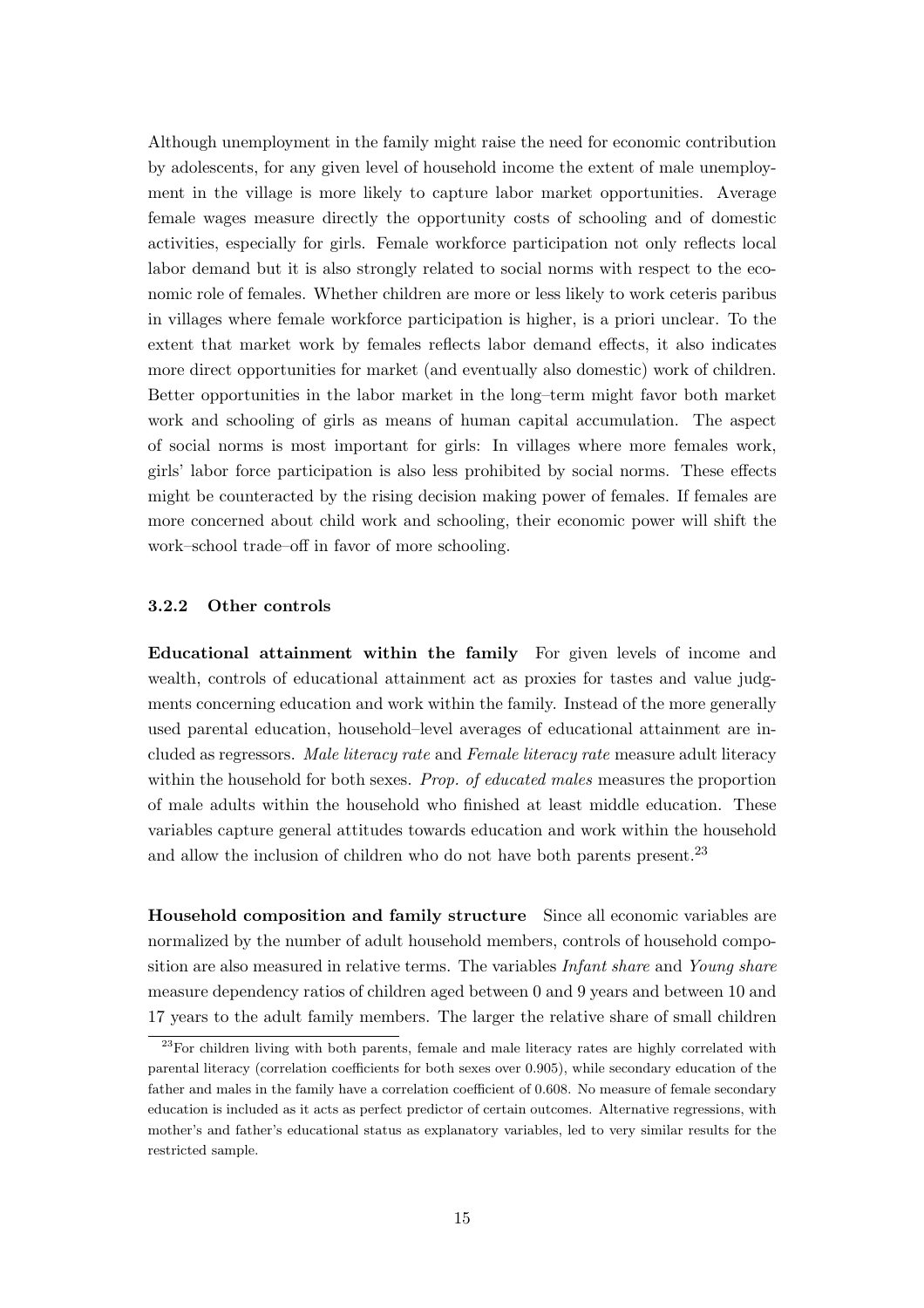in a household, the larger the potential need for help in child–care related activities, especially from older girls. A larger relative share of adolescents might also raise the need for their economic contribution. In order to capture potential birth order effects, the birth order among the siblings of the same sex is also included. Birth order effects might reflect parental preferences for first or later born as well as the presence of credit constraints: Earlier born children might have to work more while having older siblings might help to postpone employment of the young (Psacharopoulos and Patrinos 1997, Emerson and Souza 2002). For a detailed investigation of sibling composition effects see Edmonds (2006) who shows that the comparative advantage of older females in household chores changes with younger siblings' number, gender, and birth spacing.

Female share additionally controls for the sex composition of the adults in the family while *Elderly share* measures the share of elderly (aged above 66 years) who are potentially inactive. The first stage regressions (Table 7) show that household income per adult is smaller in families with a relatively larger share of females among the adults, and a relatively larger share of elderly. This indicates that both females and elderly contribute less in monetary terms to household income. However, their non–monetary contributions might be an important additional determinant of the work–school trade–off.

While in the long run, education and work of children are most likely to be jointly determined with the number of siblings (Becker and Lewis 1973), all estimates are conditional on the given family composition. Family structure and dependency rates might all depend on household wealth, and are jointly determined with the occupational choices of adolescents. However, like other studies in this field, this analysis is conditional on the given household structure and treats family composition as exogenous in the short run.

Costs of schooling and neighborhood effects Higher costs of schooling can be expected to reduce school participation, while also reducing the opportunity costs of child work. Schooling costs involve two main dimensions: the monetary costs of schooling, given by tuition fees, school supplies, uniforms, and other costs, and the opportunity costs of time, measurable by school availability. Differences in the direct costs of schooling are proxied by yearly expenses for a primary school student in each village.<sup>24</sup> In order to reduce the problem of comparability of school types, only costs of attending primary school (classes 1 to 5) are included. This school costs variable has a clear advantage (see e.g., Cartwright 1998, Ersado 2005): While it does not depend on the parental decisions concerning individual school attendance, it does reflect the

 $^{24}$ This measure is somewhat crude: it might over-estimate the costs of schooling as school choice is endogenous to the individual willingness to pay for education, and school costs might also be positively correlated with unobservable school quality.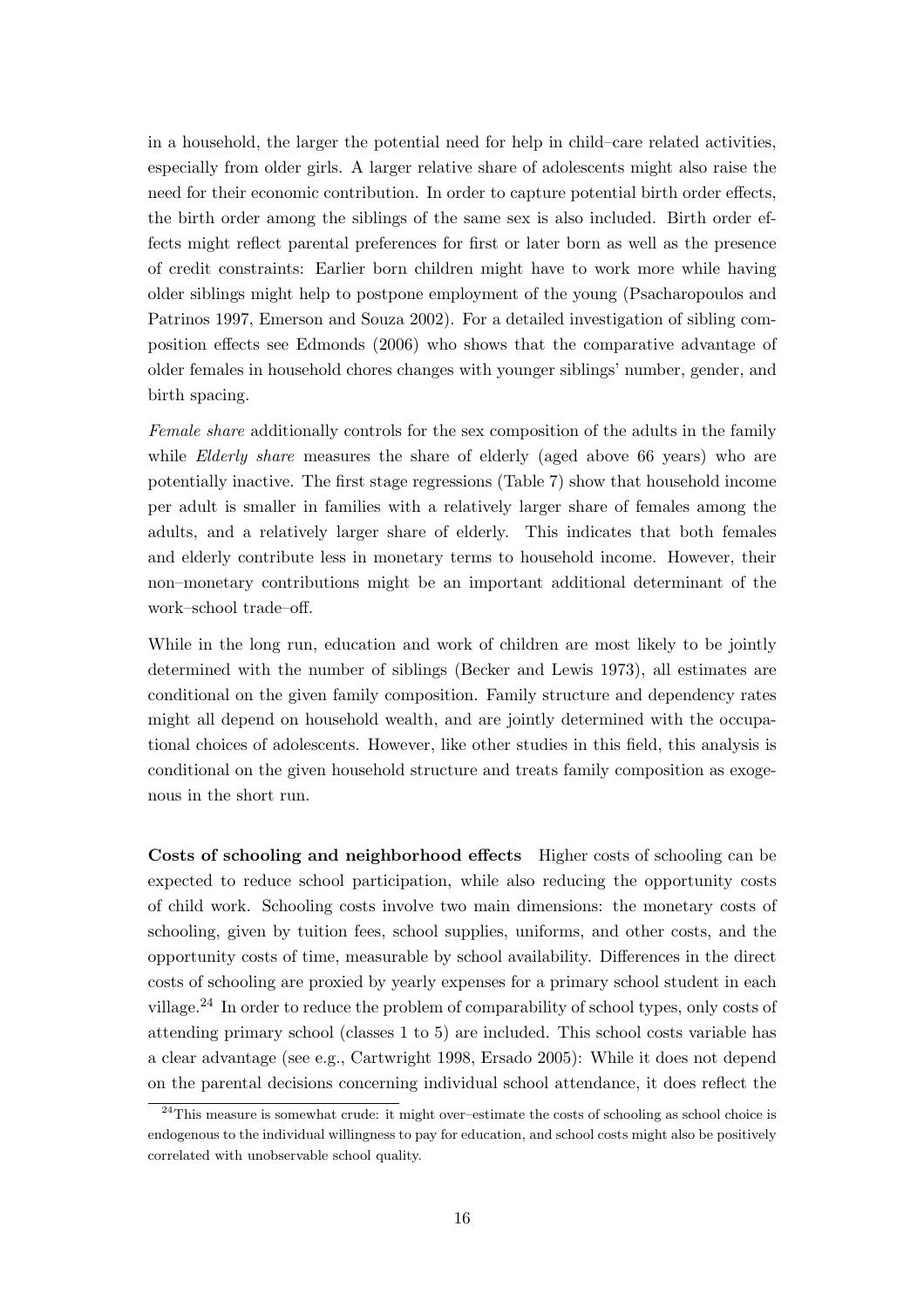average costs of all available schools in or near to the village. The effect of school availability is captured by the variable Time to school which measures the time it takes to reach the nearest secondary school for each household. Another proxy for school availability and social norms on schooling is based on the answers of village officials to the question about what proportion of school–aged children actually attends school within a given neighborhood. The variables Half to school and Less to school indicate neighborhoods where school attendance is reported to be low (comparison group is when almost all children attend school).

## 4 Estimation strategy

The empirical analysis estimates simultaneously the three participation decisions in market work, domestic work and school resulting from the optimality conditions in equation (3). The three latent variables, market work  $L^*$ , household chores  $H^*$ , and school attendance  $S^*$ , depend on a vector of explanatory variables **X**, three unknown vectors of parameters  $\beta_L, \beta_H, \beta_S$ , and the normally distributed error terms  $\epsilon_L, \epsilon_H, \epsilon_S$ . As the three choices are conflicting alternatives of children's time use, and are determined simultaneously by the same decision making process, the same  $X$  vector of explanatory variables is included in all three equations.

$$
L^* = \mathbf{X}'\boldsymbol{\beta}_L + \epsilon_L
$$
  
\n
$$
H^* = \mathbf{X}'\boldsymbol{\beta}_H + \epsilon_H
$$
  
\n
$$
S^* = \mathbf{X}'\boldsymbol{\beta}_S + \epsilon_S
$$
\n(4)

The three equations from (4) are then mapped into three binary variables  $Y_j$  (j =  $L, H, S$ ) that take one if the child engages in a given activity, and zero otherwise.

$$
Y_j = 1(\mathbf{X}'\boldsymbol{\beta}_j + \epsilon_j > 0) \qquad j = L, H, S \tag{5}
$$

Endogeneity of income can be addressed by a two–step limited information procedure (Rivers and Vuong 1988) which decomposes the vector of explanatory variables X into the endogenous income variable x and the vector of exogenous variables  $\mathbf{Z}_1$ . At the first stage of the two–step procedure, income is regressed on the set of exogenous explanatory variables  $\mathbf{Z}_1$ , and a set of instruments  $\mathbf{Z}_2$ . At the second stage, the residuals  $\hat{v}$  from the first stage are included as an additional regressor in each equation.

$$
x = \mathbf{Z}'_1 \boldsymbol{\delta}_1 + \mathbf{Z}'_2 \boldsymbol{\delta}_2 + v \tag{6a}
$$

$$
Y_j = 1(\mathbf{Z}_1'\boldsymbol{\beta}_{1j} + \alpha_j x + \theta_j \widehat{v} + e_j > 0) \qquad j = L, H, S
$$
 (6b)

The underlying assumption is that the error terms in the income and participation equations are jointly normal and hence the error terms in the latter can be decomposed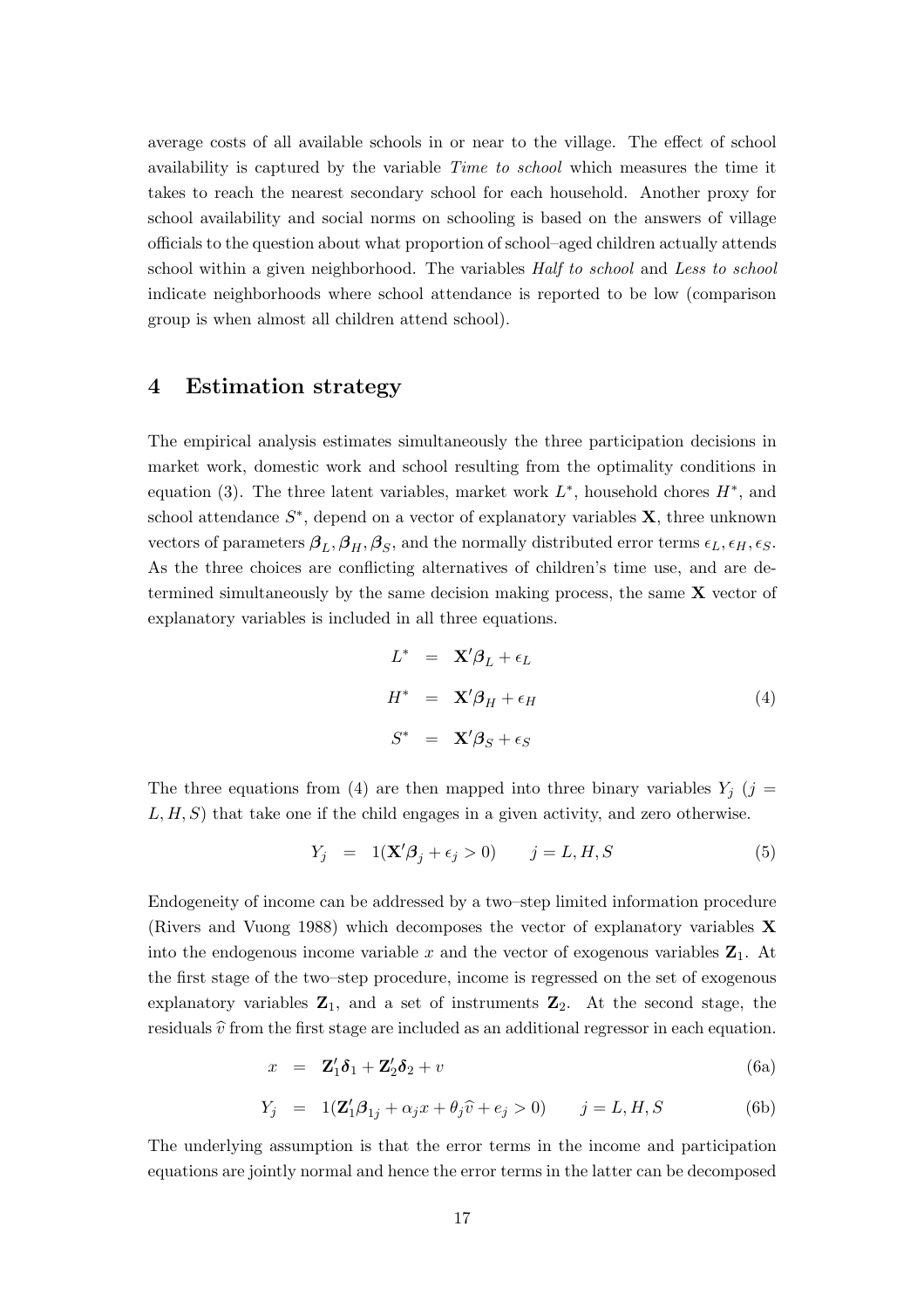into two error components  $\theta_i\hat{v}$  and  $e_j$  (Wooldridge 2002, 472-475). The first part of the error components are correlated with v, and  $\theta_i$  is directly estimated for each equation, the second parts are independent of  $v$  and  $x$  and jointly normal.<sup>25</sup>

The joint estimation of the three participation equations (6b) involves the evaluation of the loglikelihood over  $i = 1, \ldots, N$  observations, based on a joint trivariate probability:

$$
\ln \mathcal{L} = \sum_{i=1}^{N} \ln \Phi_3(\kappa_{Li} \mathbf{Z}_i' \boldsymbol{\gamma}_L, \kappa_{Hi} \mathbf{Z}_i' \boldsymbol{\gamma}_H, \kappa_{Si} \mathbf{Z}_i' \boldsymbol{\gamma}_S, \kappa_{Li} \kappa_{Hi} \rho_{LH}, \kappa_{Li} \kappa_{Si} \rho_{LS}, \kappa_{Hi} \kappa_{Si} \rho_{HS})
$$

where  $\Phi_3$  is the trivariate normal cumulative density function,  $\mathbf{Z}'_i \boldsymbol{\gamma}_j = \mathbf{Z}'_1 \boldsymbol{\beta}_{1j} + \alpha_j x + \sigma_j x$  $\theta_i\hat{v}$  (j = L, H, S) are the combinations of explanatory variables and coefficients as in (6b),  $\rho_{LH}, \rho_{LS}, \rho_{HS}$  are the three correlation coefficients of the error terms between the equations, and  $\kappa_{L,H,S}$  are the corresponding sign variables that equal to one if a child engages in a given activity, and minus one otherwise (Greene 2003, 710). The estimation of this function requires the computation of derivatives of third order integrals for which no general solutions exist. However, the problem can be addressed by recently developed simulation techniques: The method of simulated maximum likelihood allows the estimation of a trivariate probit model by using the GHK (Geweke-Hajivassiliou-Keane) smooth recursive estimator (see Greene 2003, pp. 931-933). The estimation assumes that the error terms of the three participation equations  $\epsilon_L, \epsilon_H, \epsilon_S$  are jointly normally distributed with a covariance matrix  $\Sigma$ . The three correlation coefficients between the three sets of error terms  $\rho_{LH}$ ,  $\rho_{LS}$ , and  $\rho_{HS}$  summarize the association between unobservable individual-specific factors determining the likelihood of being engaged in different types of occupations and are estimated along with the model.

The GHK smooth recursive estimator decomposes the original three-dimensionally correlated error terms into a linear combination of uncorrelated one–dimensional standard normal variables. The trivariate distribution is thus transformed into three sequentially conditioned univariate distributions. In order to evaluate the resulting integral, D random draws of these standard normal variables are taken from truncated normal distributions, and a sample average of the simulated probabilities is used to estimate the probability that enters the likelihood function.<sup>26</sup>

The average partial effects (APE-s) have been estimated by averaging sample partial effects, computed for each individual.<sup>27</sup> As two–step procedures estimate the coefficients only up to a scale, a procedure proposed by Wooldridge (2002, 475) has been

<sup>&</sup>lt;sup>25</sup>The t-test of  $\hat{\theta}_j = 0$  can be interpreted as a test of exogeneity of  $x_1$  within the given equation. This procedure estimates the related coefficients  $\alpha$  and  $\beta_{1j}$  only up to a scale. This is taken into consideration by estimating the average partial effects (Wooldridge 2002, 475).

 $26$ Estimations have been implemented with Stata, using the mvprobit, mvnp and mdraws routines of Cappellari and Jenkins (2003, 2006). For given sample sizes (1067-1318 observations), relative stability of the simulated  $\gamma$  and  $\rho$  parameters was ensured with about  $D = 300$  random draws.

<sup>&</sup>lt;sup>27</sup>Estimation of APE-s on marginal probabilities has been carried out based on the user-defined Stata–routine margeff (Bartus 2005), while estimation of APE-s on trivariate probabilities reused parts of this routine.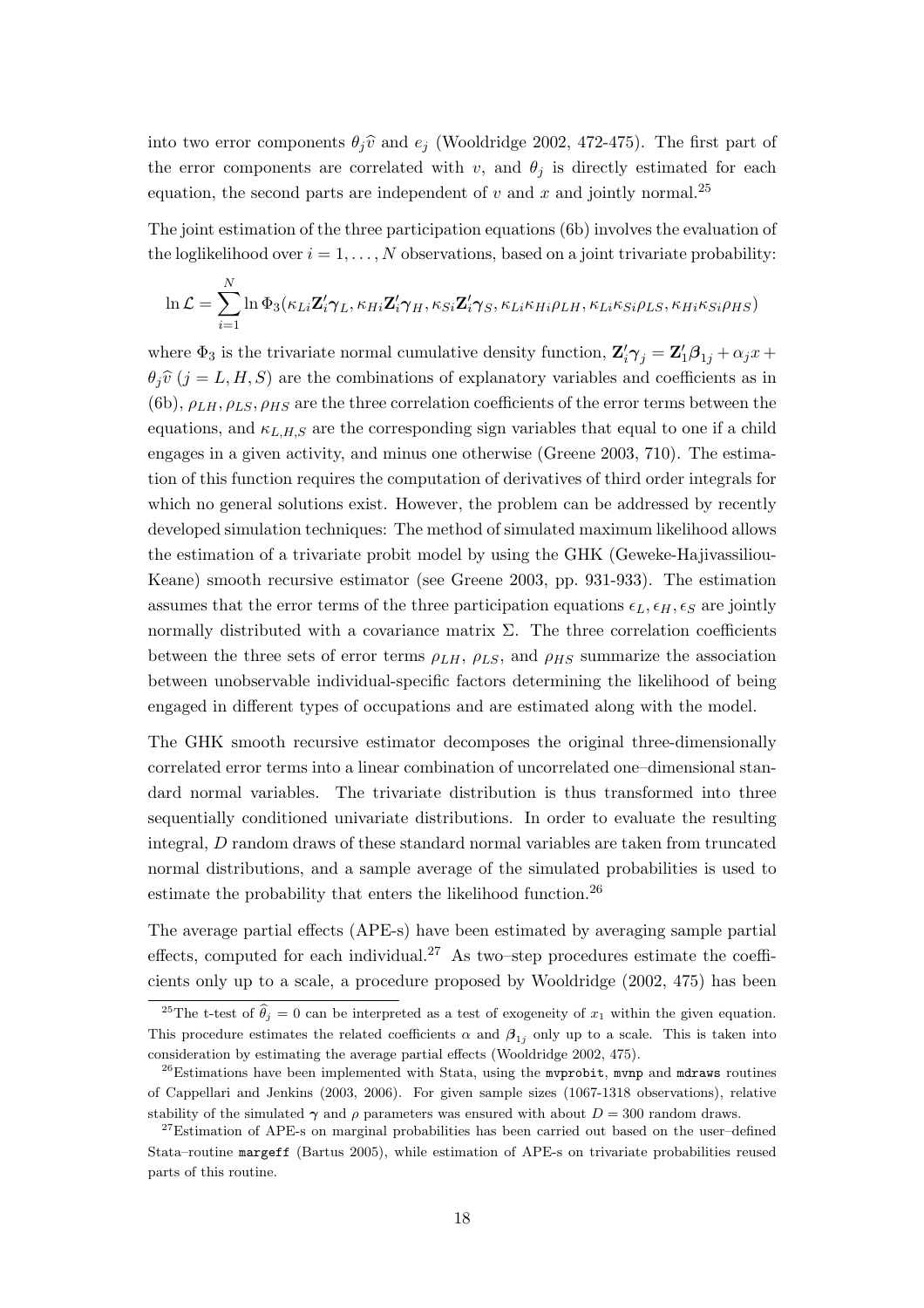used: Partial effects of probit equations have been calculated for each individual by including  $\hat{\theta}_i \hat{v}_2$ , the first–stage OLS residuals multiplied by their estimated coefficient (see eqn. (6b)). Thus partial effects have been averaged across the first stage residuals of the sample.<sup>28</sup> Standard errors of the APE-s for the trivariate probabilities have been estimated by a computationally intensive empirical Bayes procedure. 2000 replications of the estimated coefficient vectors  $(\hat{\gamma}_L, \hat{\gamma}_H, \hat{\gamma}_S, \hat{\rho}_{LH}, \hat{\rho}_{LS}, \hat{\rho}_{HS})$  were redrawn from a multivariate asymptotically normal distribution (characterized by the estimated variance–covariance matrix  $\Sigma$ ), and the standard deviation of the partial effects was computed. This serves as an approximation of the standard error of the partial effects.

## 5 Results

Tables 8 and 9 present the results from the trivariate probit regressions.<sup>29</sup> The estimated correlation coefficients between market work, domestic work, and schooling reflect the nature of the main unexplained trade–offs between the three types of occupation. They show that domestic work and school are the two most conflicting alternatives for girls, market work and school for boys. The estimated correlation coefficient between the unexplained part of domestic work and school of girls amounts to -0.90, between market work and school of boys to -0.84. While all other occupations stay in conflict with each other as well, the respective correlations are much smaller. The estimated average partial effects of the explanatory variables on the marginal probability of each occupation are given in Tables 8 and 9. Tables 10 to 13 present the average partial effects on the joint trivariate probability of a given combination of the three activities where average is taken across all girls or boys in the sample (see Section 4). They show the average effect of each explanatory variable on the probability that a child specializes in one given activity (market work, domestic work, or school), combines different activities, or stays idle.

#### 5.1 The role of income and incentive effects

The effects of household income have the expected signs: With rising income the probability that a child works falls, and the probability that he or she studies rises. For boys, the effects of income on education are larger than its effects on work, for girls the magnitudes of income effects on household chores and school are comparable. The effects of income on specializing in work are similar for the primary occupations of girls and boys (domestic and market work respectively). An APE of about -0.2 in Tables

 $^{28}$ Wooldridge (2002, 475) shows that average partial effects calculated this way are consistent.

<sup>&</sup>lt;sup>29</sup>All regressions report robust standard errors that are clustered on the village level, allowing for correlation between unobserved characteristics of children within the same village.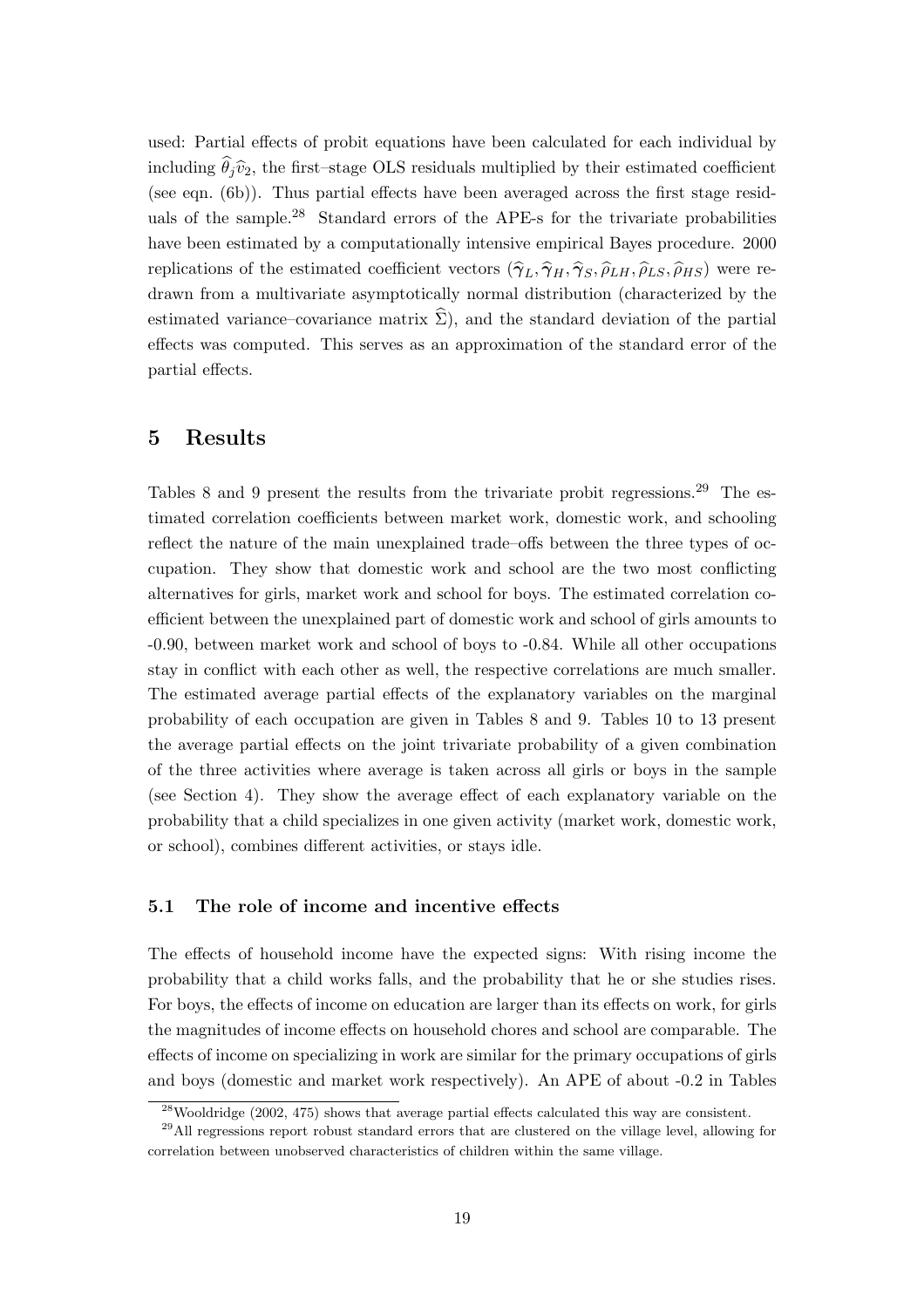8 and 9 indicates that by increasing yearly per adult income by 1000 Rupees, the probability that a child performs market work in a family with yearly per adult income of 9000 Rupees decreases by 2.2%. In a family with yearly per adult income of 5000 Rupees, the same effect is 4%. Household income also raises the probability of girls staying idle, but not boys. This gender difference might be due to the lower perceived returns to schooling for girls. It is important to note that household income reduces the probability that girls specialize in domestic chores. This finding is in sharp contrast with Kambhampati and Rajan (2004) who do not find income effects for domestic work of Indian girls. However, their results potentially suffer from endogeneity of household income.

The results clearly show the incentive effects that arise from large land–holdings and from the presence of small–scale business activities. While income increases with land ownership and business activities (Table 7), for any given level of income, children are more likely to work and less likely to specialize in studies in families where their economic contribution is more easily made. Additionally, in households that live from their own production, learning–by–doing might bring relatively higher returns, compared to the returns of education, which also shifts the work–schooling trade–off more in favor of work. Girls from these households are more likely to do market work or to combine market work with other occupations, they are less likely to specialize in school and less likely to stay idle. The trade–off between (market related) work and education for boys is also affected by the same incentive effects. Boys are approximately 12% more likely to do market related work in households with family business, and around 16% less likely to specialize in school. Large land–holdings reduce their probability of staying idle or going only to school.<sup>30</sup> The effects of family business and land ownership on market and domestic work of children in the sample are of similar sign and of comparable size across the activities of children, but marginal effects become larger when estimated jointly in a trivariate framework.

The effects of village–level labor demand are strongly reflected in the role of adult female workforce participation in the village. This significantly raises market related work and reduces exclusive school attendance for any given level of income for both sexes. All else being equal, a 10% increase in female workforce participation raises the probability of specializing in market work by around 1% for both girls and boys and reduces the probability that a child goes only to school by around 2%. With higher female labor force participation, children are also more likely to combine school with market work. Furthermore, girls are more likely to combine market and domestic work and are less likely to specialize in domestic chores. Thus, the workforce participation

<sup>&</sup>lt;sup>30</sup>If household income is not instrumented, the effect of family business becomes smaller, and loses significance for occupations other than market work. This corroborates the interpretation that family business has both income and incentive effects with a net effect which is a priori unclear. However, for any given level of income, children work more in families where there is a family business which can be attributed to incentive effects.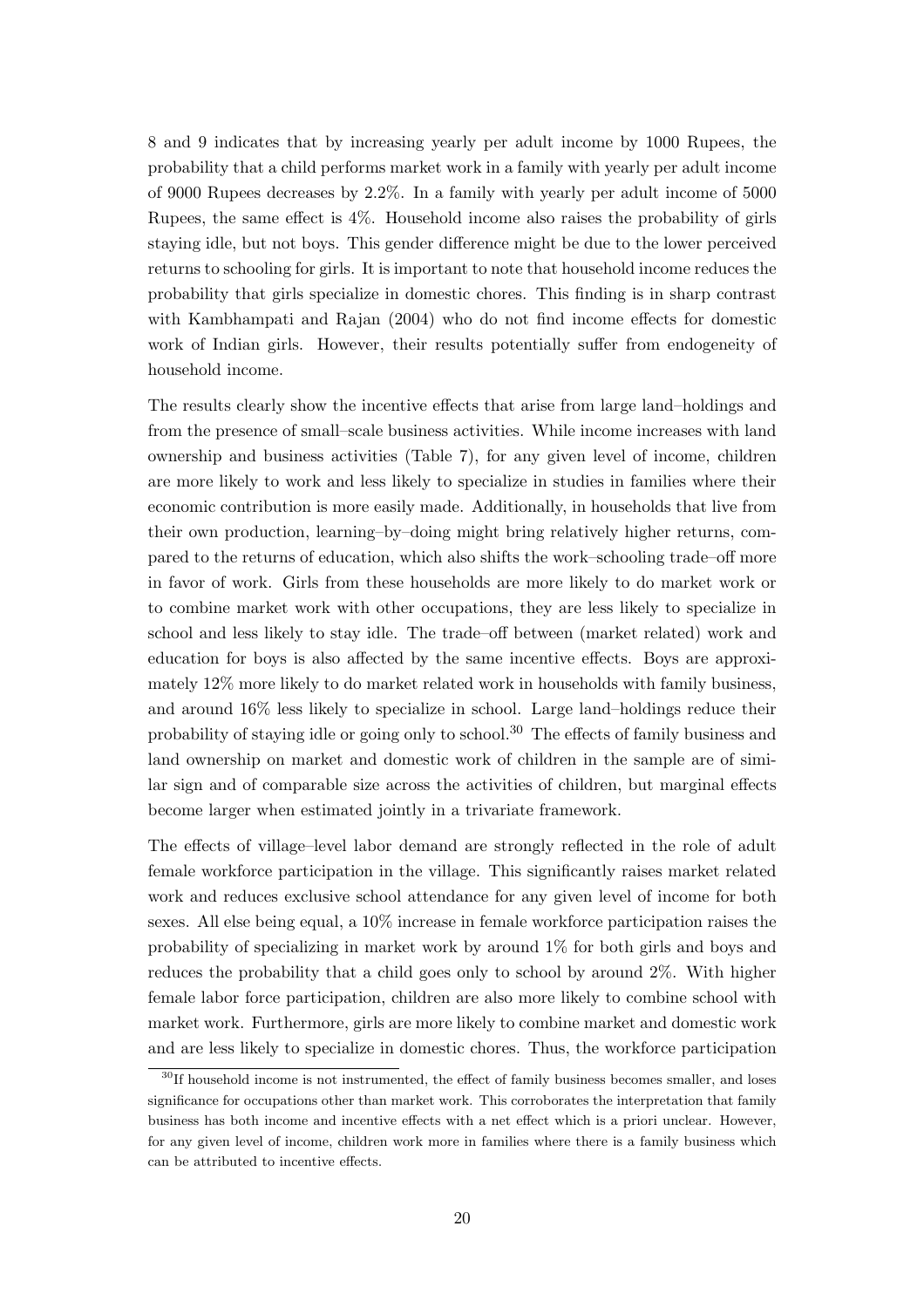of adult females clearly shifts the trade–offs towards girls' market work as opposed to domestic chores or schooling. For boys, the pattern is somewhat different: when more adult females do market related activities, boys are both more likely to perform market as well as domestic work. But as only a small proportion of boys does domestic work at all, the importance of this latter effect will be limited. The effects of higher female wages are comparable to those of female participation. They reduce the probability of going only to school and raise the likelihood that boys specialize in domestic chores or that girls combine market with domestic work. Male unemployment, which reflects relatively weaker labor demand, reduces the probability that boys do market work, and raises the probability that they stay idle. Its correlation with girls' employment is less clear. Where male unemployment is higher, girls are more likely to perform any work and less likely to stay idle or specialize in school.

These findings are seemingly in contrast with results from other studies on the determinants of child labor. In bivariate probit regressions of market work and school for children in West–Bengal, Pal (2004) finds that female labor force participation reduces boys' work and raises girls' school attendance. Fafchamps and Wahba (2006) find that in Nepal, the income effects of higher village–level wages overturn the substitution effects. However, as household income is instrumented in this study and is rising with female wages and average female workforce participation, the additional effect of female wages and participation on the work–school trade–off captures a larger part of the incentive effects.<sup>31</sup>

The results also support the view that children are more likely to stay idle if they have less economic opportunities to work. Girls tend to be inactive in households that have no large land–holdings and no family business, and in villages where female wages and/or female workforce participation are low.<sup>32</sup> Boys idleness reflects economic opportunities to a lesser extent (with the exception of male unemployment), instead depending strongly on the preferences for schooling proxied by educational attainment and school attendance within the neighborhood. Although ability of the children could not be measured, idleness can also be expected to crucially depend on individual abilities. As demonstrated by Bacolod and Ranjan (2006) for the Philippines, in a family the least able children are the ones to stay idle, especially among the relatively richer families.

 $31$ In regressions where income is not instrumented, wage levels have no additional effect. This indicates that in this case income and substitution effects from female wages are more likely to cancel. However, the effects of female workforce participation on the market work of children remain broadly the same even if income is not instrumented.

<sup>&</sup>lt;sup>32</sup>Female wages and female workforce participation are negatively correlated in the sample villages with a correlation coefficient of -0.356.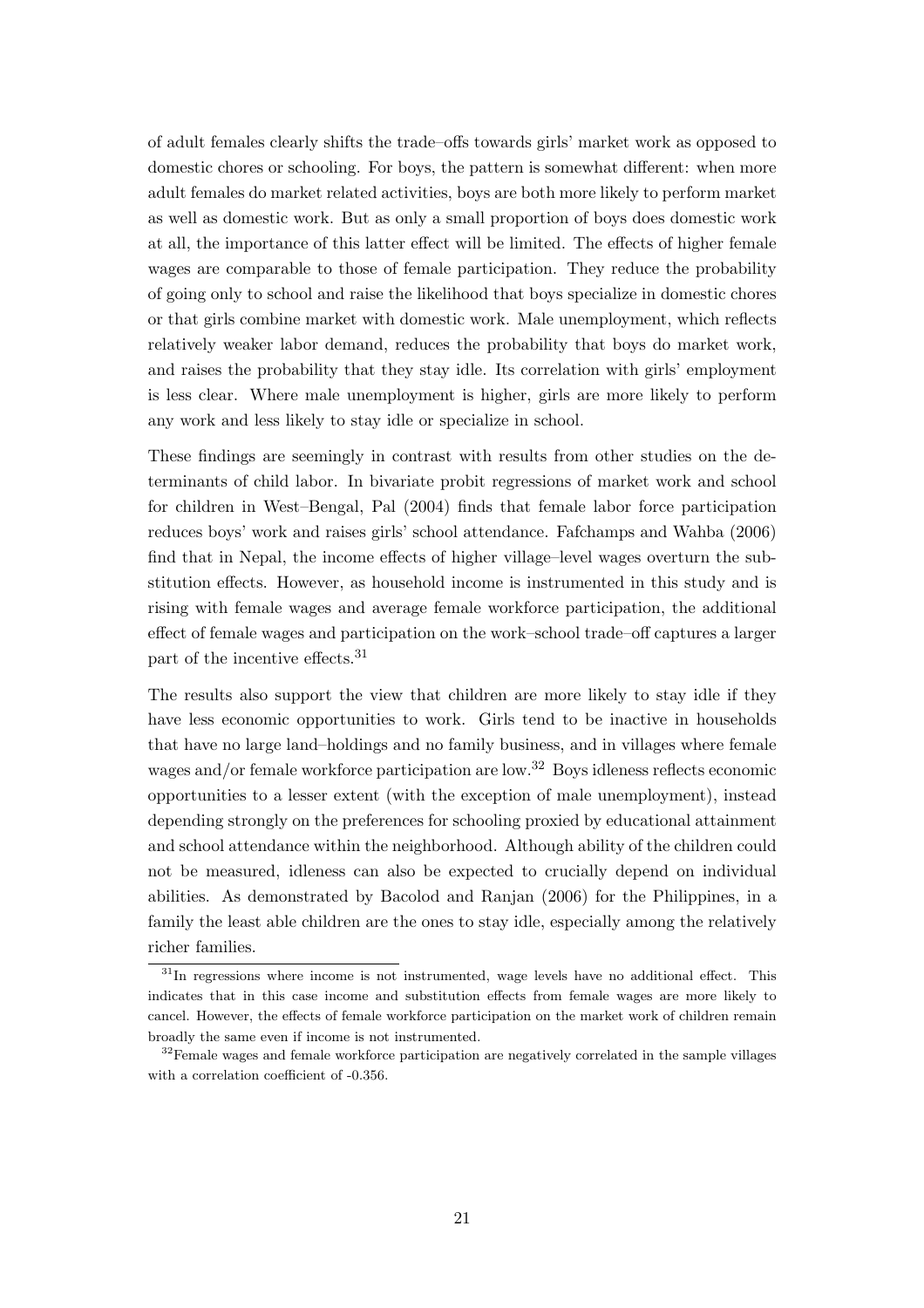#### 5.2 Further controls

The work–schooling trade–off is also affected by household composition variables. As expected, the share of smaller children within the family has a significant influence on girls' work and schooling: With one additional small child per adult the probability that a girl performs only domestic duties rises by 6%, while the probability that she only goes to school falls by about 9%. The share of teenaged children in the family raises the probability of market work and reduces the probability of school attendance. A possible explanation for this is that, for any given level of per adult income, the more adolescents in the family, the more necessary their economic contribution. Among female siblings, later born girls fare better due to birth order effects, they are less likely to perform domestic chores and more likely to go to school. Surprisingly, birth order effects cannot be detected among male siblings.<sup>33</sup> The results also show that although household income falls with a rising share of females and elderly (Table 7), their non–monetary contributions are important for the outcomes of child work and schooling. For any given income level, the share of elderly within the family raises the probability of school attendance for children of both sexes and reduces market work for boys and domestic work for girls. A higher share of females among adults reduces the probability that children of both sexes specialize in domestic work, as females ar more likely to share the burden of household work. The presence of females also raises the probability that a girl goes to school. This last effect might also reflect the larger decision making power of females in households with relatively fewer male members.

The role of preferences for education is captured by variables on educational attainment in the household. Both male and female literacy make a boy more likely to go to school and less likely to perform market work or to stay idle. For girls only female literacy has a robust effect; the marginal probability of a girl being involved in market work even rises with male literacy. This latter effect is more likely due to the role of incentives: If wage work and market related work within the household are treated separately, male literacy raises only the probability of female work within the family.<sup>34</sup> The results corroborate the well–known importance of female education, which plays the more decisive role for both girls and boys work and education.

Cultural norms, proxied by dummy variables for caste and religion, also influence the economic role of the sexes. Muslim boys, as well as boys from lower and scheduled castes, are less likely to perform domestic work; Muslim girls are more likely to specialize in domestic chores. Girls from lower and scheduled castes are more likely to work for the market, or to combine domestic chores with market work, and are

<sup>33</sup>Naturally, both variables might also reflect inherent differences between households with different fertility strategies (few well-educated or many uneducated children) as predicted by the theory on the quantity and quality of children (Becker and Lewis 1973).

<sup>&</sup>lt;sup>34</sup>Male literacy raises the probability that a family operates a business, or is selling for the market (Table 7). Part of this incentive effect might be captured by the male literacy variable.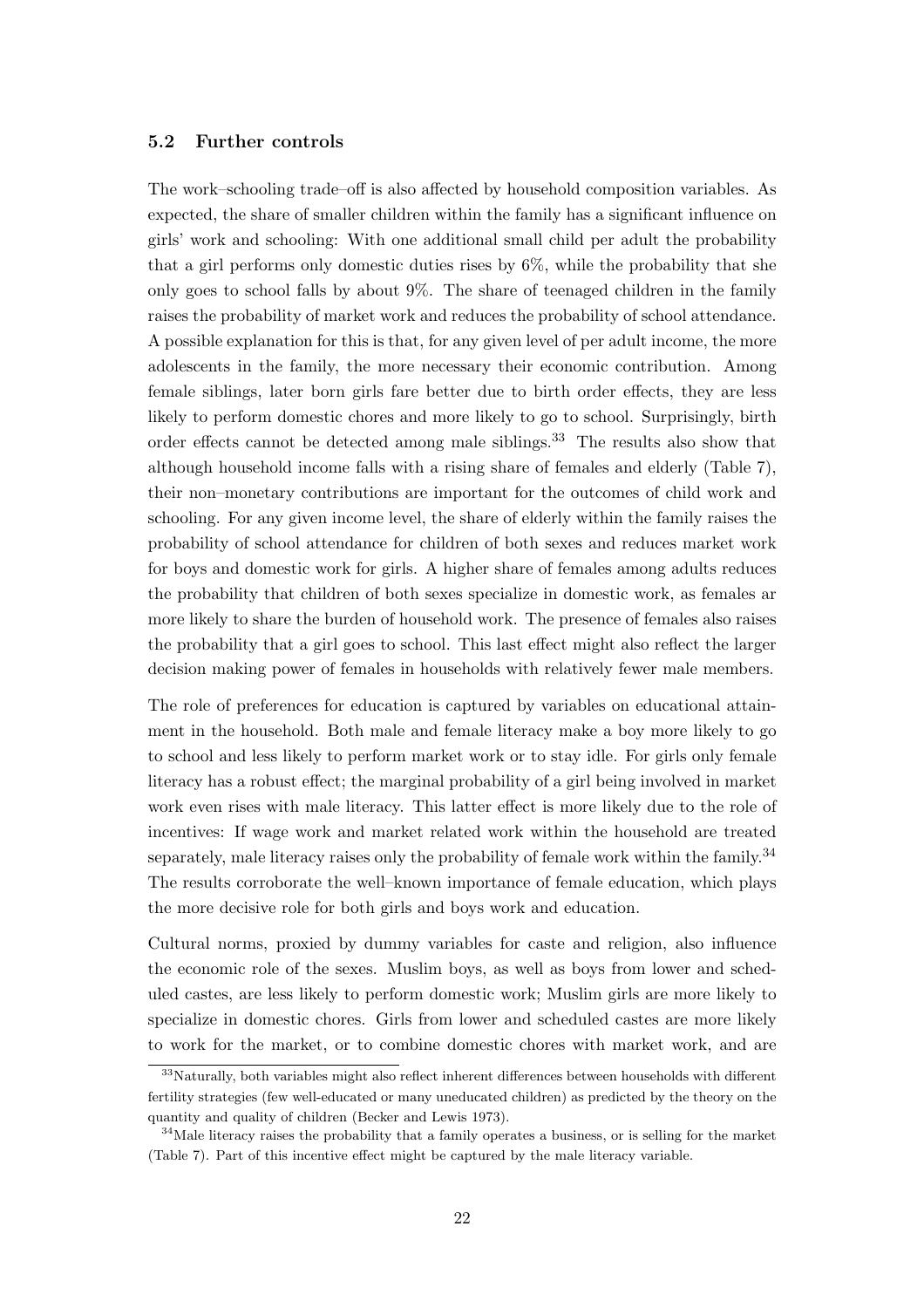less likely to specialize in school. These findings are supported by Kambhampati and Rajan (2004) who find similar patterns of caste–based differences among all Indian children. They argue that this reflects the less patriarchal cultural norms among the lowest castes, which put less restrictions on the work of girls outside the household.<sup>35</sup>

School availability and average school costs reduce the probability that children attend only school. With rising school costs, boys are less likely to go to school and more likely to perform market work, and they are also more likely to combine market work and school. The effect of neighborhood variables is significant for both sexes. A girl is around 10% less likely to go to school if only less than the half of the school–aged children in the neighborhood go to school, compared to neighborhoods where almost all children are enrolled. As stated earlier, this might reflect neighborhood wealth, school availability and quality, but also local social norms.

With age, the probability of work rises and the probability of study falls for both sexes. Older girls are also more likely to combine different forms of work, while older boys are more likely to combine market work with school. The probability that a girl stays idle falls with her age, which does not hold for the boys in the sample. Family status has an important effect for females: Married girls are more likely to specialize in domestic duties and less likely to go to school. This can be explained by an earlier transition to adulthood for married girls, as they move out to stay with the family of their husband. As early marriage is indicative of patriarchal societies, it results mostly in domestic rather than market work.

## 6 Conclusion

The paper has presented jointly estimated participation equations in market work, domestic work, and school of North–Indian children by the method of simulated maximum likelihood. The regressions controlled for individual characteristics, household income, household composition, educational attainment, school costs and availability, and social norms like religion, caste, and neighborhood–effects. Additionally, land ownership, participation in business activities, and village–level labor market outcomes have been controlled for. Household income has been instrumented in a two–step procedure. This also allowed for a better separation of the incentive effects arising from the ownership of large land, family business, or female labor force participation and wages.

The empirical analysis has shown that the income and incentive effects for the trade–off between school and work for Indian girls and boys are of relatively similar magnitude.

<sup>&</sup>lt;sup>35</sup>Splitting market work into wage work and home production and performing the same regressions with four categories shows that cet. par. girls from scheduled castes are the most likely to work for wages, while girls from lower (backward) castes are the most likely to work in family business.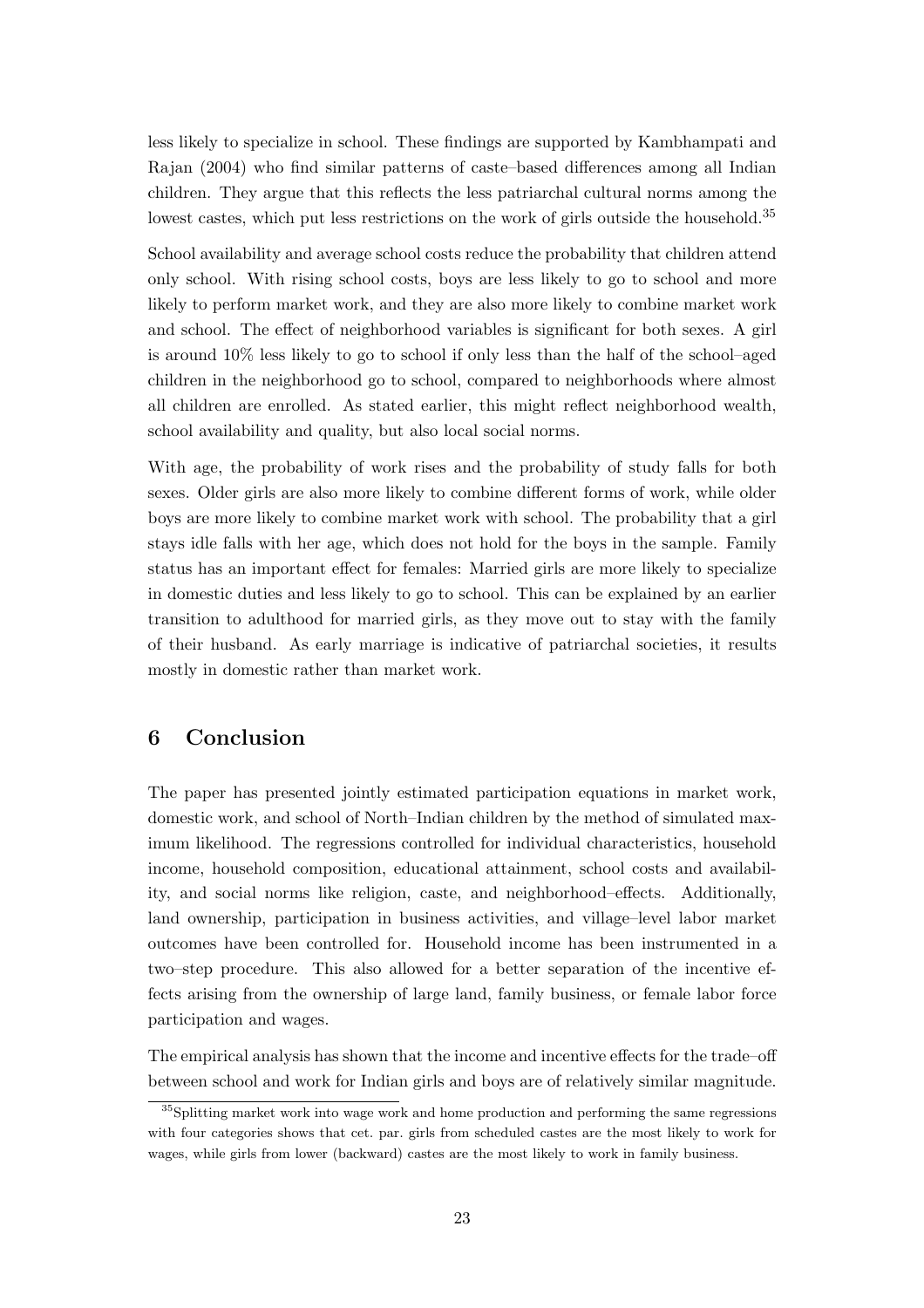The major difference between girls and boys lies in the types of work they perform. The two most conflicting alternatives are household work and school for girls, and market work and school for boys. This gender difference can be explained by a gender gap in the relative returns to both formal education and learning–by–doing as well as cultural norms with respect to the females' role. These effects are also reflected by the highly significant role of average female workforce participation in a village, which shifts girls activities from domestic towards market work. Studies that concentrate only on market work, are bound to neglect the major part of the trade–off for girls. Most importantly, the results show that the substitution effects generated by the economic incentives to work seriously conflict with school attendance and raise the probability of market work and/or domestic work for children and adolescents.

### References

- Bacolod, M. P., and P. Ranjan (2006): "Why children work, attend school, or stay idle: The roles of ability and household wealth," mimeo.
- BALAND, J.-M., AND J. A. ROBINSON (2000): "Is Child Labor Inefficient?," Journal of Political Economy, 108(4), 663–679.
- BARTUS, T. (2005): "Estimation of marginal effects using margeff," The Stata Journal, 5(3), 309–329.
- Basu, K., and P. H. Van (1998): "The Economics of Child Labor," American Economic Review, 88(3), 412–427.
- BECKER, G. S., AND H. G. LEWIS (1973): "On the Interaction between the Quantity and Quality of Children," Journal of Political Economy, 81(2), 279–88.
- Beegle, K., R. Dehejia, and R. Gatti (2003): "Child Labor, Crop Shocks, and Credit Constraints," NBER Working Papers 10088, National Bureau of Economic Research, Cambridge, Mass.
- (2004): "Why Should We Care About Child Labor? The Education, Labor Market, and Health Consequences of Child Labor," NBER Working Papers 10980, National Bureau of Economic Research, Cambridge, Mass.
- BHALOTRA, S., AND C. HEADY (2003): "Child Farm Labor: The Wealth Paradox," World Bank Economic Review, 17(2), 197–227.
- BHALOTRA, S., AND Z. TZANNATOS (2003): "Child labor: What have we learnt?," Social Protection Discussion Paper Series 0317, World Bank, Washington D.C.
- Canagarajah, S., and H. Coulombe (1997): "Child Labor and Schooling in Ghana," Policy Research Working Paper 1844, The World Bank.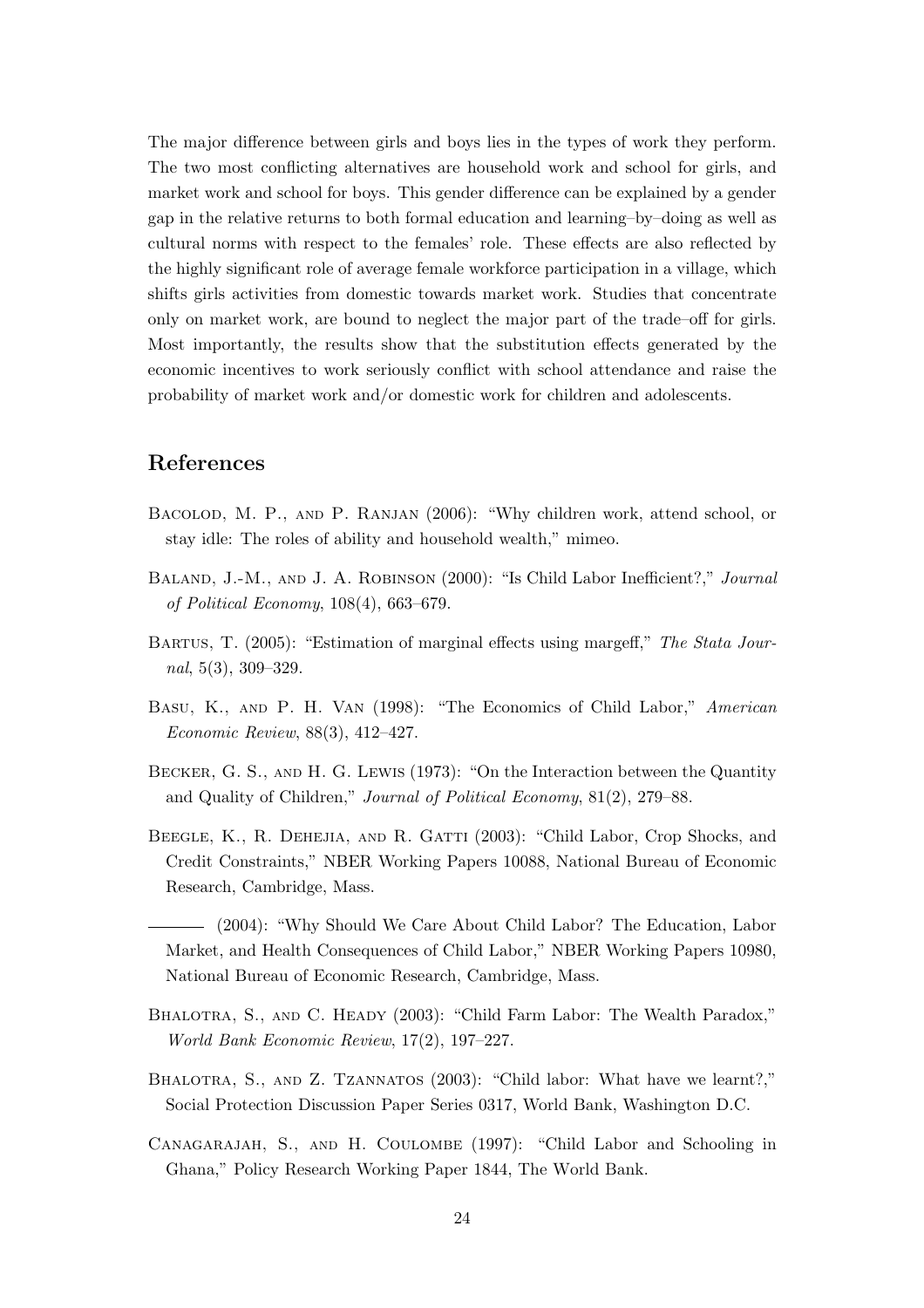- Cappellari, L., and S. P. Jenkins (2003): "Multivariate probit regression using simulated maximum likelihood," The Stata Journal, 3(3), 278–294.
- (2006): "Calculation of multivariate normal probabilities by simulation, with applications to maximum simulated likelihood estimation," ISER Working Paper 2006-16, University of Essex, Colchester.
- CARTWRIGHT, K. (1998): "Child labor in Colombia," in The Policy Analysis of Child Labor: A Comparative Study, ed. by C. Grootaert, and H. A. Patrinos, chap. 4. St Martin's Press, London.
- Census of India (2001): "Primary Census Abstract," http://www.censusindia.net- /t 00 003.html, Accessed on 10.11.2006.
- Cigno, A., and F. C. Rosati (2000): "Why do Indian children work, and is it bad for them?," Discussion Paper Series 115, IZA, Bonn.

(2005): The Economics of Child Labour. Oxford University Press, Oxford.

- Cockburn, J. (2001): "Child Labour Versus Education: Poverty Constraints or Income Opportunities?," Cahiers de Recherche 0116, CRFA.
- Duraisamy, M. (2000): "Child Schooling and Child Work in India," Econometric Society World Congress 2000 Contributed Papers 0837, Econometric Society.
- Edmonds, E. V. (2004): "Does Illiquidity Alter Child Labor and Schooling Decisions? Evidence from Household Responses to Anticipated Cash Transfers in South Africa," NBER Working Papers 10265, National Bureau of Economic Research, Cambridge, Mass.
- (2006): "Understanding Sibling Differences in Child Labor," Journal of Population Economics, 19(4), 795–821.
- Edmonds, E. V., and N. Pavcnik (2005a): "Child Labor in a Global Economy," Journal of Economic Perspectives, 8(1), 199–220.
- $\frac{1}{2005b}$ : "The effect of trade liberalization on child labor," Journal of International Economics, 65(2), 401–419.
- Edmonds, E. V., and C. Turk (2004): "Child Labor in Transition in Vietnam," in Economic Growth, Poverty and Household Welfare in Vietnam, ed. by P. Glewwe, N. Agrawal, and D. Dollar, pp. 505–550. The World Bank, Washington D.C.
- Emerson, P. M., and A. P. Souza (2002): "Birth Order, Child Labor and School Attendance in Brazil," Working Papers 0212, Department of Economics, Vanderbilt University.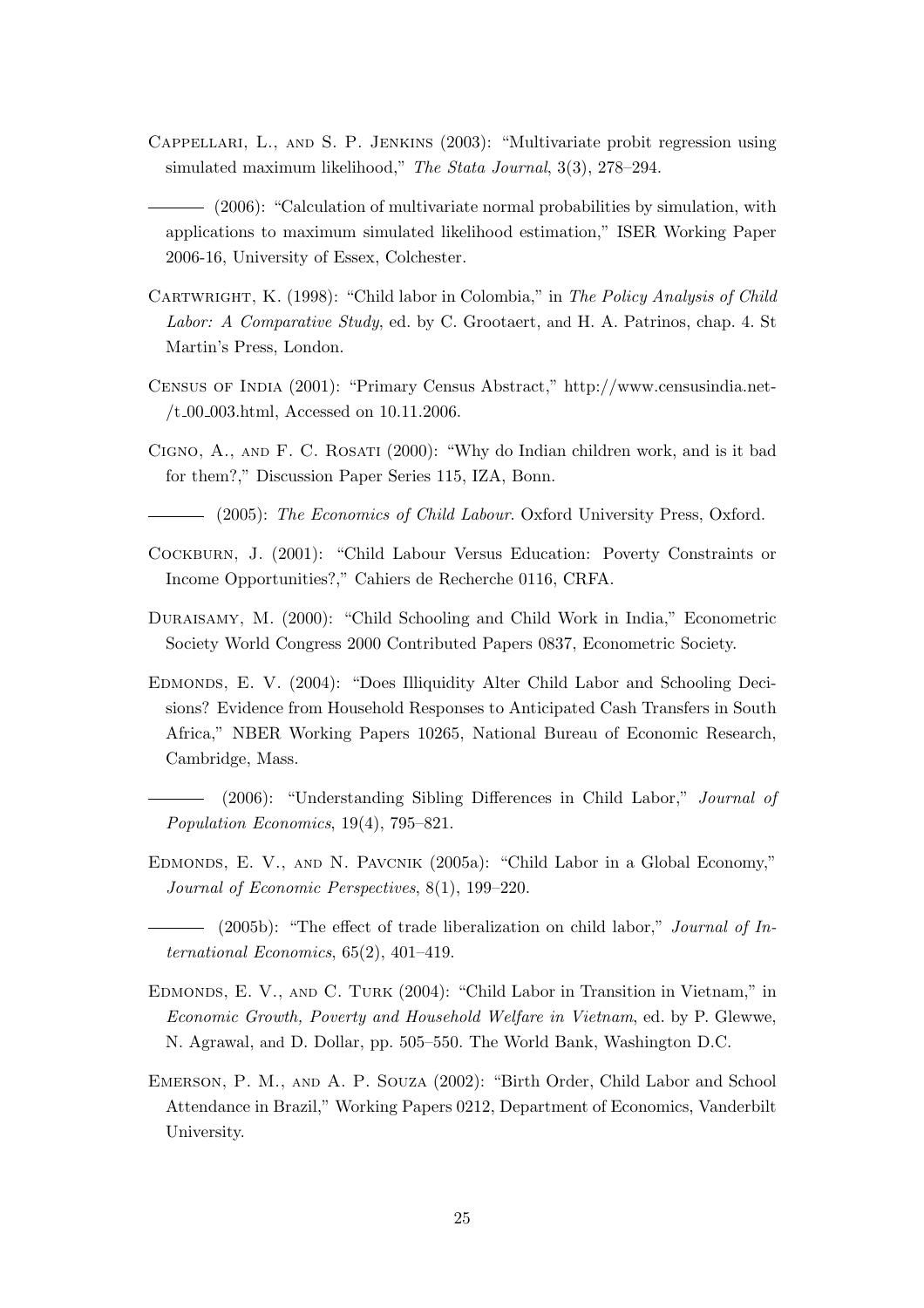- Ersado, L. (2005): "Child Labor and Schooling Decisions in Urban and Rural Areas: Comparative Evidence from Nepal, Peru, and Zimbabwe," World Development, 33(3), 455–480.
- FAFCHAMPS, M., AND J. WAHBA (2006): "Child labor, urban proximity, and household composition," Journal of Development Economics, 79(2), 374–397.
- Ganglmair, B. (2006): "Intrinsic Competition and the Labor-Schooling Trade-off in Uganda," Working paper, EconWPA.
- Greene, W. H. (2003): Econometric Analysis. Prentice Hall, Upper Saddle River, New Jersey, fifth edn.
- Grootaert, C. (1998): "Child labour in Cote d'Ivoire," in The Policy Analysis of Child Labor: A Comparative Study, ed. by C. Grootaert, and H. A. Patrinos, chap. 3. St Martin's Press, London.
- Guarcello, L., F. Mealli, and F. C. Rosati (2003): "Household Vulnerability and Child Labor: The Effect of Shocks, Credit Rationing and Insurance," Social Protection Discussion Paper Series 0322, World Bank.
- Hayashi, F. (2000): Econometrics. Princeton University Press, Princeton, New Jersey.
- Heady, C. (2003): "The Effect of Child Labor on Learning Achievement," World Development, 31(2), 385–398.
- Jacoby, H. G., and E. Skoufias (1997): "Risk, Financial Markets, and Human Capital in a Developing Country," Review of Economic Studies, 64(3), 311–335.
- Kambhampati, U. S., and R. Rajan (2004): "The 'Nowhere' Children: Patriarchy and the role of girls in India's rural economy," Discussion paper, University of Reading, Centre for Institutional Performance, Department of Economics.
- Kambhampati, U. S., and R. Rajan (2006): "Economic Growth: A Panacea for child labor," World Development, 34(3), 426–445.
- Kingdon, G. G. (1998): "Does the Labour Market Explain Lower Female Schooling in India?," Journal of Development Studies, 35(1), 39–65.
- Levison, D., K. Moe, and F. Knaul (2001): "Youth Education and Work in Mexico," World Development, 29(1), 167–188.
- Maitra, P., and R. Ray (2002): "The Joint Estimation of Child Participation in Schooling and Employment: Comparative Evidence from Three Continents," Oxford Development Studies, 30(1), 41–62.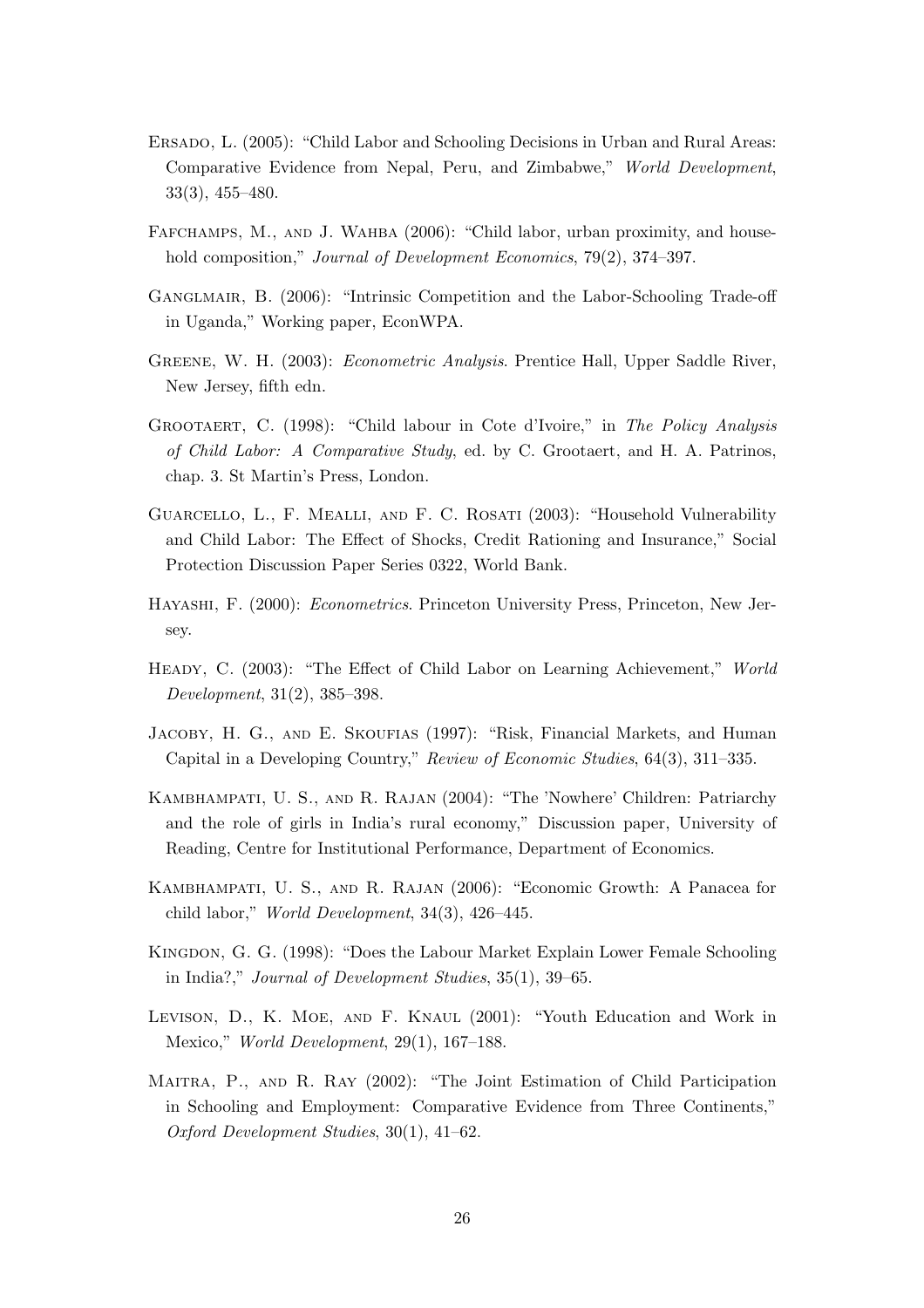- MORDUCH, J. (2000): "Sibling Rivalry in Africa," American Economic Review, 90(2), 405–409.
- Nielsen, H. S. (1998): "Child Labor and School Attendance: Two Joint Decisions," CLS Working Paper 98-015, University of Aarhus.
- Orazem, P., and L. V. Gunnarsson (2004): "Child Labour, School Attendance and Performance: A Review," Working Paper 04001, Department of Economics, Iowa State University, Ames, Iowa.
- Pal, S. (2004): "How Much of the Gender Difference in Child School Enrolment Can Be Explained? Evidence from Rural India," Bulletin of Economic Research, 56(2), 133–158.
- PARIKH, A., AND E. SADOULET (2005): "The Effect of Parents' Occupation in Child Labor and School Attendance in Brazil," CUDARE Working Papers 1000, Department of Agricultural and Resource Economics, UCB, University of California, Berkeley.
- PARISH, W. L., AND R. J. WILLIS (1993): "Daughters, Education and Family Budgets: Taiwan Experiences," Journal of Human Resources, 28(4), 863–898.
- PSACHAROPOULOS, G., AND H. A. PATRINOS (1997): "Family size, schooling and child labor in Peru – An empirical analysis," Journal of Population Economics, 10(4), 387–405.
- Ranjan, P. (2001): "Credit Constraints and the Phenomenon of Child Labor," Journal of Development Economics, 64(1), 81–102.
- Ravallion, M., and Q. Wodon (2000): "Does child labour displace schooling? Evidence on behavioural responses to an enrollment subsidy," Economic Journal, 110(mrz), C158–175.
- Ray, R. (2000): "Analysis of Child Labor in Peru and Pakistan: A Comparative Study," Journal of Population Economics, 13(1), 3–19.
- Rivers, D., and Q. H. Vuong (1988): "Limited Information Estimators and Exogeneity Tests for Simultaneous Probit Models," Journal of Econometrics, 39(3), 347–366.
- Sen, A. K. (1992): "Missing Women," British Medical Journal, 304(6827), 1–17.
- Swaminathan, M. (1998): "Economic Growth and the Persistence of Child Labor: Evidence from an Indian City," World Development, 26, 1513–1528.
- WOOLDRIDGE, J. M. (2002): Econometric Analysis of Cross Section and Panel Data. The MIT Press, Cambridge, Mass.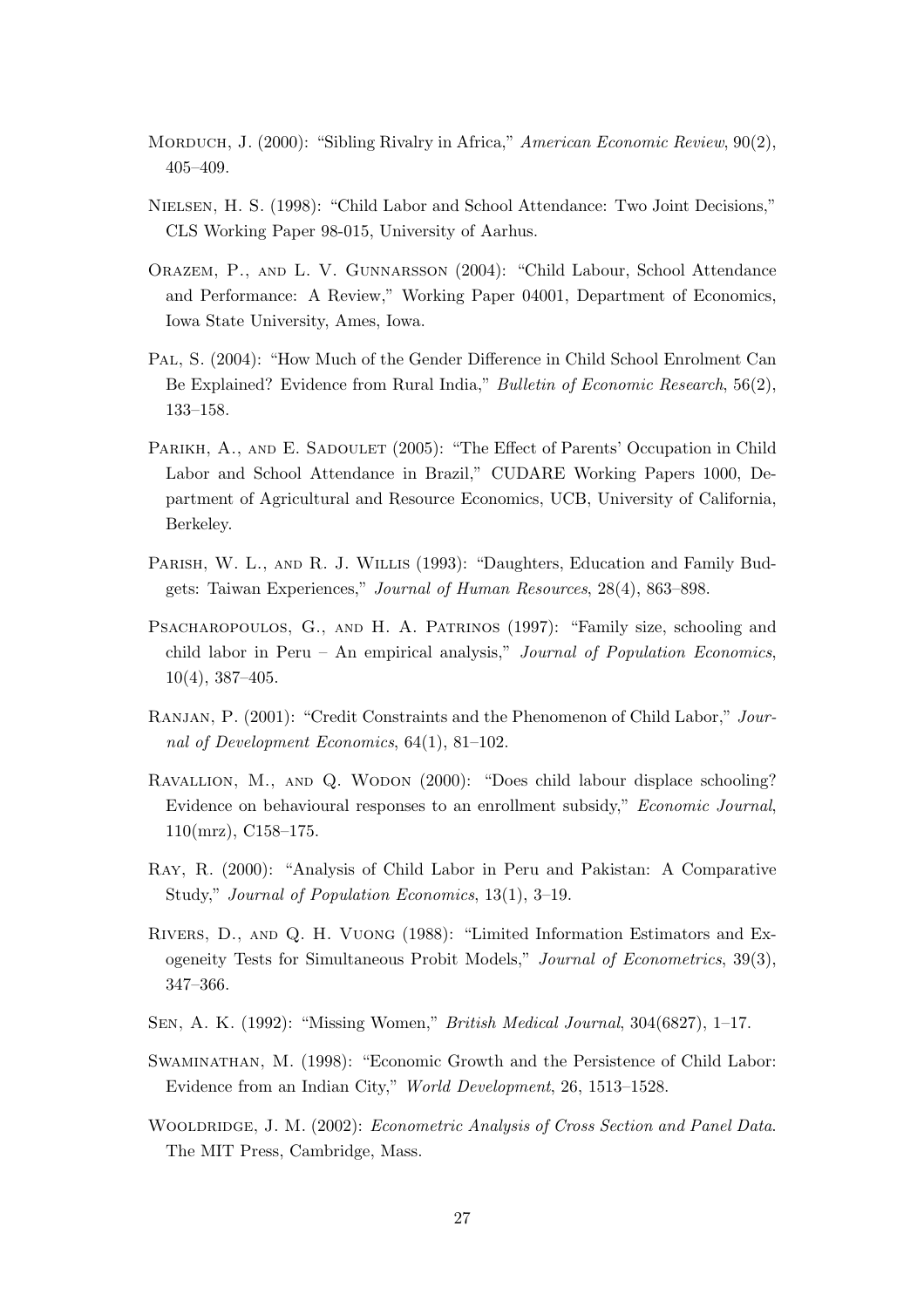# Appendix

| Age       | N    | Working<br>only | At school<br>only | At work<br>$&$ school | Being<br>idle |
|-----------|------|-----------------|-------------------|-----------------------|---------------|
| 10        | 525  | 19.4            | 65.5              | 2.9                   | 12.2          |
| 11        | 184  | 16.3            | 73.4              | 2.2                   | 8.2           |
| 12        | 443  | 27.1            | 63.0              | 4.5                   | 5.4           |
| 13        | 245  | 22.0            | 66.5              | 4.5                   | 6.9           |
| 14        | 244  | 30.3            | 60.3              | 4.1                   | 5.3           |
| 15        | 318  | 45.9            | 42.1              | 4.4                   | 7.6           |
| 16        | 283  | 55.5            | 33.2              | 3.9                   | 7.4           |
| 17        | 143  | 54.6            | 36.4              | 3.5                   | 5.6           |
| 18        | 384  | 66.4            | 20.3              | 3.1                   | 10.2          |
| $10 - 17$ | 2385 | 31.9            | 56.5              | 3.8                   | 7.8           |
| Males     | 1318 | 18.8            | 67.8              | 4.1                   | 9.3           |
| Females   | 1067 | 48.1            | 42.6              | 3.4                   | 6.0           |

Table 3: Activities of children (10-17) by age  $(\%)$ 

Table 4: Age distribution of children by schoolclass attended

| Class attended |                |                |                |                |          |                  |                |                |                |                |                |                |                |
|----------------|----------------|----------------|----------------|----------------|----------|------------------|----------------|----------------|----------------|----------------|----------------|----------------|----------------|
| Age            | 1              | $\overline{2}$ | 3              | $\overline{4}$ | 5        | 6                | 7              | 8              | 9              | 10             | 11             | 12             | Total          |
| $\overline{4}$ | $\overline{2}$ | $\overline{0}$ | $\overline{0}$ | $\overline{0}$ | $\theta$ | $\boldsymbol{0}$ | $\theta$       | $\overline{0}$ | $\overline{0}$ | $\theta$       | $\overline{0}$ | $\overline{0}$ | $\overline{2}$ |
| 5              | 12             | $\overline{2}$ | $\overline{0}$ | $\overline{0}$ | $\theta$ | $\overline{0}$   | $\overline{0}$ | $\overline{0}$ | $\theta$       | $\theta$       | $\overline{0}$ | $\overline{0}$ | 14             |
| 6              | 137            | 41             | 3              | $\overline{0}$ | $\theta$ | $\overline{0}$   | $\theta$       | $\overline{0}$ | $\theta$       | $\overline{0}$ | $\overline{0}$ | $\overline{0}$ | 181            |
| 7              | 136            | 74             | 37             | 7              | 1        | $\overline{0}$   | $\theta$       | $\overline{0}$ | $\theta$       | $\overline{0}$ | $\overline{0}$ | $\overline{0}$ | 255            |
| 8              | 97             | 124            | 89             | 30             | 3        | $\overline{0}$   | $\theta$       | $\overline{0}$ | $\theta$       | $\overline{0}$ | $\overline{0}$ | $\overline{0}$ | 343            |
| 9              | 30             | 64             | 62             | 25             | 14       | 3                | $\theta$       | $\overline{0}$ | $\overline{0}$ | $\overline{0}$ | $\overline{0}$ | $\overline{0}$ | 198            |
| 10             | 38             | 71             | 86             | 61             | 64       | 22               | 8              | 3              | $\theta$       | $\overline{0}$ | $\overline{0}$ | $\overline{0}$ | 353            |
| 11             | 7              | 20             | 27             | 27             | 24       | 20               | 8              | 3              | $\theta$       | $\theta$       | $\theta$       | $\overline{0}$ | 136            |
| 12             | 11             | 18             | 30             | 48             | 55       | 53               | 45             | 19             | 9              | 1              | $\theta$       | $\overline{0}$ | 289            |
| 13             | $\theta$       | 8              | 23             | 10             | 21       | 32               | 33             | 27             | 10             | 3              | $\overline{0}$ | $\overline{0}$ | 167            |
| 14             | $\theta$       | $\overline{2}$ | 8              | 11             | 13       | 12               | 17             | 36             | 36             | 17             | $\overline{0}$ | $\overline{0}$ | 152            |
| 15             | $\theta$       | $\overline{4}$ | $\theta$       | 6              | 10       | 12               | 16             | 25             | 31             | 30             | 1              | $\overline{2}$ | 137            |
| 16             | 1              | $\Omega$       | 1              | 3              | 3        | $\overline{4}$   | $\overline{5}$ | 17             | 19             | 36             | 7              | $\overline{2}$ | 98             |
| 17             | $\theta$       | $\overline{2}$ | $\overline{0}$ | $\overline{0}$ | 3        | $\overline{2}$   | 1              | $\overline{4}$ | 5              | 24             | 3              | $\overline{2}$ | 46             |
| $10 - 17$      | 57             | 125            | 175            | 166            | 193      | 157              | 133            | 134            | 110            | 111            | 11             | 6              | 1378           |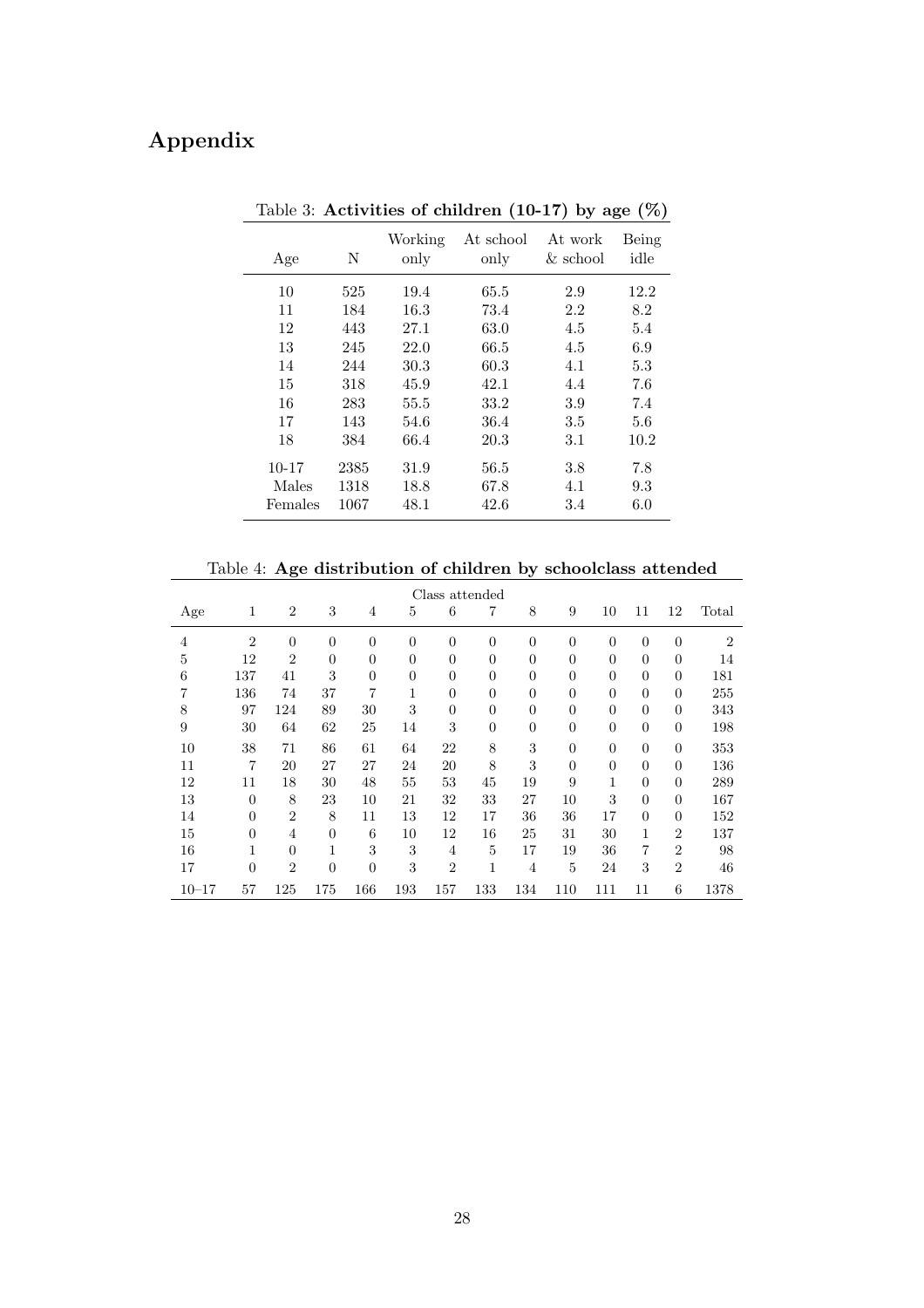# Table 5: Definitions of explanatory variables

| Variable                                 | Description                                                                                                                                                                                                                                      |
|------------------------------------------|--------------------------------------------------------------------------------------------------------------------------------------------------------------------------------------------------------------------------------------------------|
| Age                                      | Age in years                                                                                                                                                                                                                                     |
| $Married*$                               | Indicator variable, 1 if individual is married, 0 otherwise                                                                                                                                                                                      |
| Household income                         | The natural logarithm of yearly household income (in Rupees), excluding<br>child wage income, per adult $(18+)$ hh. member                                                                                                                       |
| Family business                          | Indicator variable, 1 if at least one adult hh. member is involved in small-<br>scale business activities, 0 otherwise                                                                                                                           |
| Marginal/Small/Large land                | Indicator variables that equal 1 if acres of land owned per adult $(18+)$ hh.<br>member are 1. between $0.0025$ and $0.5$ ac., 2. between 0.5 and 2 ac., 3.<br>larger than 2 ac, 0 otherwise. Comparis. group: no land owned.                    |
| Female (Male) literacy rate              | Proportion of literate among adult $(18+)$ female (male) hh. members                                                                                                                                                                             |
| Educated males                           | Proportion of adult $(18+)$ males with at least middle education in the hh.                                                                                                                                                                      |
| Infant share                             | Nr. of hh. members aged 0–9 relative to adult hh. members $(18+)$                                                                                                                                                                                |
| Young share                              | Nr. of hh. members aged $10-17$ relative to adult hh. members $(18+)$                                                                                                                                                                            |
| Elderly share                            | Nr. of hh. members aged 67 or above relative to adult hh. members $(18+)$                                                                                                                                                                        |
| Female share<br>Birth order (girls/boys) | Share of females among adult hh. members $(18+)$<br>Birth order among siblings of the same sex (first born: 1)                                                                                                                                   |
| Lower castes*                            | Indicator variable, 1 if hh. belongs to a backward (agricultural or other)<br>caste, 0 otherwise (comp. group: higher/middle castes)                                                                                                             |
| Scheduled castes*                        | Indicator variable, 1 if hh. belongs to a scheduled caste or tribe, 0 other-<br>wise (comp. group: higher/middle castes). The definition is based on $The$<br>Scheduled Castes and the Scheduled Tribes (Prevention of Atrocities) Act,<br>1989. |
| $Muslim*$                                | Indicator variable, 1 if hh. belongs to the Muslim religion, 0 otherwise                                                                                                                                                                         |
| Time to school                           | Time to reach the nearest secondary school (in 10s of minutes)                                                                                                                                                                                   |
| Av. school-costs                         | Total yearly expenses of an average child enrolled in primary school (classes<br>1 to 5) in the village (in .000 Rupees), calculated from the hh. sample data                                                                                    |
| Neighb. school $(half/less)^*$           | Indicator variables that equal 1 if 1. half or more, 2. less than half of the<br>children in the neighborhood (tola/bustee) go to school, 0 otherwise (comp.<br>group: "Almost all")                                                             |
| Female workratio                         | Labor market participation rate of adult $(18+)$ females within the village,<br>calculated from the hh. sample data                                                                                                                              |
| Male unemployment                        | Unemployment rate of adult $(18+)$ males within the village, calculated<br>from the hh. sample data                                                                                                                                              |
| Female wages                             | Average daily wage rate of an adult female worker in the village (in 10s of<br>Rupees)                                                                                                                                                           |
| Price (wheat)                            | Village level price of one kilogram wheat (in Rupees), from the village<br>questionnaire                                                                                                                                                         |
| Price (gur)                              | Average village level price of one kilogram gur (unrefined sugar/jaggery)<br>(in Rupees), derived from hh. -level consumption data                                                                                                               |
| Value of machines                        | Value of all machines owned by the household (tractor, fodder, thresher,<br>$etc.$ ) (in .000 Rupees)                                                                                                                                            |
| Remote                                   | Syntetic indicator of remoteness of a village; calculated as the first principal<br>component of the distance to the nearest pharmacy, police station, and<br>bank.                                                                              |
| Neighb. electrified*                     | Indicator variable, 1 if neighborhood has electicity, 0 otherwise.                                                                                                                                                                               |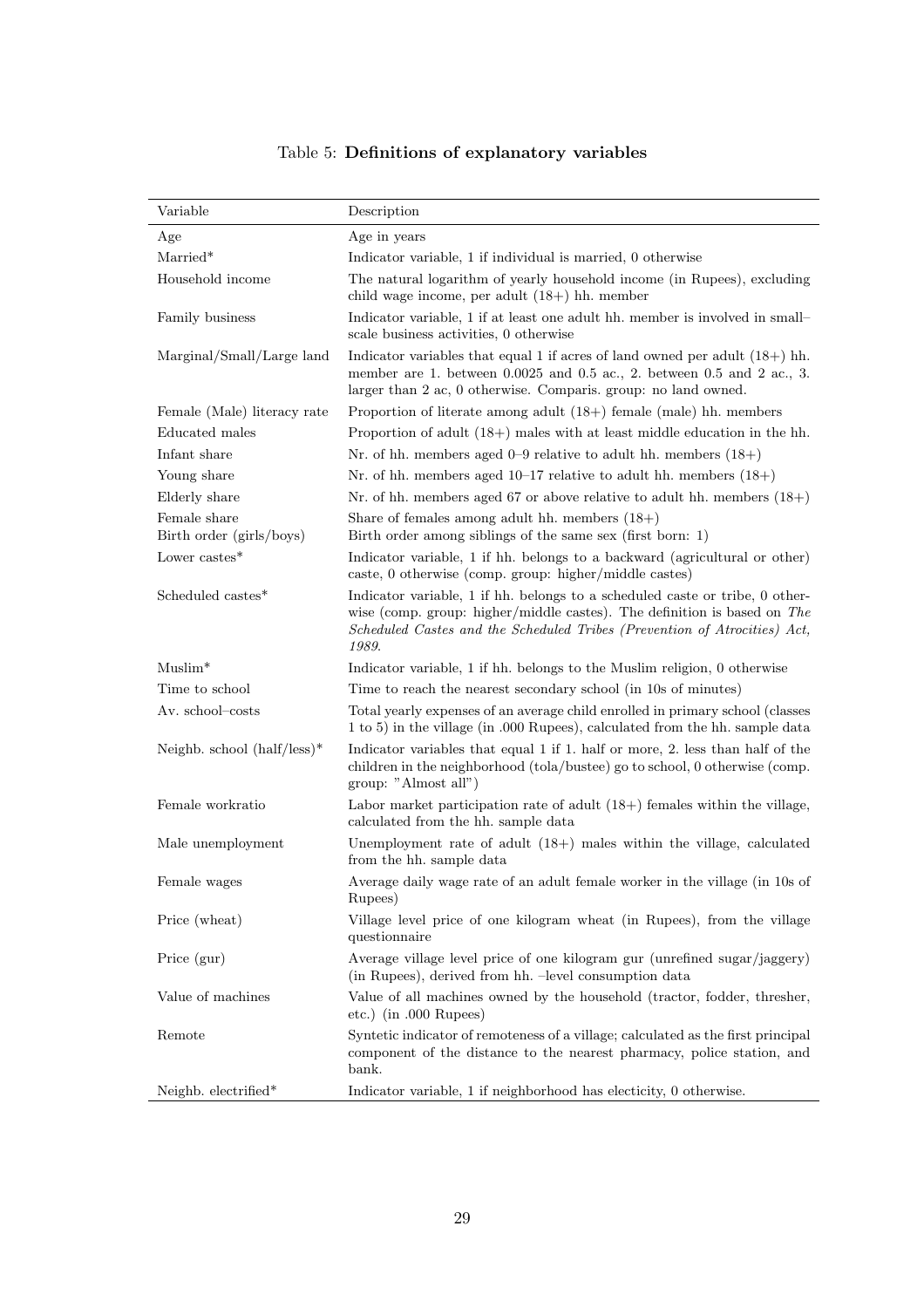| Nr. obs                  |       | Females<br>1067 |          | Males<br>1318 |                  | Total<br>2385  |
|--------------------------|-------|-----------------|----------|---------------|------------------|----------------|
| Variable                 | Mean  | St. dev.        | Mean     | St. dev.      | Min.             | Max.           |
| Market work*             | 0.13  | 0.33            | 0.19     | 0.40          | $\overline{0}$   | $\mathbf{1}$   |
| Domestic work*           | 0.44  | 0.50            | 0.04     | 0.20          | $\overline{0}$   | $\mathbf{1}$   |
| Student*                 | 0.46  | 0.50            | 0.72     | 0.45          | $\overline{0}$   | $\mathbf{1}$   |
| Age                      | 12.87 | 2.29            | 13.04    | 2.24          | 10               | 17             |
| $Married*$               | 0.11  | 0.32            | 0.02     | 0.14          | $\overline{0}$   | 1              |
| Household income         | 8.83  | 0.77            | 8.79     | 0.77          | 5.22             | 11.20          |
| Family business          | 0.39  | 0.49            | 0.37     | 0.48          | $\overline{0}$   | 1              |
| Marginal land*           | 0.39  | 0.49            | 0.37     | 0.48          | $\overline{0}$   | $\overline{1}$ |
| Small land*              | 0.29  | 0.45            | 0.31     | 0.46          | $\theta$         | $\mathbf{1}$   |
| Large land*              | 0.09  | 0.28            | 0.11     | 0.31          | $\theta$         | $\mathbf{1}$   |
| Female literacy rate     | 0.22  | 0.37            | 0.19     | 0.34          | $\overline{0}$   | $\mathbf 1$    |
| Male literacy rate       | 0.59  | 0.44            | 0.61     | 0.43          | $\theta$         | 1              |
| Educated males           | 0.40  | 0.42            | 0.39     | 0.42          | $\theta$         | $\mathbf{1}$   |
| Infant share             | 0.67  | 0.59            | 0.57     | 0.54          | $\theta$         | 4              |
| Young share              | 0.78  | 0.48            | 0.76     | 0.47          | 0.09             | 4.00           |
| Elderly share            | 0.04  | 0.11            | 0.05     | 0.11          | $\boldsymbol{0}$ | 1              |
| Female share             | 0.48  | 0.13            | 0.48     | 0.13          | $\overline{0}$   | $\mathbf{1}$   |
| Birth order (girls/boys) | 1.89  | 1.03            | 1.90     | 0.97          | 1                | 7              |
| Lower castes $*$         | 0.54  | 0.50            | 0.55     | 0.50          | $\overline{0}$   | 1              |
| Scheduled castes*        | 0.25  | 0.43            | 0.25     | 0.44          | $\overline{0}$   | $\overline{1}$ |
| $Muslim*$                | 0.11  | 0.32            | 0.08     | 0.28          | $\theta$         | 1              |
| Time to school           | 3.20  | 2.25            | 3.29     | 2.26          | $\theta$         | 15             |
| Av. school-costs         | 0.40  | 0.25            | 0.41     | 0.26          | 0.06             | 1.86           |
| Neighb. school (half)    | 0.46  | 0.50            | 0.46     | 0.50          | $\overline{0}$   | 1              |
| Neighb. school (less)    | 0.24  | 0.43            | 0.25     | 0.43          | $\overline{0}$   | $\mathbf{1}$   |
| Female workratio         | 0.39  | 0.21            | 0.41     | 0.22          | 0.03             | 0.86           |
| Male unemployment        | 0.02  | 0.04            | $\,0.02$ | 0.04          | $\boldsymbol{0}$ | 0.18           |
| Female wages             | 1.92  | 0.70            | 1.88     | 0.74          | 0.38             | 3.92           |
| Price (gur)              | 12.25 | 1.69            |          |               | 7.22             | 19.38          |
| Price (wheat)            |       |                 | 4.59     | 0.67          | 2.75             | 7              |
| Value of machines        | 1.98  | 9.38            | $2.09\,$ | 9.39          | $\overline{0}$   | 136.25         |
| Remote                   |       |                 | 0.04     | 1.51          | $-2.16$          | 5.43           |
| Neighb. electrified*     | 0.47  | 0.50            | 0.47     | 0.50          | $\overline{0}$   | 1              |

Table 6: Descriptive statistics

Notes: Indicator variables are marked by asterisks.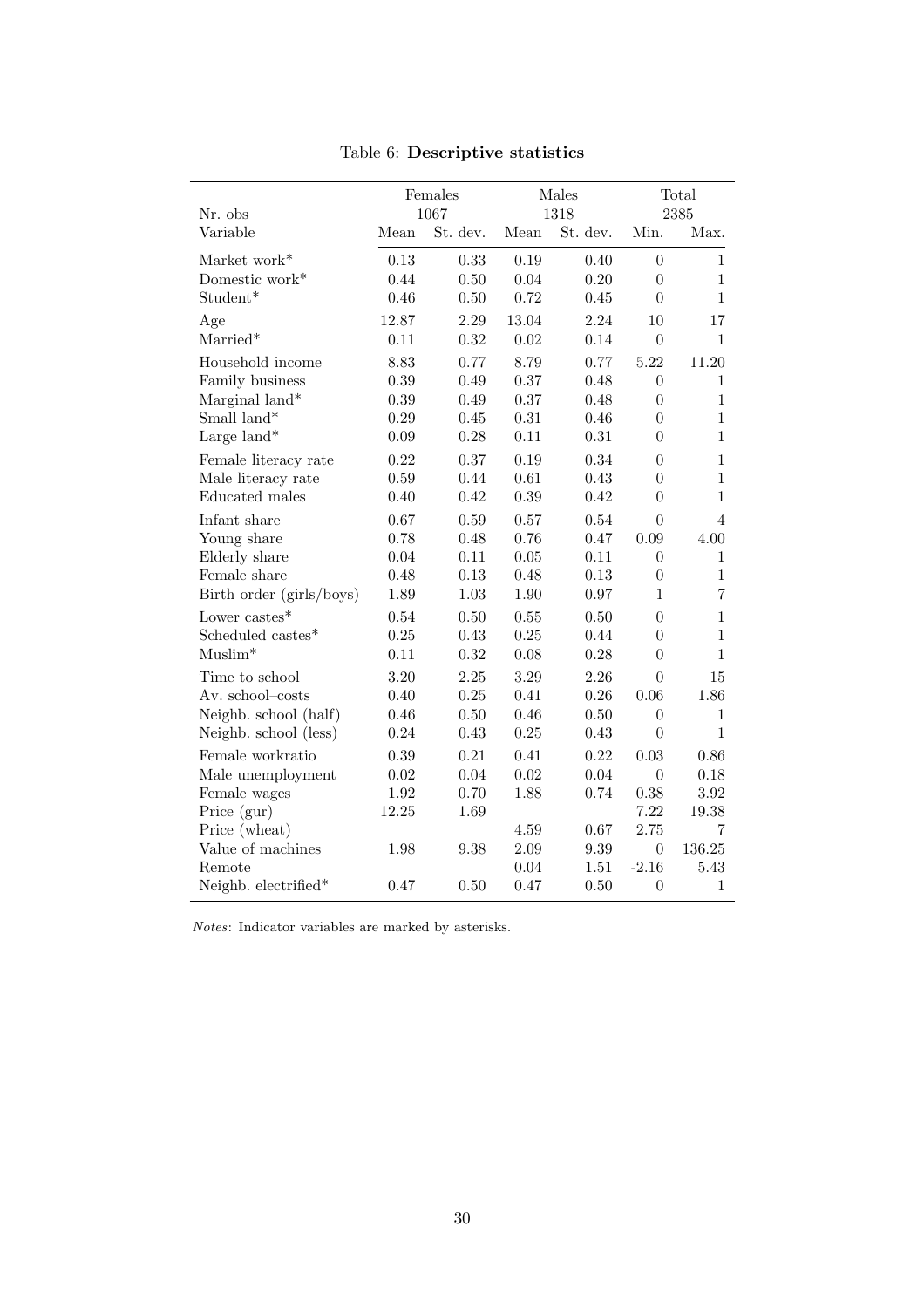| Dependent var.                 |             |            | Household income (OLS) |          |             | Fam. business |
|--------------------------------|-------------|------------|------------------------|----------|-------------|---------------|
| Sample                         | $(1)$ Girls |            | $(2)$ Boys             |          |             | $(3)$ Heads   |
|                                | Coeff.      | t-stat.    | Coeff.                 | t-stat.  | Coeff.      | t-stat.       |
| Age                            | 0.013       | 1.23       | 0.003                  | 0.28     | 0.005       | 1.93          |
| Married                        | 0.006       | 0.08       | 0.011                  | 0.06     | 0.054       | 0.51          |
| Family business                | 0.427       | 6.48       | 0.359                  | 5.99     |             |               |
| Marginal land                  | 0.028       | 0.41       | 0.040                  | 0.48     | $-0.153$    | $-1.48$       |
| Small land                     | 0.194       | $2.05\,$   | 0.278                  | $3.56\,$ | $-0.462$    | $-3.99$       |
| Large land                     | 0.393       | 2.96       | 0.540                  | 3.73     | $-0.686$    | $-3.69$       |
| Female literacy rate           | 0.335       | 3.58       | 0.204                  | 1.54     | 0.276       | 2.16          |
| Male literacy rate             | 0.076       | 0.99       | 0.076                  | 0.86     | 0.277       | 2.71          |
| Educated males                 | 0.127       | 1.57       | 0.103                  | 1.09     | $-0.152$    | $-1.42$       |
| Infant share                   | 0.075       | 1.53       | 0.025                  | 0.45     | 0.081       | 1.46          |
| Young share                    | 0.193       | 3.08       | 0.227                  | 4.37     | 0.037       | 0.45          |
| Elderly                        | $-0.225$    | $-0.93$    | $-0.428$               | $-1.71$  | $-0.042$    | $-0.16$       |
| Female share                   | $-0.589$    | $-2.66$    | $-0.522$               | $-2.86$  | $-0.412$    | $-1.88$       |
| Birth order (girls/boys)       | 0.009       | $0.39\,$   | 0.002                  | $0.08\,$ |             |               |
| Lower castes                   | $-0.082$    | $-0.96$    | $-0.062$               | $-0.54$  | 0.171       | 1.46          |
| Scheduled castes               | $-0.143$    | $-1.28$    | $-0.159$               | $-1.30$  | $-0.256$    | $-1.76$       |
| Muslim                         | $-0.022$    | $-0.26$    | $-0.130$               | $-1.32$  | 0.346       | 2.45          |
| Time to school                 | 0.003       | 0.27       | $-0.020$               | $-1.49$  | $-0.013$    | $-0.77$       |
| Av. school-costs               | 0.058       | 0.42       | $-0.001$               | 0.00     | 0.038       | 0.20          |
| Neighb. school (half)          | $0.007\,$   | 0.08       | 0.049                  | 0.56     | 0.094       | 0.88          |
| Neighb. school (less)          | 0.038       | $\rm 0.43$ | 0.029                  | $0.30\,$ | 0.107       | 0.82          |
| Female workratio               | 0.394       | 2.28       | 0.402                  | 2.82     | $-0.009$    | $-0.03$       |
| Male unemployment              | 0.691       | 0.76       | 0.755                  | 0.69     | 0.400       | $\rm 0.31$    |
| Female wages                   | 0.108       | 2.43       | 0.063                  | $1.36\,$ | $-0.044$    | $-0.70$       |
| Price (gur/wheat)              | $-0.042$    | $-1.84$    | 0.098                  | 1.72     | $-0.055$    | $-2.43$       |
| Value of machines              | 0.014       | 3.14       | 0.013                  | 3.71     | $\,0.012\,$ | 1.78          |
| Value of mach. $\times$ remote |             |            | 0.005                  | 2.26     | 0.003       | 0.99          |
| Neighb. electrified            | 0.142       | 1.90       | 0.141                  | 2.04     | 0.095       | 1.07          |
| Constant                       | 8.416       | 18.13      | 7.735                  | 22.88    | 0.094       | 0.22          |
| Nr. of obs. $(N)$              | 1067        |            | 1318                   |          | 2198        |               |
| Nr. of clusters                | 118         |            | 119                    |          | 119         |               |
| R-squared (Total)              | 0.349       |            | 0.286                  |          | $0.056\,$   |               |
| $R$ -sq. (instr. only)         | $\rm 0.131$ |            | 0.122                  |          |             |               |
| Partial R-sq. of instr.        | 0.061       |            | 0.069                  |          |             |               |
|                                | (n,k)       | F-stat     | (n,k)                  | F-stat   |             |               |
| $F(n, k)$ -test of model       | (27, 117)   | 12.34      | (28, 118)              | 10.74    |             |               |
| $F(n, k)$ -test of instr.      | (3, 90)     | $6.31\,$   | (4, 90)                | 5.49     |             |               |

Table 7: Determinants of household income / covariates of business

Notes: The two first columns show the first stage estimation results for girls and boys in the sample from robust OLS with standard errors clustered on village code and weighted by survey weights. Column (3) shows the results of a (clustered and weighted) probit regression of the presence of family business on the same covariates, performed over the sample of household heads. The variable Price stands for sugar price in columns (1) and (3), and for wheat price in (2).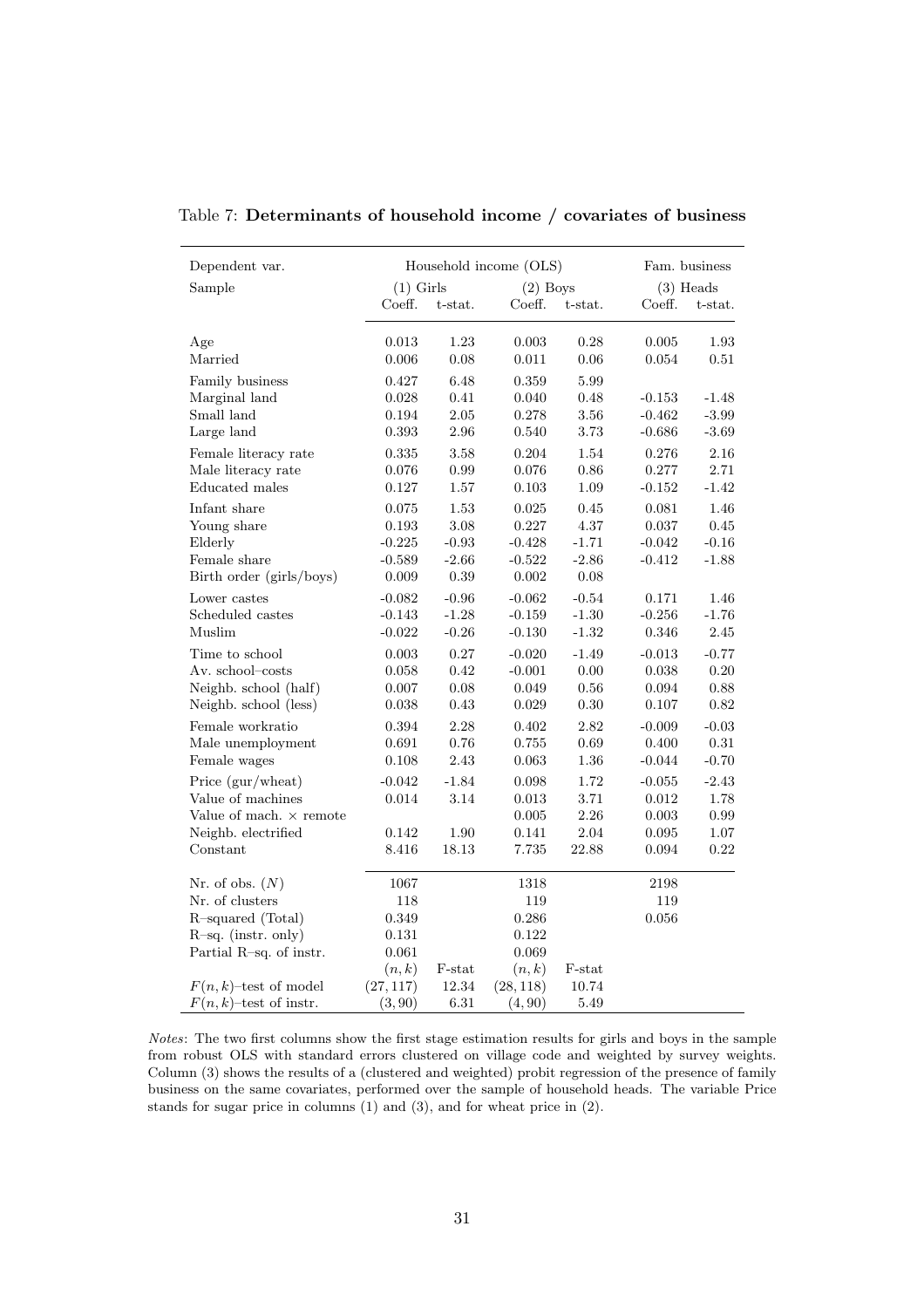| Dependent var.                |                | Market work          |                  |                      | Domestic work |                  |                      | Student              |                     |
|-------------------------------|----------------|----------------------|------------------|----------------------|---------------|------------------|----------------------|----------------------|---------------------|
|                               | Coeff.         | APE                  | t-st.            | Coeff.               | APE           | t-st.            | Coeff.               | <b>APE</b>           | t-st.               |
| Age                           | 0.203          | 0.034                | 7.12             | 0.173                | 0.055         | 6.38             | $-0.247$             | $-0.068$             | $-8.90$             |
| Married                       | $-0.295$       | $-0.045$             | $-1.73$          | 0.399                | 0.130         | 2.17             | $-0.685$             | $-0.185$             | $-2.94$             |
| Household income              | $-1.257$       | $-0.211$             | $-3.21$          | $-1.057$             | $-0.337$      | $-3.86$          | 1.149                | 0.315                | 3.90                |
| Family business               | 0.926          | 0.168                | 3.68             | 0.520                | 0.160         | 3.02             | $-0.541$             | $-0.143$             | $-2.92$             |
| Marginal land                 | $-0.163$       | $-0.027$             | $-0.90$          | 0.072                | 0.023         | 0.50             | 0.068                | 0.019                | 0.42                |
| Small land                    | $-0.074$       | $-0.012$             | $-0.38$          | 0.052                | 0.016         | 0.31             | 0.131                | 0.036                | 0.70                |
| Large land                    | 0.701          | 0.145                | 2.11             | 0.831                | 0.256         | 2.84             | $-0.568$             | $-0.150$             | $-1.76$             |
| Female literacy rate          | $-0.509$       | $-0.086$             | $-1.49$          | $-0.580$             | $-0.185$      | $-2.79$          | 0.729                | 0.200                | 3.28                |
| Male literacy rate            | 0.403          | 0.068                | 1.77             | $-0.225$             | $-0.072$      | $-1.29$          | 0.350                | 0.096                | 2.10                |
| Educated males                | 0.044          | 0.007                | 0.14             | 0.246                | 0.078         | $1.20\,$         | $-0.048$             | $-0.013$             | $-0.24$             |
| Infant share                  | 0.261          | 0.044                | 1.93             | 0.308                | 0.098         | 2.62             | $-0.380$             | $-0.104$             | $-3.16$             |
| Young share                   | 0.337          | 0.057                | 1.76             | 0.176                | 0.056         | 1.31             | $-0.397$             | $-0.109$             | $-2.78$             |
| Elderly share                 | 0.071          | 0.012                | 0.11             | $-1.262$             | $-0.402$      | $-2.63$          | 1.484                | 0.408                | $3.40\,$            |
| Female share                  | 0.535          | 0.090                | 0.84             | $-1.002$             | $-0.319$      | $-2.03$          | 0.813                | 0.223                | 1.65                |
| Birth order (girls)           | 0.032          | 0.005                | 0.51             | $-0.115$             | $-0.037$      | $-1.97$          | 0.160                | 0.044                | 2.51                |
| Lower castes                  | 0.761          | 0.121                | 2.20             | 0.118                | 0.038         | 0.72             | $-0.221$             | $-0.061$             | $-1.24$             |
| Scheduled castes              | 0.869          | 0.166                | 2.46             | 0.059                | 0.019         | $0.30\,$         | $-0.194$             | $-0.054$             | $-0.89$             |
| Muslim                        | $-0.431$       | $-0.063$             | $-1.37$          | 0.267                | 0.086         | 1.63             | $-0.220$             | $-0.060$             | $-1.32$             |
| Time to school                | $-0.005$       | $-0.001$             | $-0.16$          | 0.088                | 0.028         | 3.96             | $-0.076$             | $-0.021$             | $-2.99$             |
| Av. school-costs              | 0.400          | 0.067                | $1.24\,$         | 0.083                | $0.026\,$     | $0.45\,$         | $-0.421$             | $-0.116$             | $-1.82$             |
| Neighb. school (half)         | $-0.004$       | $-0.001$             | $-0.02$          | 0.144                | 0.046         | 1.08             | $-0.352$             | $-0.097$             | $-2.59$             |
| Neighb. school (less)         | 0.094          | 0.016                | 0.59             | 0.243                | 0.078         | 1.57             | $-0.382$             | $-0.104$             | $-2.65$             |
| Female workratio              | 2.945          | 0.495                | 6.83             | 0.270                | 0.086         | 0.81             | $-0.290$             | $-0.080$             | $-0.83$             |
| Male unemployment             | 4.750          | 0.799                | 1.81             | 4.901                | 1.561         | 3.07             | $-2.321$             | $-0.637$             | $-1.25$             |
| Female wages                  | 0.262          | 0.044                | 2.47             | 0.121                | 0.039         | 1.61             | $-0.071$             | $-0.019$             | $-0.82$             |
| Resid. income eq.<br>Constant | 1.137<br>3.316 |                      | 2.68<br>1.05     | 0.854<br>6.200       |               | 2.96<br>2.82     | $-0.788$<br>$-6.191$ |                      | $-2.60$<br>$-2.68$  |
| Estimated corr. coeff.        |                | $\rho_{21} = -0.235$ | t-st.<br>$-3.29$ | $\rho_{31} = -0.111$ |               | t-st.<br>$-1.88$ |                      | $\rho_{32} = -0.903$ | $t-st.$<br>$-40.72$ |

Table 8: Trivariate probit results on work/schooling of girls

Notes: Estimation results of the trivariate probit model are calculated by SML with 300 pseudorandom draws, clustered on villages and weighted by survey weights. t-statistics refer to the estimated coefficients and are based on robust standard errors. Avarage partial effects (APE) are calculated with respect to the marginal probability of each occupation. Sample size is  $N = 1067$  observations. Wald-test of the model  $\chi^2(78) = 1344.59$ ,  $p = 0.0000$ .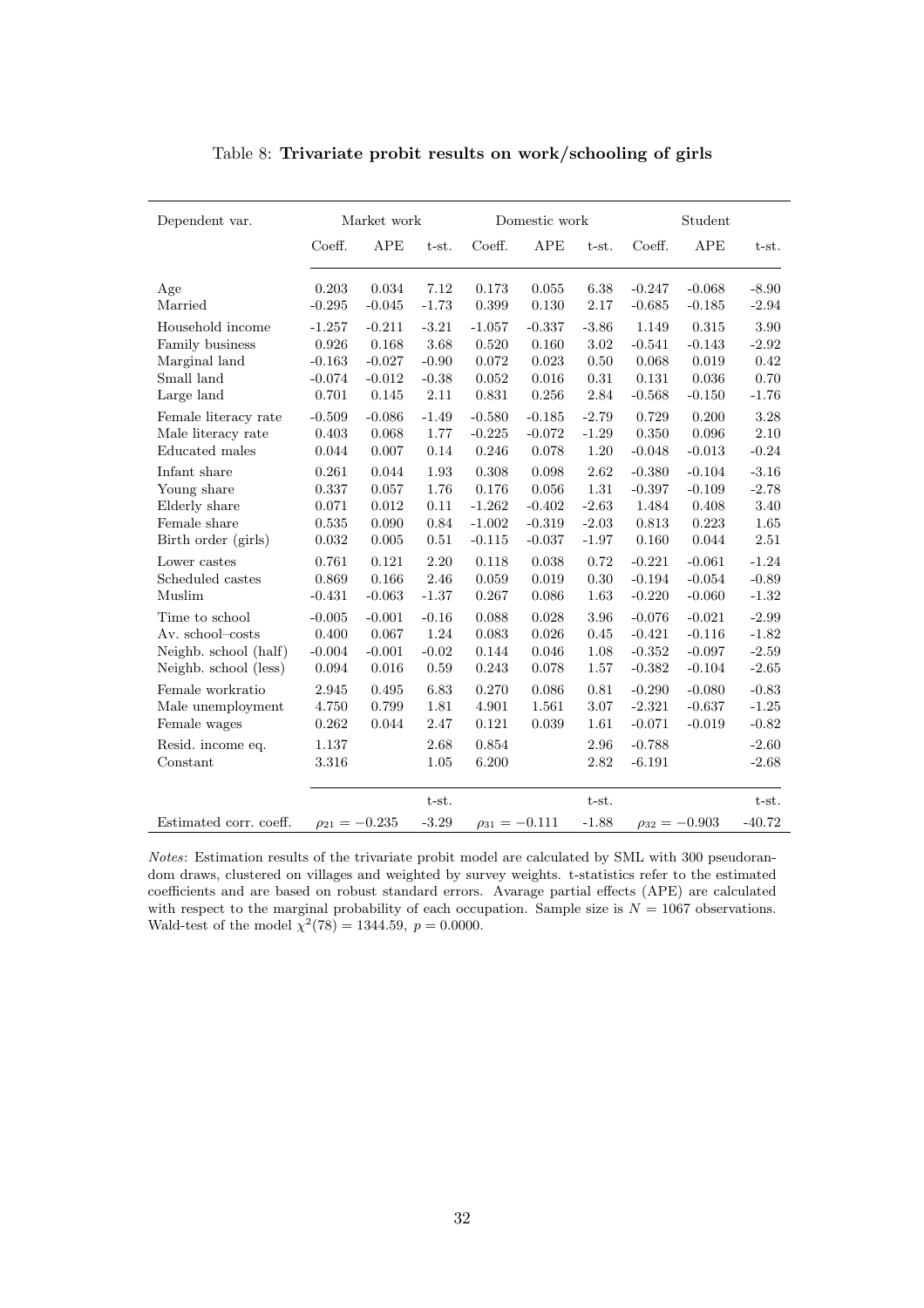| Dependent var.         |                | Market work          |               |                | Domestic work        |              |                      | Student              |                    |
|------------------------|----------------|----------------------|---------------|----------------|----------------------|--------------|----------------------|----------------------|--------------------|
|                        | Coeff.         | APE                  | t-st.         | Coeff.         | APE                  | t-st.        | Coeff.               | $_{\rm APE}$         | $t-st.$            |
| Age<br>Married         | 0.304<br>0.231 | 0.061<br>0.050       | 10.30<br>0.67 | 0.036<br>0.149 | 0.002<br>0.011       | 1.19<br>0.34 | $-0.228$<br>$-0.461$ | $-0.055$<br>$-0.120$ | $-8.18$<br>$-1.56$ |
| Household income       | $-1.001$       | $-0.202$             | $-2.63$       | $-1.903$       | $-0.123$             | $-2.65$      | 1.429                | 0.342                | 3.37               |
| Family business        | 0.559          | 0.117                | 3.03          | 0.680          | 0.057                | 1.91         | $-0.557$             | $-0.134$             | $-3.13$            |
| Marginal land          | 0.100          | 0.020                | 0.69          | 0.014          | 0.001                | 0.06         | 0.197                | 0.047                | 1.51               |
| Small land             | 0.214          | 0.044                | 1.23          | 0.825          | 0.073                | 2.89         | $-0.224$             | $-0.054$             | $-1.21$            |
| Large land             | 0.671          | $0.158\,$            | $1.91\,$      | 1.381          | 0.197                | 2.63         | $-0.368$             | $-0.093$             | $-1.09$            |
| Female literacy rate   | $-0.389$       | $-0.079$             | $-1.66$       | $-0.179$       | $-0.012$             | $-0.37$      | 0.616                | 0.148                | 2.81               |
| Male literacy rate     | $-0.245$       | $-0.049$             | $-1.56$       | $-0.070$       | $-0.005$             | $-0.30$      | 0.414                | $\,0.099\,$          | 3.37               |
| Educated males         | $-0.014$       | $-0.003$             | $-0.07$       | $-0.758$       | $-0.049$             | $-2.66$      | 0.371                | 0.089                | 1.99               |
| Infant share           | 0.080          | 0.016                | 0.75          | 0.106          | 0.007                | 0.49         | $-0.119$             | $-0.029$             | $-1.02$            |
| Young share            | 0.245          | 0.050                | 1.79          | 0.442          | 0.029                | 2.14         | $-0.353$             | $-0.085$             | $-2.79$            |
| Elderly share          | $-1.271$       | $-0.257$             | $-2.50$       | $-0.731$       | $-0.047$             | $-1.38$      | 1.245                | 0.298                | 2.77               |
| Female share           | 0.089          | 0.018                | $\rm 0.21$    | $-0.996$       | $-0.064$             | $-1.36$      | $0.618\,$            | 0.148                | 1.55               |
| Birth order (boys)     | 0.013          | 0.003                | 0.23          | 0.026          | 0.002                | 0.30         | 0.006                | 0.002                | $0.13\,$           |
| Lower castes           | 0.043          | 0.009                | 0.30          | $-0.889$       | $-0.065$             | $-2.97$      | $-0.088$             | $-0.021$             | $-0.52$            |
| Scheduled castes       | $-0.010$       | $-0.002$             | $-0.05$       | $-0.722$       | $-0.046$             | $-2.32$      | $-0.030$             | $-0.007$             | $-0.14$            |
| Muslim                 | 0.172          | 0.036                | 0.80          | $-0.740$       | $-0.031$             | $-2.48$      | $-0.191$             | $-0.047$             | $-0.92$            |
| Time to school         | 0.031          | 0.006                | 1.58          | 0.023          | 0.001                | 0.56         | $-0.053$             | $-0.013$             | $-2.26$            |
| Av. school-costs       | 0.540          | 0.109                | 2.33          | 0.207          | 0.013                | 0.67         | $-0.464$             | $-0.111$             | $-1.69$            |
| Neighb. school (half)  | 0.214          | 0.043                | 1.76          | 0.083          | 0.005                | 0.39         | $-0.313$             | $-0.075$             | $-2.29$            |
| Neighb. school (less)  | $0.314\,$      | 0.067                | 2.19          | 0.079          | 0.005                | $0.36\,$     | $-0.439$             | $-0.111$             | $-3.33$            |
| Female workratio       | 0.817          | 0.165                | 2.52          | 0.942          | 0.061                | 1.74         | $-0.610$             | $-0.146$             | $-1.92$            |
| Male unemployment      | $-4.789$       | $-0.967$             | $-2.14$       | $-2.748$       | $-0.178$             | $-0.71$      | $-1.829$             | $-0.438$             | $-1.00$            |
| Female wages           | 0.084          | 0.017                | 1.04          | 0.265          | 0.017                | $1.81\,$     | $-0.152$             | $-0.037$             | $-1.73$            |
| Resid. income eq.      | 0.871          |                      | 2.32          | 1.862          |                      | 2.55         | $-1.257$             |                      | $-2.92$            |
| Constant               | 2.360          |                      | 0.73          | 13.583         |                      | $2.25\,$     | $-7.812$             |                      | $-2.24$            |
|                        |                |                      | t-st.         |                |                      | t-st.        |                      |                      | t-st.              |
| Estimated corr. coeff. |                | $\rho_{21} = -0.155$ | $-1.65$       |                | $\rho_{31} = -0.840$ | $-32.56$     |                      | $\rho_{32} = -0.293$ | $-3.33$            |

Table 9: Trivariate probit results on work/schooling of boys

Notes: Estimation results of the trivariate probit model are calculated by SML with 300 pseudorandom draws, clustered on villages and weighted by survey weights. t-statistics refer to the estimated coefficients and are based on robust standard errors. Avarage partial effects (APE) are calculated with respect to the marginal probability of each occupation. Sample size is  $N=1318$  observations. Wald-test of the model  $\chi^2(78) = 2052.59$ ,  $p = 0.0000$ .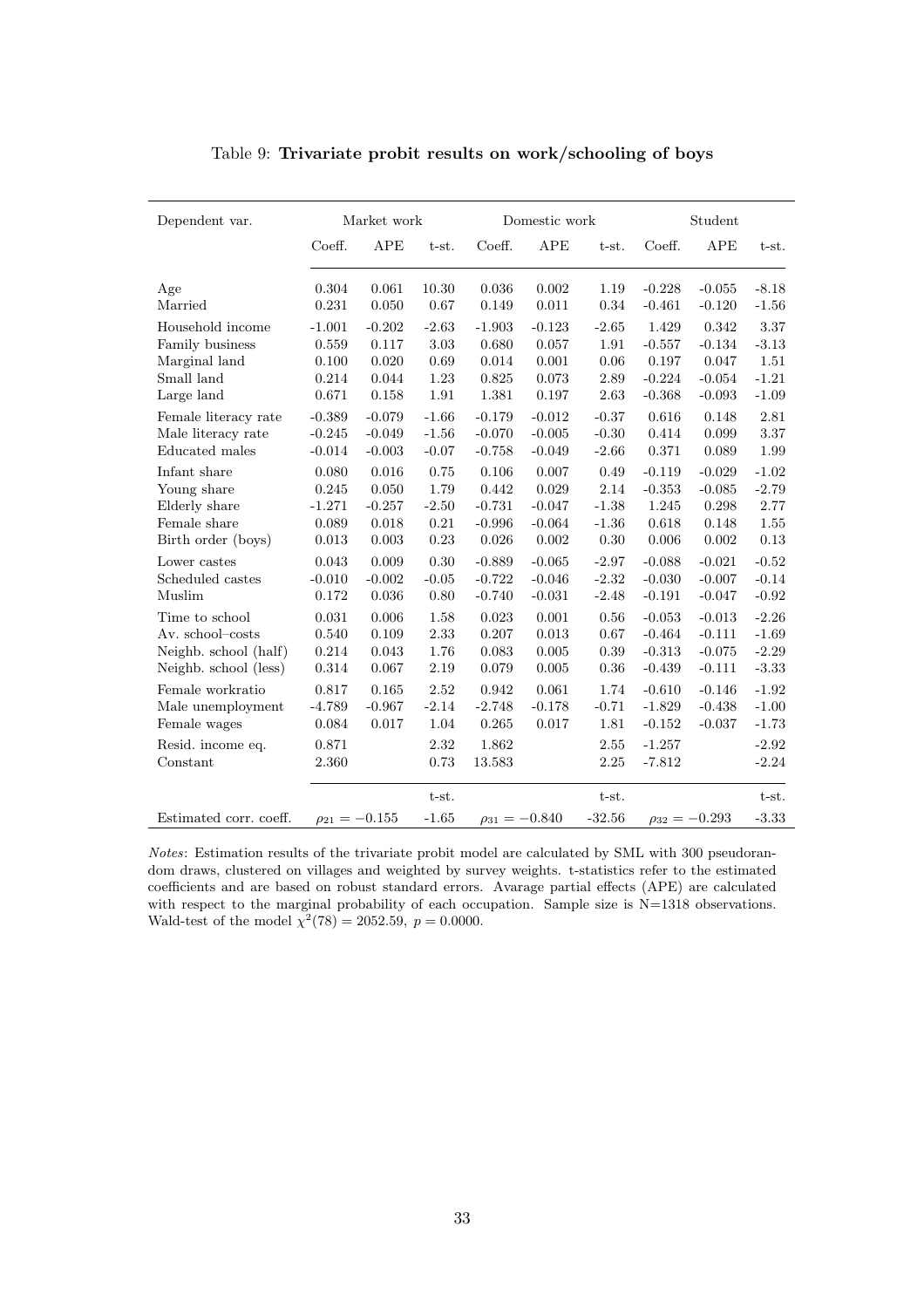| Outcome                         | Market only    |         | Domestic only  | Work, no school | Combine M&D    |          | Idle<br>Do nothing |         |
|---------------------------------|----------------|---------|----------------|-----------------|----------------|----------|--------------------|---------|
|                                 | APE            | t-st.   | APE            | t-st.           | APE            | t-st.    | APE                | t-st.   |
| Age                             | 0.007          | 3.60    | 0.030          | 4.77            | 0.026          | 8.37     | $-0.006$           | $-2.51$ |
| Married                         | $-0.011$       | $-1.20$ | 0.150          | 2.63            | $-0.004$       | $-0.32$  | 0.024              | 1.10    |
| Household income                | $-0.034$       | $-2.08$ | $-0.165$       | $-2.37$         | $-0.138$       | $-4.07$  | 0.070              | 2.72    |
| Family business                 | 0.024          | 2.20    | 0.036          | 0.84            | 0.108          | 3.63     | $-0.046$           | $-2.95$ |
| Marginal land                   | $-0.010$       | $-1.05$ | 0.016          | 0.45            | $-0.010$       | $-0.63$  | $-0.013$           | $-0.79$ |
| Small land                      | $-0.007$       | $-0.85$ | 0.001          | 0.01            | $-0.005$       | $-0.23$  | $-0.020$           | $-1.06$ |
| Large land                      | $-0.001$       | 0.00    | 0.080          | 1.06            | 0.123          | 2.23     | $-0.075$           | $-4.43$ |
| Female literacy rate            | $-0.014$       | $-1.08$ | $-0.112$       | $-2.27$         | $-0.063$       | $-2.23$  | 0.020              | 1.01    |
| Male literacy rate              | 0.015          | 1.27    | $-0.093$       | $-2.17$         | 0.018          | 1.16     | $-0.022$           | $-1.40$ |
| Educated males                  | $-0.006$       | $-0.42$ | 0.038          | 0.65            | 0.012          | 0.60     | $-0.033$           | $-1.74$ |
| Infant share                    | 0.007          | 1.15    | 0.060          | 2.30            | 0.033          | 2.81     | $-0.011$           | $-0.88$ |
| Young share                     | 0.015          | 1.79    | 0.036          | 1.11            | 0.034          | 2.32     | 0.007              | 0.47    |
| Elderly share                   | 0.014          | 0.40    | $-0.321$       | $-2.75$         | $-0.051$       | $-1.16$  | 0.013              | 0.20    |
| Female share                    | 0.037          | 1.25    | $-0.258$       | $-1.92$         | $-0.003$       | $-0.12$  | 0.035              | 0.86    |
| Birth order (girls)             | 0.002          | 0.49    | $-0.032$       | $-2.39$         | $-0.003$       | $-0.75$  | $-0.003$           | $-0.51$ |
| Lower castes                    | 0.027          | 2.22    | $-0.016$       | $-0.40$         | 0.058          | 2.45     | $-0.018$           | $-1.30$ |
| Scheduled castes                | 0.037          | 2.14    | $-0.046$       | $-0.93$         | 0.076          | 2.30     | $-0.021$           | $-1.22$ |
| Muslim                          | $-0.017$       | $-1.30$ | 0.091          | 1.91            | $-0.020$       | $-0.93$  | $-0.003$           | $-0.19$ |
| Time to school                  | $-0.002$       | $-1.19$ | 0.020          | 3.68            | 0.003          | 1.46     | $-0.004$           | $-1.85$ |
| Av. school-costs                | 0.021          | 1.58    | 0.020          | 0.33            | 0.035          | 1.50     | 0.022              | 1.06    |
| Neighb. school (half)           | 0.003          | 0.34    | 0.052          | 1.62            | 0.008          | $0.58\,$ | 0.019              | 1.48    |
| Neighb. school (less)           | 0.003          | 0.44    | 0.063          | 1.81            | 0.019          | 1.36     | 0.003              | 0.21    |
| Female workratio                | 0.105          | 5.15    | $-0.148$       | $-2.14$         | 0.225          | 5.92     | $-0.115$           | $-3.62$ |
| Male unemployment               | 0.052          | 0.51    | 0.585          | 1.38            | 0.536          | 2.59     | $-0.634$           | $-3.18$ |
| Female wages                    | 0.007          | 1.44    | 0.005          | 0.22            | 0.024          | 2.87     | $-0.019$           | $-2.22$ |
| Predicted prob.<br>Sample share | 0.035<br>0.068 |         | 0.309<br>0.369 |                 | 0.061<br>0.043 |          | 0.119<br>0.060     |         |

Table 10: APEs on trivariate probabilities of work/idleness of girls

Notes: Estimation results are based on the trivariate probit model. The avarage partial effects (APE) are calculated with respect to the joint trivariate probability of each outcome. Market only refers to the outcome  $P(L = 1, H = 0, S = 0)$ , Domestic only to  $P(L = 0, H = 1, S = 0)$ , Combine M&D to  $P(L = 1, H = 1, S = 0)$ , Do nothing to  $P(L = 0, H = 0, S = 0)$ . t-statistics are based on standard errors approximated by an empirical Bayes procedure. Sample size is  $N = 1067$  observations.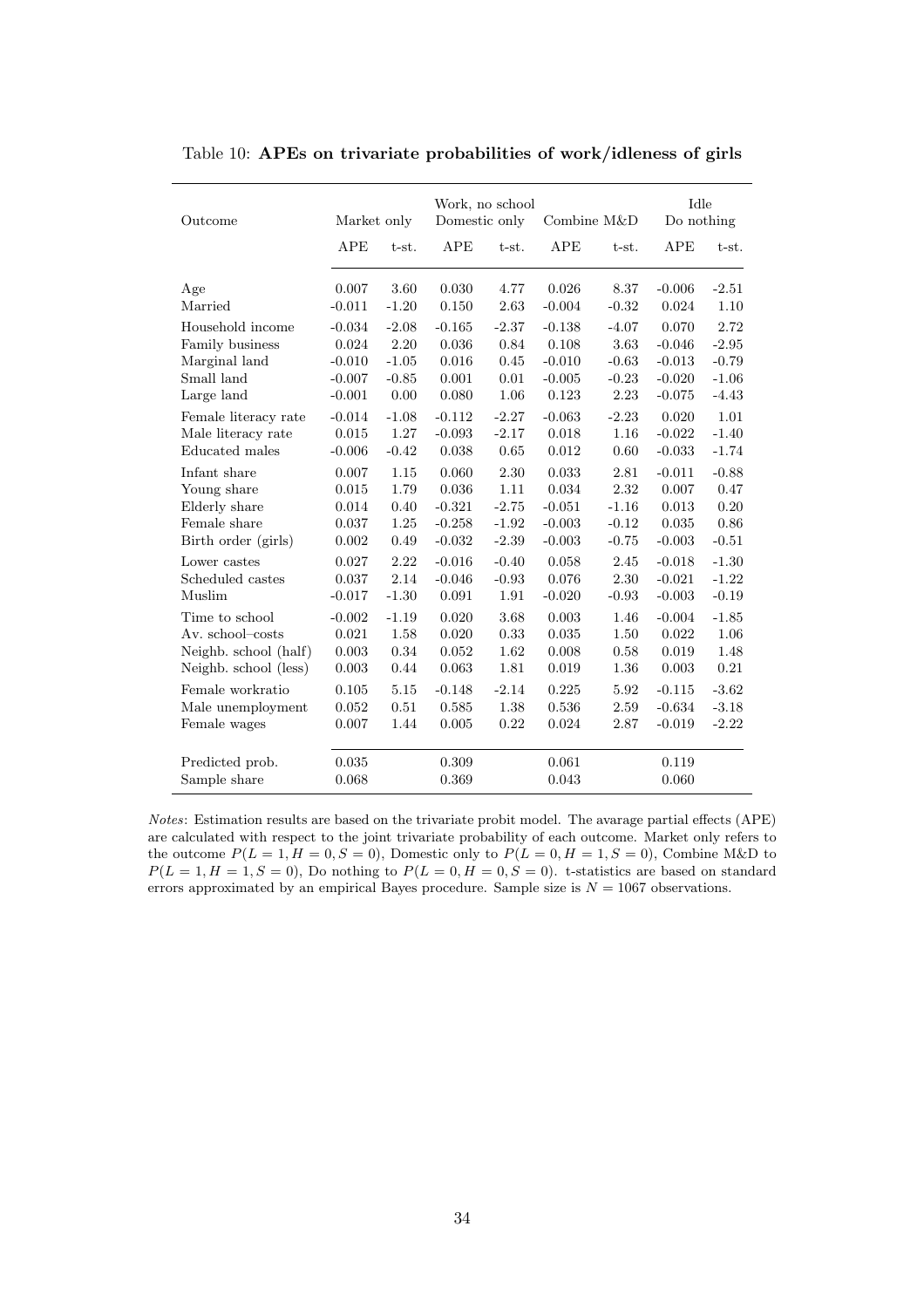|                       |          |             |             |                 | Combine school with |              |
|-----------------------|----------|-------------|-------------|-----------------|---------------------|--------------|
| Outcome               |          | School only | Market work |                 | Domestic work       |              |
|                       | APE      | t-st.       | <b>APE</b>  | t-st.           | APE                 | t-st.        |
| Age<br>Married        | $-0.058$ | $-10.77$    | 0.003       | 1.48            | $-0.003$            | $-1.61$      |
|                       | $-0.114$ | $-2.76$     | $-0.026$    | $-3.49$         | $-0.014$            | $-0.90$      |
| Household income      | 0.324    | 4.95        | $-0.029$    | $-1.26$         | $-0.017$            | $-0.81$      |
| Family business       | $-0.162$ | $-4.41$     | 0.027       | 1.93            | 0.004               | 0.24         |
| Marginal land         | 0.007    | 0.21        | $-0.007$    | $-0.72$         | 0.016               | 1.04         |
| Small land            | 0.012    | 0.28        | $-0.001$    | $-0.08$<br>0.42 | 0.019               | 1.10<br>1.21 |
| Large land            | $-0.184$ | $-3.64$     | 0.007       |                 | 0.033               |              |
| Female literacy rate  | 0.180    | 3.22        | $-0.004$    | $-0.21$         | $-0.002$            | $-0.09$      |
| Male literacy rate    | 0.047    | 1.36        | 0.031       | 2.21            | 0.000               | $-0.01$      |
| Educated males        | $-0.037$ | $-0.85$     | $-0.001$    | $-0.05$         | 0.025               | 1.51         |
| Infant share          | $-0.094$ | $-3.48$     | 0.002       | 0.21            | 0.002               | 0.16         |
| Young share           | $-0.084$ | $-2.82$     | 0.007       | 0.64            | $-0.016$            | $-1.44$      |
| Elderly share         | 0.319    | 3.49        | 0.049       | 1.33            | $-0.023$            | $-0.41$      |
| Female share          | 0.186    | 1.70        | 0.055       | 1.41            | $-0.054$            | $-1.45$      |
| Birth order (girls)   | 0.031    | 2.30        | 0.007       | 1.53            | $-0.001$            | $-0.12$      |
| Lower castes          | $-0.076$ | $-1.75$     | 0.030       | 2.01            | $-0.011$            | $-0.96$      |
| Scheduled castes      | $-0.080$ | $-1.69$     | 0.046       | 1.93            | $-0.018$            | $-1.24$      |
| Muslim                | $-0.041$ | $-1.23$     | $-0.023$    | $-2.00$         | 0.016               | 0.79         |
| Time to school        | $-0.019$ | $-3.37$     | $-0.003$    | $-1.75$         | 0.004               | 2.04         |
| Av. school-costs      | $-0.079$ | $-1.69$     | 0.010       | 0.57            | $-0.030$            | $-1.90$      |
| Neighb. school (half) | $-0.058$ | $-1.95$     | $-0.009$    | $-1.06$         | $-0.013$            | $-1.19$      |
| Neighb. school (less) | $-0.077$ | $-2.38$     | $-0.006$    | $-0.81$         | $-0.006$            | $-0.49$      |
| Female workratio      | $-0.217$ | $-2.74$     | 0.142       | 5.50            | $-0.016$            | $-0.80$      |
| Male unemployment     | $-1.098$ | $-2.90$     | 0.145       | 0.95            | 0.347               | 2.84         |
| Female wages          | $-0.036$ | $-2.05$     | 0.011       | 1.75            | 0.006               | 0.81         |
| Predicted prob.       | 0.356    |             | 0.038       |                 | 0.079               |              |
| Sample share          | 0.426    |             | 0.010       |                 | 0.019               |              |

Table 11: APEs on trivariate probabilities of work and school of girls

Notes: Estimation results are based on the trivariate probit model. The avarage partial effects (APE) are calculated with respect to the joint trivariate probability of each outcome. School only refers to the outcome  $P(L = 0, H = 0, S = 1)$ , Combine school with market work to  $P(L = 1, H = 0, S = 1)$ , combine school with domestic work to  $P(L = 0, H = 1, S = 1)$ . t-statistics are based on standard errors approximated by an empirical Bayes procedure. Sample size is  $N = 1067$  observations.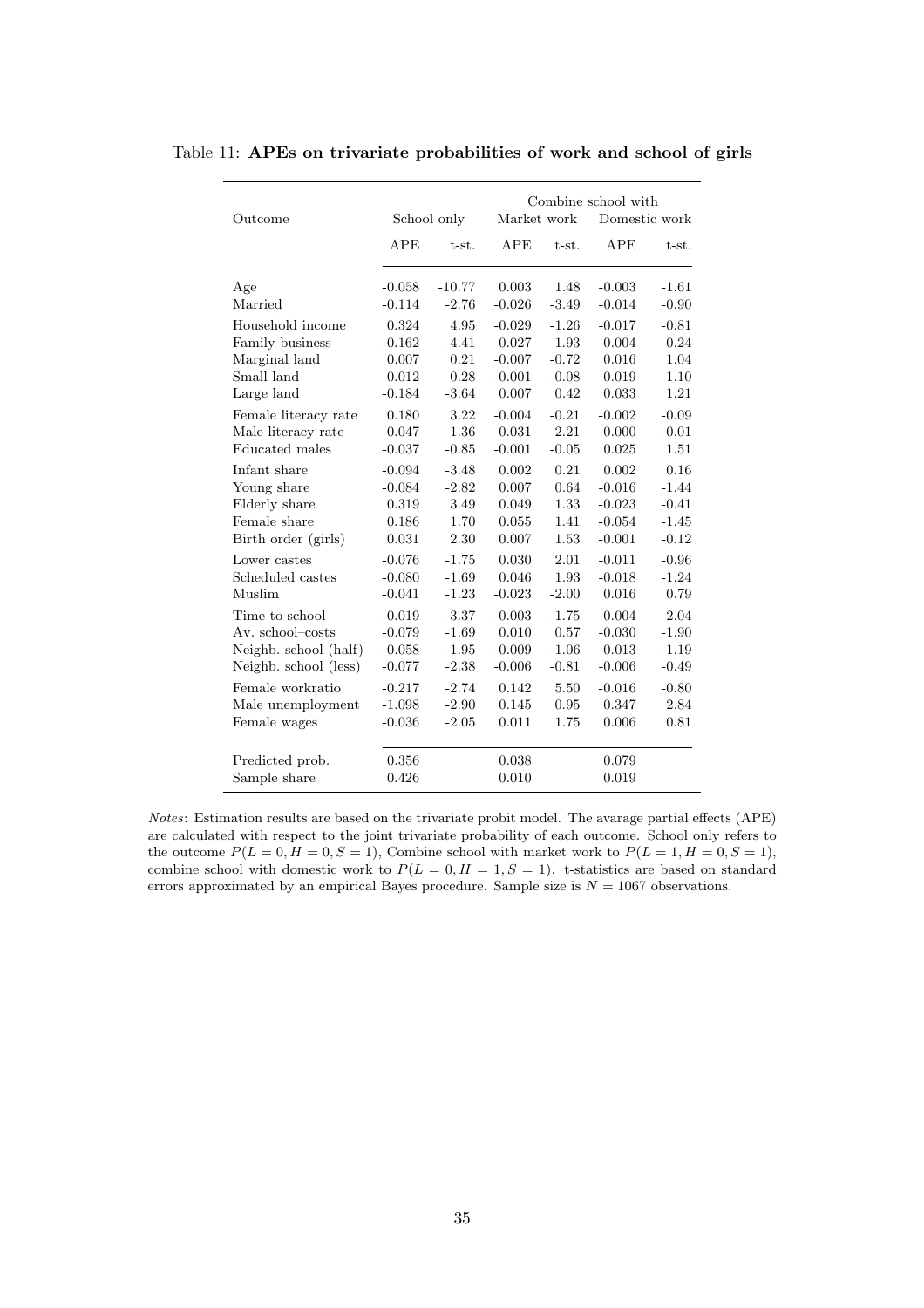| Outcome               | Market only    |               | Work, no school<br>Domestic only |              | Idle<br>Do nothing |                 |
|-----------------------|----------------|---------------|----------------------------------|--------------|--------------------|-----------------|
|                       | <b>APE</b>     | t-st.         | <b>APE</b>                       | $t-st.$      | APE                | t-st.           |
| Age<br>Married        | 0.047<br>0.048 | 10.10<br>0.85 | 0.0003<br>0.006                  | 0.46<br>0.61 | $-0.001$<br>0.044  | $-0.32$<br>0.86 |
| Household income      | $-0.150$       | $-2.49$       | $-0.044$                         | $-2.61$      | $-0.076$           | $-1.21$         |
| Family business       | 0.074          | 2.39          | 0.017                            | 1.60         | 0.005              | 0.17            |
| Marginal land         | 0.001          | $0.05\,$      | $-0.002$                         | $-0.42$      | $-0.041$           | $-2.44$         |
| Small land            | 0.018          | 0.62          | 0.022                            | 2.17         | $-0.011$           | $-0.47$         |
| Large land            | 0.041          | 0.63          | 0.041                            | 1.48         | $-0.069$           | $-2.11$         |
| Female literacy rate  | $-0.068$       | $-2.12$       | $-0.006$                         | $-0.63$      | $-0.051$           | $-1.95$         |
| Male literacy rate    | $-0.045$       | $-2.13$       | $-0.003$                         | $-0.63$      | $-0.037$           | $-2.13$         |
| Educated males        | $-0.009$       | $-0.29$       | $-0.018$                         | $-2.61$      | $-0.041$           | $-1.73$         |
| Infant share          | 0.013          | 0.75          | 0.003                            | 0.56         | 0.008              | 0.54            |
| Young share           | 0.037          | 1.99          | 0.010                            | 2.26         | 0.020              | 0.96            |
| Elderly share         | $-0.185$       | $-2.78$       | $-0.017$                         | $-1.28$      | $-0.043$           | $-0.66$         |
| Female share          | $-0.006$       | $-0.04$       | $-0.026$                         | $-1.68$      | $-0.086$           | $-1.68$         |
| Birth order (boys)    | 0.001          | 0.11          | 0.000                            | 0.25         | $-0.003$           | $-0.52$         |
| Lower castes          | $\,0.021\,$    | 1.16          | $-0.019$                         | $-2.11$      | 0.028              | 1.57            |
| Scheduled castes      | 0.010          | 0.39          | $-0.014$                         | $-1.92$      | 0.020              | 0.88            |
| Muslim                | 0.036          | 1.12          | $-0.010$                         | $-2.62$      | 0.021              | 0.95            |
| Time to school        | 0.006          | 2.02          | 0.001                            | 0.83         | 0.004              | 1.36            |
| Av. school-costs      | 0.077          | 2.28          | 0.004                            | 0.68         | 0.010              | 0.33            |
| Neighb. school (half) | 0.037          | 2.23          | 0.003                            | 0.63         | 0.024              | 1.44            |
| Neighb. school (less) | 0.057          | 2.61          | 0.003                            | 0.68         | 0.032              | 1.70            |
| Female workratio      | 0.104          | 2.23          | 0.019                            | 1.52         | $-0.012$           | $-0.39$         |
| Male unemployment     | $-0.395$       | $-1.34$       | $-0.009$                         | $-0.06$      | 0.857              | 3.73            |
| Female wages          | 0.013          | 1.10          | 0.006                            | 1.69         | 0.009              | 0.94            |
| Predicted prob.       | 0.129          |               | 0.012                            |              | 0.155              |                 |
| Sample share          | 0.159          |               | 0.024                            |              | 0.093              |                 |

Table 12: APEs on trivariate probabilities of work/idleness of boys

Notes: Estimation results are based on the trivariate probit model. The avarage partial effects (APE) are calculated with respect to the joint trivariate probability of each outcome. Market only refers to the outcome  $P(L = 1, H = 0, S = 0)$ , Domestic only to  $P(L = 0, H = 1, S = 0)$ , Do nothing to  $P(L = 0, H = 0, S = 0)$ . t-statistics are based on standard errors approximated by an empirical Bayes procedure. Sample size is  ${\cal N}=1318$  observations.